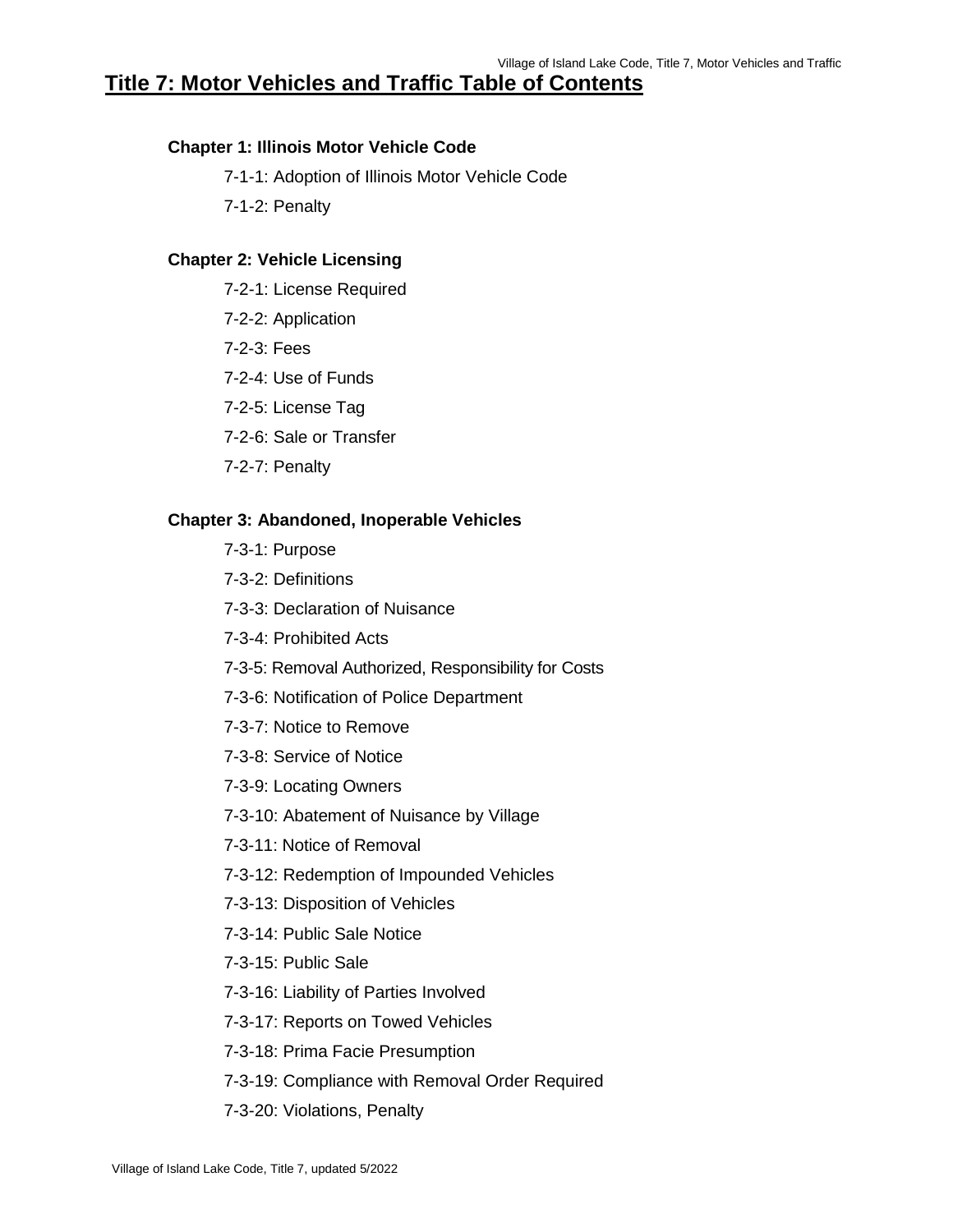# **Chapter 4: Size, Weight, Load and Permits**

- 7-4-1: Vehicle Weight Restriction
- 7-4-2: Street Usage Permit Requirements

# **Chapter 5: Boating Regulations**

- 7-5-1: Registration and Permits
- 7-5-2: Illinois Boat Registration and Safety Act
- 7-5-3: Definitions
- 7-5-4: Enforcement
- 7-5-5: Boat Operations
- 7-5-6: Penalties

### **Chapter 6: Snowmobiles**

- 7-6-1: Special Permits
- 7-6-2: Illinois Snowmobile and Registration Safety Act
- 7-6-3: Definitions
- 7-6-4: Enforcement
- 7-6-5: Operation Requirements
- 7-6-5-1: Generally
- 7-6-5-2: Operation on Lake
- 7-6-5-3: Operation on Roads
- 7-6-6: Penalties

### **Chapter 7: Parking Schedules and Regulations**

- 7-7-1: Street Cleaning, Snow Removal
- 7-7-2: Parking and Storage of Vehicles in Certain Districts
- 7-7-3: Prohibited Parking Areas
- 7-7-4: Penalties
- 7-7-5: Unauthorized Use of Parking Places Reserved for Persons with a disability

### **Chapter 8: Bicycles**

- 7-8-1: Equipment
- 7-8-2: Applicability
- 7-8-3: Signs
- 7-8-4: Violations, Penalties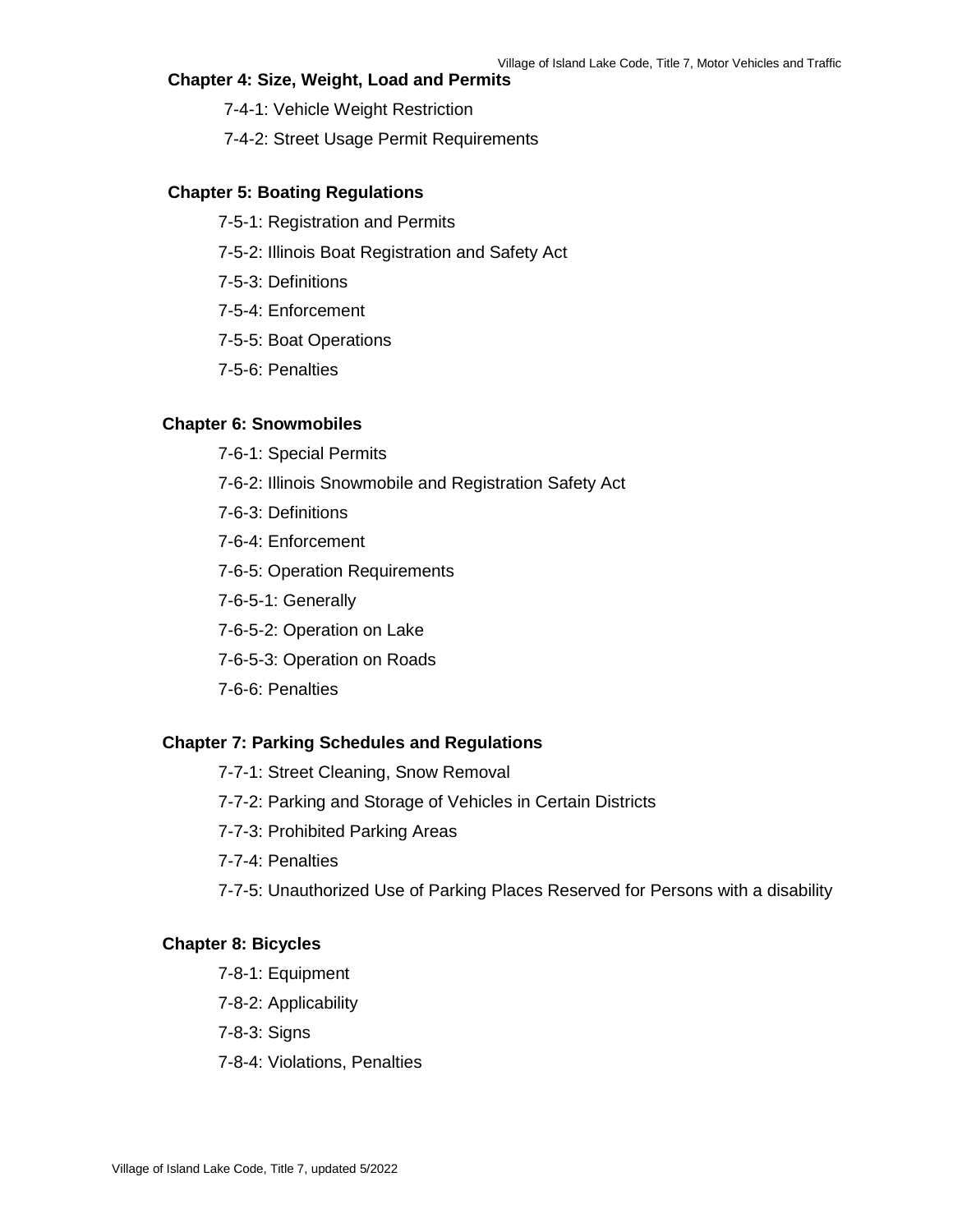# **Chapter 9: Stop Intersections**

- 7-9-1: Duty of Driver at Stop Intersections; Maintenance of Signs
- 7-9-2: Stop Intersections Designated
- 7-9-3: Penalty

# **Chapter 10: Spillage and Snow Removal Violations**

- 7-10-1: Putting Glass, Foreign Materials, Snow, etc., on Highways or Sidewalks **Prohibited**
- 7-10-2: Penalty

# **Chapter 11: Speed Limits**

- 7-11-1: Speed Limits
- 7-11-2: Penalty

# **Chapter 12: Traffic Regulations; General**

- 7-12-1: Left Turns Prohibited
- 7-12-2: One-Way Streets
- 7-12-3: Use of Vehicles on Roadways, Sidewalks, and Public Areas
- 7-12-4: Vehicle Related Special Events Permit
- 7-12-5: Traffic Enforcement on Private Properties
- 7-12-6: Driving Without Valid Safety Sticker
- 7-12-7: Driving While Distracted
- 7-12-8: Penalties

### **Chapter 13: Seizure and Impoundment of Motor Vehicles**

- 7-13-1: Definitions
- 7-13-2: Public Nuisance Declared
- 7-13-3: Seizure and Impoundment of Motor Vehicles
- 7-13-4: Plea Hearing/Evidentiary Hearing
- 7-13-5: Disposition of Impounded Motor Vehicle
- 7-13-6: General Regulations
- 7-13-7: Administrative Review

# **Chapter 14: Non-Highway Vehicles**

- 7-14-1: Definitions
- 7-14-2: Operation of Certain Non-Highway Vehicles on Streets in the Village
- 7-14-3: Limitations on Use of Authorized Non-Highway Vehicles
- 7-14-4: Penalty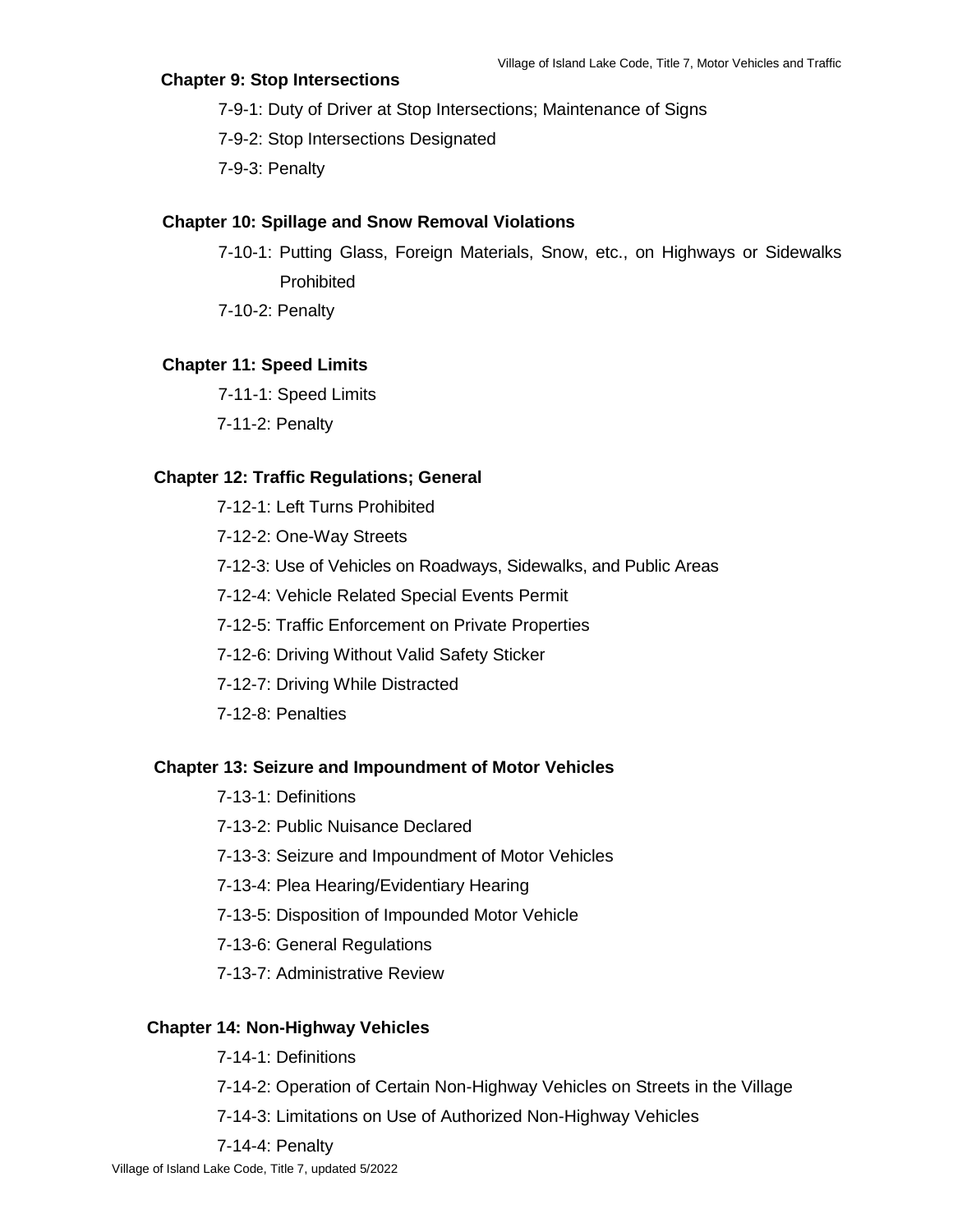# **Title 7 MOTOR VEHICLES AND TRAFFIC**

# **CHAPTER 1**

# **ILLINOIS MOTOR VEHICLE CODE**

### **7-1-1 ADOPTION OF ILLINOIS MOTOR VEHICLE CODE**

The village hereby adopts and incorporates by reference Chapter 625 of the Illinois Compiled Statutes in its entirety, unless otherwise noted, and by reference made a part of this chapter with the same force and effect as though set forth verbatim herein. The section numbers used in the Illinois Vehicle Code shall be identical to those section numbers in the Island Lake Vehicle Code and prefixed by reference to Title 7 of this code.

| Illinois Vehicle<br><b>Code Sections</b><br>of Chapter 625 | <b>Chapters of the Village Code, Title 7</b>         |
|------------------------------------------------------------|------------------------------------------------------|
| $5/3 - 800$                                                | Chapter 1 – Adoption of Illinois Vehicle Code        |
| $5/4 - 200$                                                | Chapter 2 - Vehicle Licensing                        |
| $5/15 - 100$                                               | Chapter 3 - Abandoned, Inoperable Vehicles           |
| 5/311-100                                                  | Chapter 4 - Size, Weight, Load And Permits           |
| 5/600-100                                                  | <b>Chapter 5 - Boating Regulations</b>               |
| 5/700-100                                                  | Chapter 6 - Snowmobiles                              |
| 5/700-100                                                  | <b>Chapter 7 - Parking Schedules And Regulations</b> |
| 5/800-100                                                  | <b>Chapter 8 - Bicycles</b>                          |

# **7-1-2 PENALTY**

- A. General Penalty. Except for those provisions of this title 7 that identify a specific fine for a violation, any person who violates any provision of this title 7 shall be guilty of an offense and shall be fined in accordance with the general penalty provisions contained in section 1-4-1 of this code for each offense. Each day that the offense occurs shall be deemed a separate and distinct offense for the purpose of this chapter.
- B. Penalty for Driving Under the Influence or Driving while License is Revoked or Suspended. A fine in the amount set forth in the annual fee ordinance schedule contained in section 1-16-3 of this code shall be imposed against any person who pleads guilty or is found guilty of the charge of driving under the influence and/or driving while license is revoked or suspended.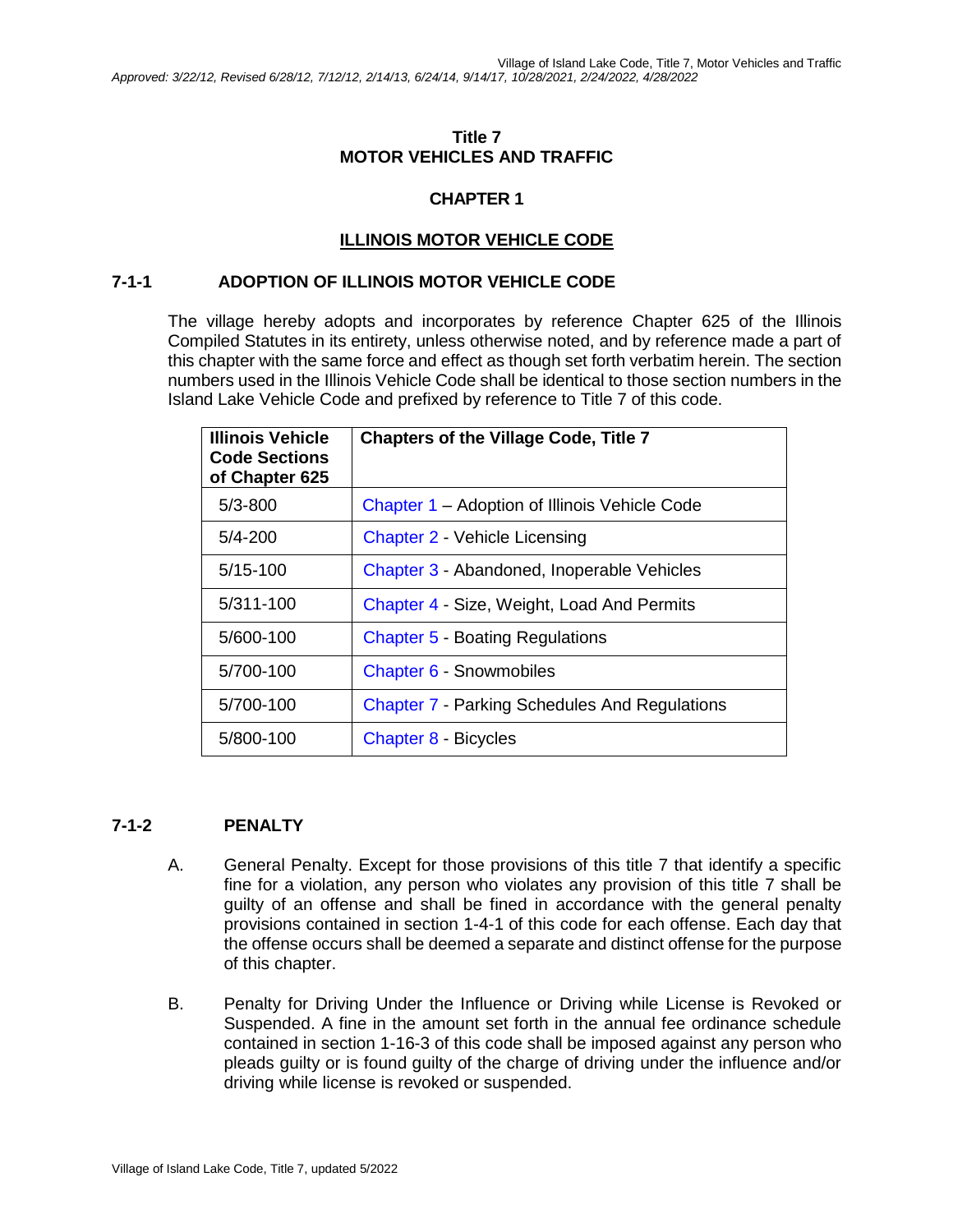### **VEHICLE LICENSING**

### **7-2-1 LICENSE REQUIRED**

Any vehicle that is registered to any person residing at an address within the village, as shown upon records of the Illinois Department of Motor Vehicles, the Illinois Secretary of State or any other state agency or local agency or bureau shall be subject to the provisions of this chapter and the owner, lessee, or registrant of such motor vehicle, who resides or uses an address within the village, shall be required to acquire the appropriate license as prescribed by this chapter. It shall be unlawful for any person to operate any such vehicle for a period longer than thirty (30) days, without obtaining a license for such and paying the fee prescribed by this chapter.

# **7-2-2 APPLICATION**

- A. Application for License: Any person requiring a license for any such motor vehicle shall file an application therefor with the village clerk, upon a form provided by her, setting forth:
	- 1. The name and address of the applicant.
	- 2. The description of the motor vehicle and the state license number thereof.
	- 3. Such other information as may be prescribed.
	- 4. Resident driver's license number along with valid village address.
	- 5. Photocopy of driver's license may be requested.
- B. Payment of License Fee: Such license shall issue upon the payment by the applicant of a license fee, as provided in section 7-2-3 of this chapter, to the Village clerk, and shall authorize the use of such motor vehicle within the Village until the expiration of such license.

### **7-2-3 FEES**

- A. Fees Enumerated: The license fee for each motor vehicle to be paid annually to the Village Clerk shall be in the amount set forth in the annual fee ordinance schedule contained in section 1-16-3 of this code.
- B. Time of Payment: All licenses issued hereunder shall be annual licenses and shall expire February 14, following the issuance. Except for motorcycles, which shall be payable by June 1, the license fee for any license year shall be due and payable in advance, on February 15; provided, when such a license is issued for less than one year, then such license fee shall be reduced fifty percent (50%) if payable during the second half of the license year; and provided further that when any owner, lessee, or registrant shall fail to apply for and pay for such license when such fee is due the owner, lessee or registrant shall pay a fee in the amount set forth in the annual fee ordinance schedule contained in section 1-16-3 of this code in addition to the license fee.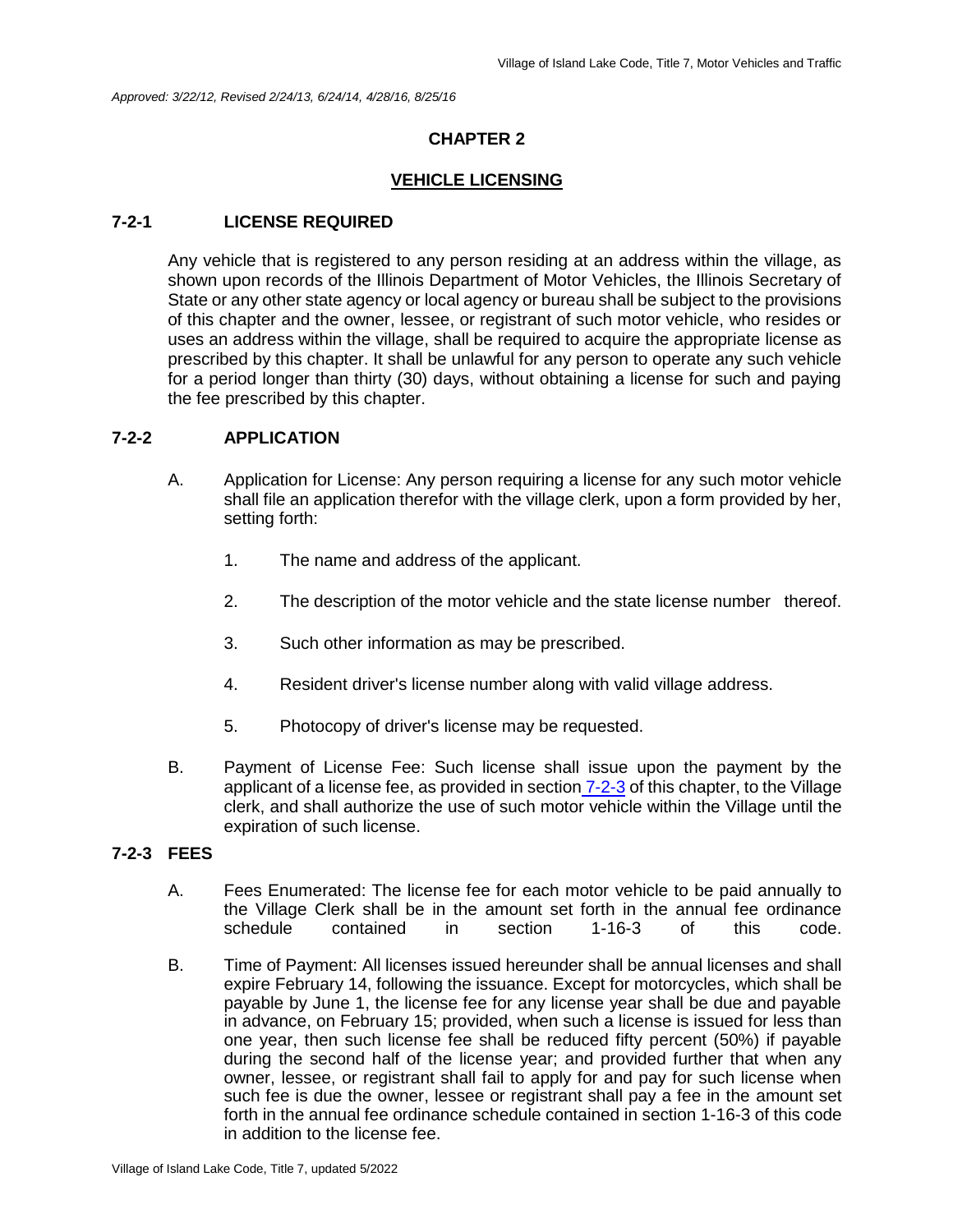C. Senior Citizen Fees: Any resident of the Village (male or female) who has reached the age of sixty five (65) years prior to the final due date for a license fee for an automobile, and providing the automobile has an Illinois title in the applicant's name and is operated by the said applicant, shall pay an annual fee in the amount set forth in the annual fee ordinance schedule contained in section 1-16-3 of this code. There shall be no reduced fee for a half year license. The applicant shall produce such proof of age as the village clerk may require. There shall be no more than one reduced fee for each senior citizen applicant, regardless of the number of automobiles owned by the applicant.

### **7-2-4 USE OF FUNDS**

The proceeds of all license fees so collected shall be used for the purpose of improving, paving, repairing or maintaining the streets and other public roadways within the Village; provided that the actual cost of the collection of such fees and the distribution thereof may be deducted from the total amount collected.

# **7-2-5 LICENSE TAG**

Upon the issuance of a license, the village clerk shall deliver to the applicant a gummed tag or sticker upon which shall be shown the name of the class to which said motor vehicle belongs and the year for which the said license is issued. It shall be the duty of the applicant to affix such gummed tag or sticker upon the windshield of the motor vehicle, or if there is no windshield, then in a conspicuous place upon said motor vehicle where it can readily be seen. It shall be unlawful for any motor vehicle required to have a license tag to be used upon the streets, avenues or alleys of the Village unless such tag or sticker is attached thereto. It shall not be a defense that said vehicle is otherwise licensed.

# **7-2-6 SALE OR TRANSFER**

Immediately upon the sale or transfer of any motor vehicle which has been licensed provided in this chapter prior to the date of such sale or transfer, the vendor shall remove the license tag or sticker from the motor vehicle so sold or transferred, and the license so issued for such motor vehicle shall cease to apply to said motor vehicle from such date. The purchaser or transferee thereof shall apply to the village clerk for a new license therefor as herein provided. Upon a showing to the village clerk that said tag or sticker had been removed from such sold or transferred motor vehicle, the village clerk may issue a new tag or sticker bearing a new number, which shall apply to and be assigned to any other motor vehicle of the same class owned by said vendor transferor. Except as herein provided, no tag or sticker issued for or assigned to any motor vehicle shall ever be used for or attached to or upon another and different vehicle.

# **7-2-7 PENALTY**

Any person violating any of the provisions of this chapter shall be fined in accordance with the general penalty provisions contained in section 1-4-1 of this code for each offense, and each day any motor vehicle is used upon the streets, avenues or alleys of the Village without having a license issued therefor as herein provided and without having complied with the provisions of this chapter shall be considered a separate and distinct offense.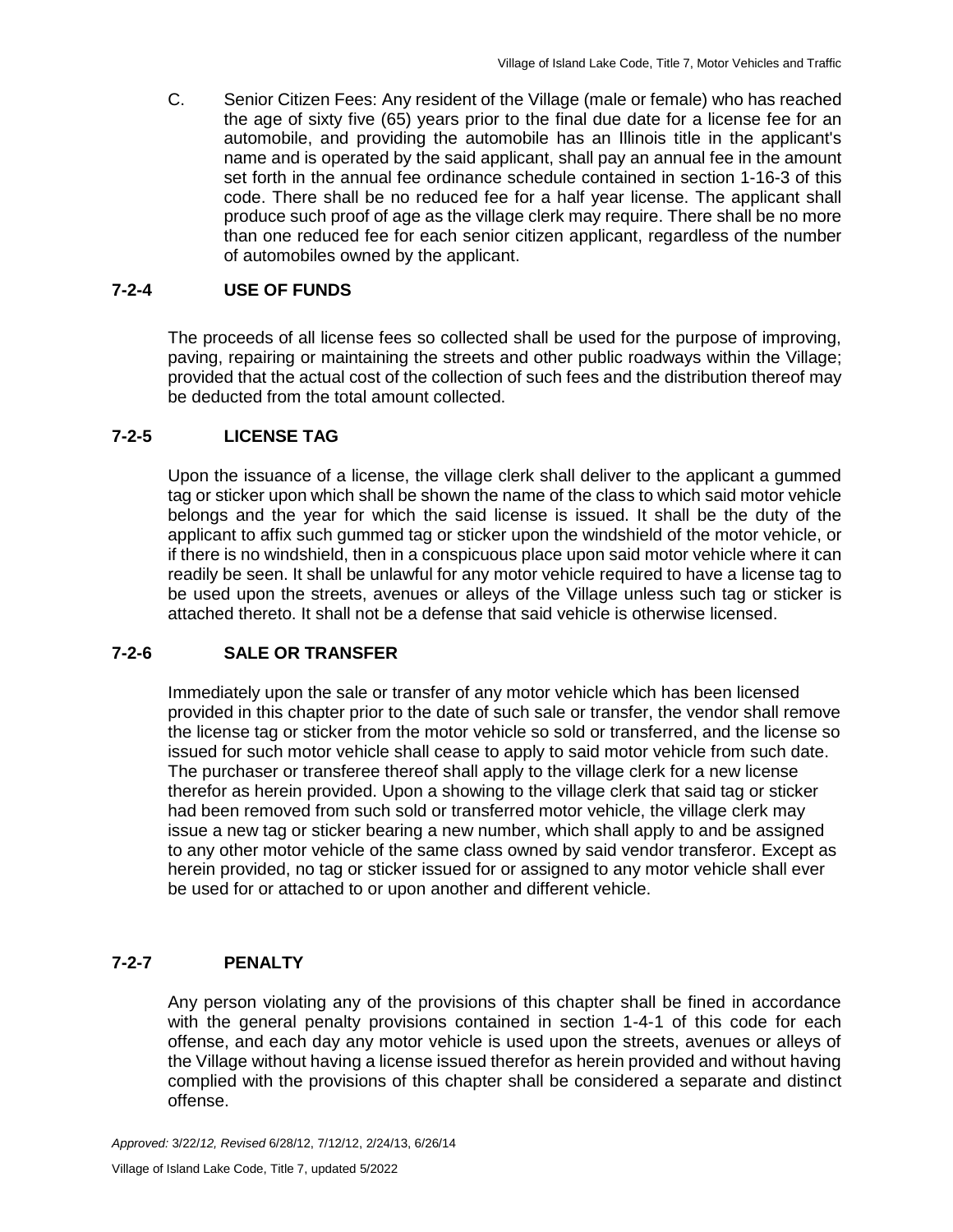# **ABANDONED, INOPERABLE VEHICLES**

### **7-3-1 PURPOSE**

The purpose of this chapter is to regulate the keeping of abandoned, dismantled, junked, discarded and unlicensed vehicles upon privately-owned or public property in the Village. The keeping of such vehicles is determined to be detrimental to public safety, health and welfare and constitutes an attractive nuisance to children and is a peril to their safety. They are also a source of vexation and annoyance. They depreciate the value of neighboring properties. They are a fire hazard and a source of fire and explosion. The preservation of public health and the protection of property and the elimination of public peril compel the village board to regulate this matter.

### **7-3-2 DEFINITIONS**

For the purpose of this chapter, the following terms, phrases, words and their derivations shall have the meanings given herein. When not inconsistent with the context, words used in the present tense include the future, words in the plural number include the singular number and the words in the singular number include the plural number. The word "shall" is always mandatory and not merely directory. The masculine gender includes the feminine and neuter.

ABANDONED VEHICLE: Any vehicle in a state of disrepair rendering the vehicle incapable of being driven in its condition; or any vehicle that has not been moved or used for five (5) consecutive days or more and is apparently deserted; but in the case of watercraft, any watercraft that has not been moved or used during the previous boating season.

 ANTIQUE VEHICLE: Any motor vehicle or other vehicle twenty five (25) years of age or older.

DISCARDED: Presently useless, thrown away, or unclaimed.

DISMANTLED: Vehicles which are stripped or have parts removed.

HIGHWAY: Any street, alley or public dedicated way within this Municipality.

JUNKED: Of little use or value.

PERSON: Any person, firm, partnership, association, corporation, company, or organization of any kind.

PRIVATE PROPERTY: Any real property within the Village which is privately owned and which is not public property as defined in this section.

PUBLIC PROPERTY: Any street or highway which shall include the entire width between the boundary lines of every way publicly maintained for the purposes of vehicular travel, and shall also mean any other publicly owned property or facility.

STORAGE: The leaving of a vehicle upon private property for more than one month.

UNLICENSED: Vehicles not bearing current license plates.

VEHICLE: A machine propelled by power, other than human power, designed to travel on the ground, upon the roads by the use of wheels, treads, runners or slides, or upon water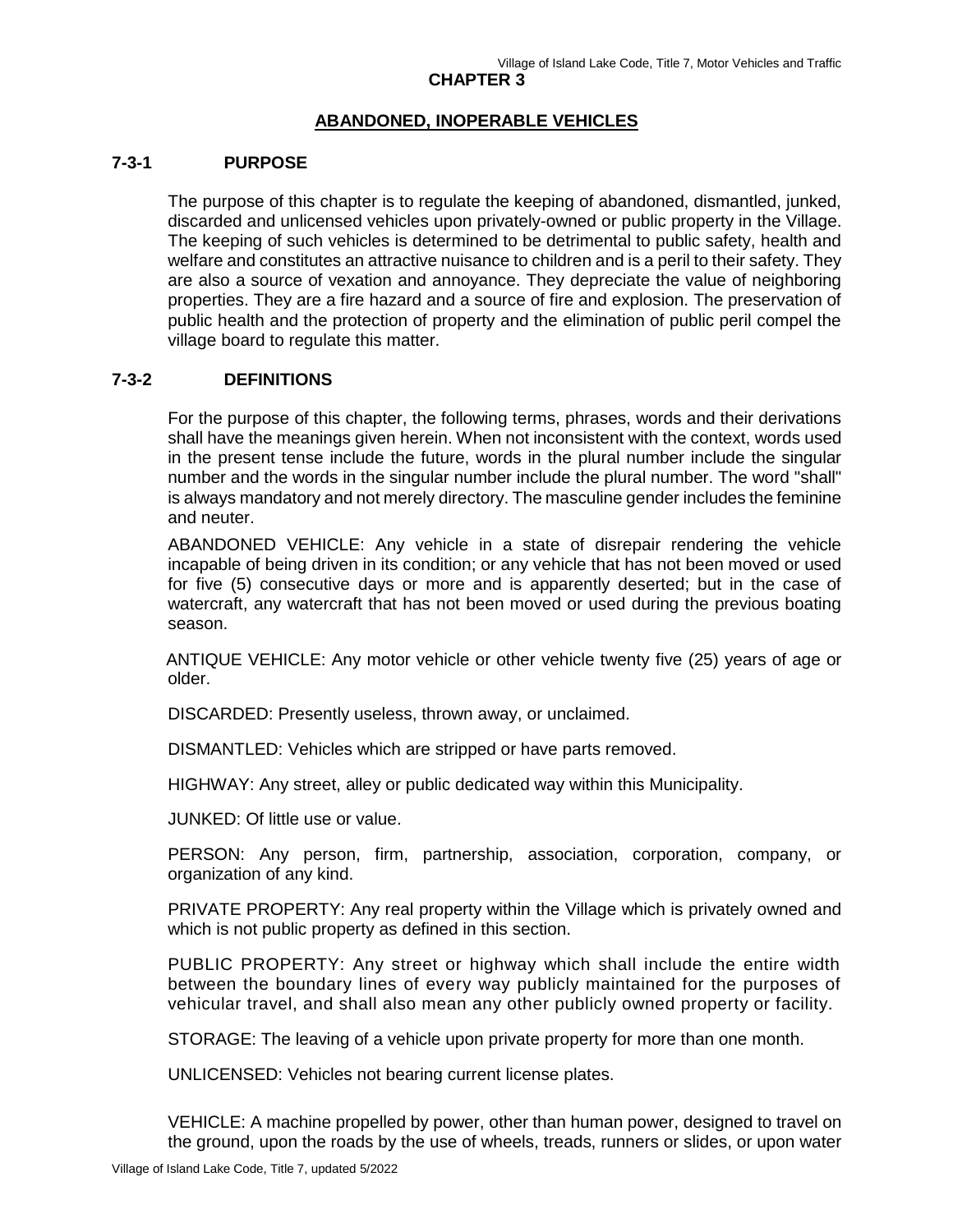by the use of motor and propeller, to transport persons or property, or to pull machinery, and includes, but is not limited to, all automobiles, trucks, trailers, motorcycles, tractors and all trailers, wagons, motorboats, or other machinery designed to be pulled by such vehicle.

VILLAGE: The Village of Island Lake.

# **7-3-3 DECLARATION OF NUISANCE**

- A. It is hereby declared and found that dismantled, junked, discarded, abandoned and unlicensed vehicles in and upon any property within the Village limits are a matter affecting the public interest and they constitute a nuisance.
- B. Except as otherwise provided in this chapter, no persons shall park, store, leave or permit the parking, storing or leaving of any motor vehicle of any kind which is abandoned, wrecked, discarded, dismantled, junked or unlicensed whether attended or not, upon any public or private property within the Village for a period in excess of five (5) days or in the case of motorboats, any motorboat that has not been moved or used for the previous boating season. The presence of an abandoned, wrecked, dismantled, junked or unlicensed vehicle or parts thereof, on private or public property, is hereby declared a public nuisance which may be abated as such in accordance with the provisions of this chapter.

# **7-3-4 PROHIBITED ACTS**

- A. Violations:
	- 1. It shall be unlawful for any person, either as owner, lessee, occupant or otherwise, to store or deposit, or cause or permit to be stored or deposited, dismantled, junked, discarded, unlicensed and abandoned vehicles in or upon any vacant lot or land or vacant place upon the surface of any lot or land within the Village except on parcels legally exempted from this provision by proper zoning or other permit allowing such.
	- 2. Not more than two (2) unlicensed motor vehicles shall be permitted to be stored outside on any business zoned property and no vehicles shall be allowed to be stored outside if in a state of major disassembly, disrepair or in the process of being stripped or dismantled unless the property is otherwise legally zoned for such.
- B. Unlicensed Vehicles: The storing or keeping of any unlicensed vehicle on any residential or estate zoned property is prohibited except as exempted by section 7-7-2 of this title, and except as may be allowed by proper zoning regulations or permit allowing such. Nothing in this chapter shall be construed to prohibit the storage of an unlicensed vehicle in a private garage.
- C. Abandoned Vehicles:
	- 1. No person shall abandon a motor vehicle or other vehicle, or part thereof, on any highway in the Village.
	- 2. No person shall abandon a motor vehicle or other vehicle, or any part thereof, on private or public property in the view of the general public, anywhere in the Village, except on the property of the owner or bailee of such abandoned vehicle.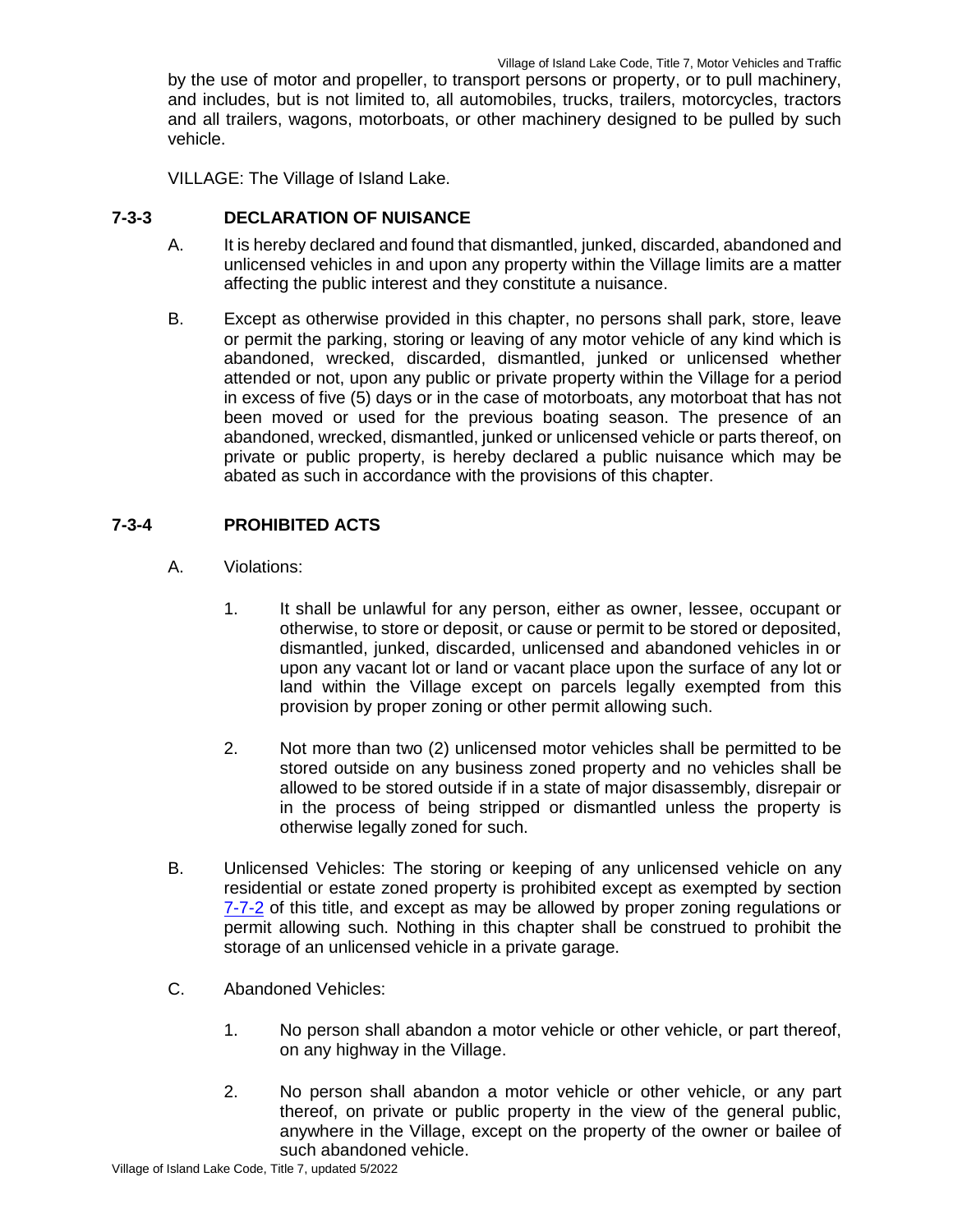3. A motor vehicle or other vehicle, or any part thereof, so abandoned on private property or upon any highway may be authorized for removal by and upon the order of the chief of police, after a waiting period of seven (7) days or more has expired.

### **7-3-5 REMOVAL AUTHORIZED, RESPONSIBILITY FOR COSTS**

- A. Abandoned on Highways: When a motor vehicle or other vehicle is left on the highway in the Village ten (10) hours or more, its removal by a towing service may be authorized by the chief of police or other authorized village official.
- B. Traffic Hazards: When an abandoned, unattended, wrecked, burned or partially dismantled motor vehicle or other vehicle is creating a traffic hazard because of its position in relation to the highway, or its physical appearance has caused the impeding of traffic, its immediate removal from the highway by a towing service may be authorized by order of the chief of police or other authorized village official.
- C. Responsibility for Costs: When a vehicle is removed from either public or private property pursuant to this chapter, the owner of the vehicle shall be responsible for all towing and storage costs, and shall pay the same before such vehicle is released to his custody or possession.

### **7-3-6 NOTIFICATION OF POLICE DEPARTMENT**

When an abandoned, lost, stolen or unclaimed motor vehicle or other vehicle comes into the temporary possession or the custody of a person in the Village not the owner of the vehicle, such person shall immediately notify the police department. Upon receipt of such notification, the chief of police shall authorize a towing service to remove and take possession of the abandoned, lost, stolen or unclaimed motor vehicle or other vehicle. The towing service shall tow the vehicle and its contents, and maintain a record of the tow until the vehicle is claimed by the owner or any other person legally entitled to possession thereof, or until it is disposed of as provided in this chapter.

# **7-3-7 NOTICE TO REMOVE**

Whenever it comes to the attention of the Village police department or village official authorized to enforce provisions of this chapter that a nuisance as defined herein exists in the Village, a notice in writing shall be served upon the owner of such vehicle, or the occupant of the land where the nuisance exists, or the owner of the property or his agent. In the event the last known address of the person cannot be ascertained, notice shall be served upon the person last paying taxes on the subject property. A copy of the notice shall also be placed on the subject vehicle.

### **7-3-8 SERVICE OF NOTICE**

The notice shall be sent by normal mailing with the postage prepaid. The notice shall state the existence of the nuisance and request its removal within ten (10) days of the date of mailing. The owner of the vehicle, occupant of the land or owner of the land shall be responsible for removal of the vehicle.

### **7-3-9 LOCATING OWNERS**

A. Record Searches: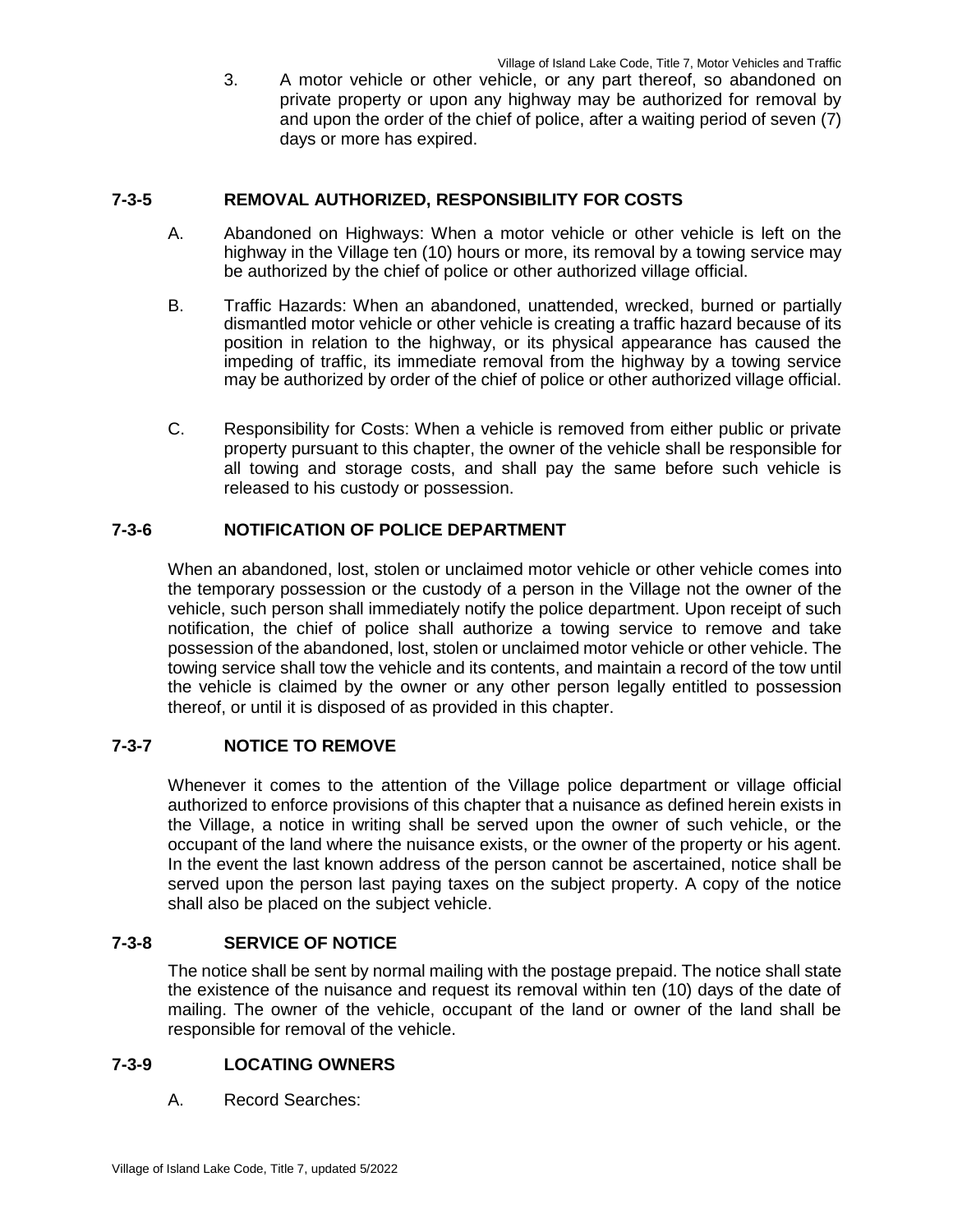- 1. Whenever the police department cannot determine the identity of the registered owner or legally entitled person, it will cause the motor vehicle registration records of the state to be searched by a directed communication to the state secretary of state for the purpose of obtaining the required ownership information.
- 2. It will further cause the stolen motor vehicle files of the State police to be searched by a directed communication to the State police for stolen or wanted information on the vehicle.
- 3. The information determined from this records search will be used by the Department in sending a notification by certified mail to the owner or legally entitled person advising where the vehicle is held, requesting that disposition be made, and setting forth information concerning the future sale of the vehicle.
- B. Notification of State Police:
	- 1. When the registered owner or other person legally entitled to possession of a motor vehicle or other vehicle cannot be identified from the registration files of the state, or from the registration files of a foreign state, if applicable, the police department shall notify the State police for the purpose of identifying the vehicle's owner or other person legally entitled to possession of the vehicle.
	- 2. The information obtained shall be used in sending notification by certified mail to the owner or legally entitled person advising him where the vehicle is held, requesting that disposition be made, and setting forth the public sale information.

# **7-3-10 ABATEMENT OF NUISANCE BY VILLAGE**

In the event a vehicle is not removed or repaired with ten (10) days of the mailing of notice as specified in section 7-3-8, the chief of police of the Village or his duly authorized agent, shall abate such nuisance by causing the vehicle to be towed or transported to a designated storage place or depository as determined by the Village, and the costs of the towing, transportation, and storage shall be charged to the owner of the vehicle or in the absence of any known or ascertainable owner, to the owner of the property upon which the vehicle was stored. Such remedy shall be in addition to any other penalty provisions provided for in this chapter.

# **7-3-11 NOTICE OF REMOVAL:**

Within forty eight (48) hours of removal of such vehicle, the chief of police shall give notice to the registered owner of the vehicle, if known, and also the owner or occupant of the private property from which the vehicle was removed, if known. The notice shall state that said vehicle or vehicles have been impounded and stored for violation of this chapter and give the location where the vehicle or vehicles are stored, and the costs incurred by the Village for the removal.

### **7-3-12 REDEMPTION OF IMPOUNDED VEHICLES**

The owner of any vehicle seized under the provisions of this chapter may redeem such vehicle at any time after its removal but prior to the sale or destruction thereof upon proof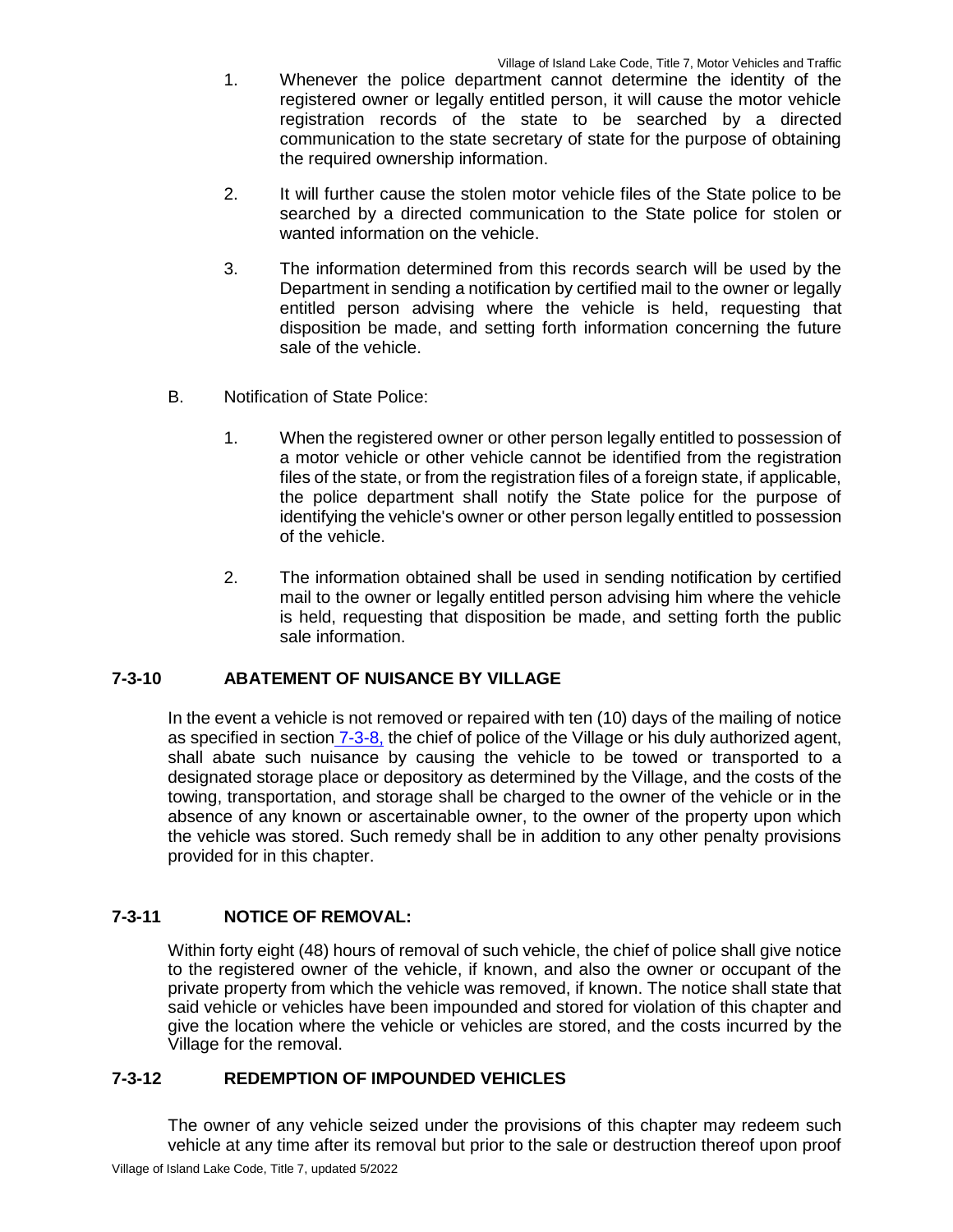of ownership and payment to the village clerk of the actual and reasonable expense of removal, and any preliminary sale advertising expenses.

# **7-3-13 DISPOSITION OF VEHICLES**

Upon removing the vehicles as provided for in this chapter, the Village shall, after ten (10) days, cause the vehicle to be appraised.

- A. If the vehicle is appraised at seventy five dollars (\$75.00) or less, the chief of police shall execute an affidavit so attesting and describing the vehicle, including license plates, if any, and stating the location and appraised value of the vehicle. The chief of police, after complying with the above, may summarily dispose of the vehicle and execute a certificate of sale.
- B. If the vehicle is appraised over seventy five dollars (\$75.00), the chief of police shall give notice of a public sale not less than ten (10) days before the date of the proposed sale.

### **7-3-14 PUBLIC SALE NOTICE**

- A. Contents: The notice of sale shall state:
	- 1. The sale is of abandoned property in the possession of the Village.
	- 2. A description of the vehicle, including make, model, license number and any other information which will accurately identify the vehicle.
	- 3. The terms of the sale.
	- 4. The date, time, and place of the sale.
- B. Notice shall be by posting in a prominent place at the Village hall visible to members of the public. No other notice shall be required.

### **7-3-15 PUBLIC SALE**

The vehicle shall be sold to the highest and best bidder. At the time of payment of the purchase price, the chief of police shall execute a certificate of sale in duplicate, the original of which to be given to the purchaser, and the copy thereof to be filed with the village clerk. Should the sale for any reason be invalid, the Village's liability shall be limited to the return of the purchase price.

# **7-3-16 LIABILITY OF PARTIES INVOLVED**

- A. Liability of the Owner of the Vehicle: If the sale or disposition of the vehicles as hereinabove specified does not produce sufficient funds to pay the expenses incurred by the Village in such removal and sale, the owner of the vehicle shall be liable for any such unrecovered expenses.
- B. Liability of Owner or Occupant of the Property:
	- 1. The owner and/or occupant of any property from which a vehicle was removed by the Village in accordance with this chapter, shall be liable for any unrecovered expenses incurred by the Village in connection with such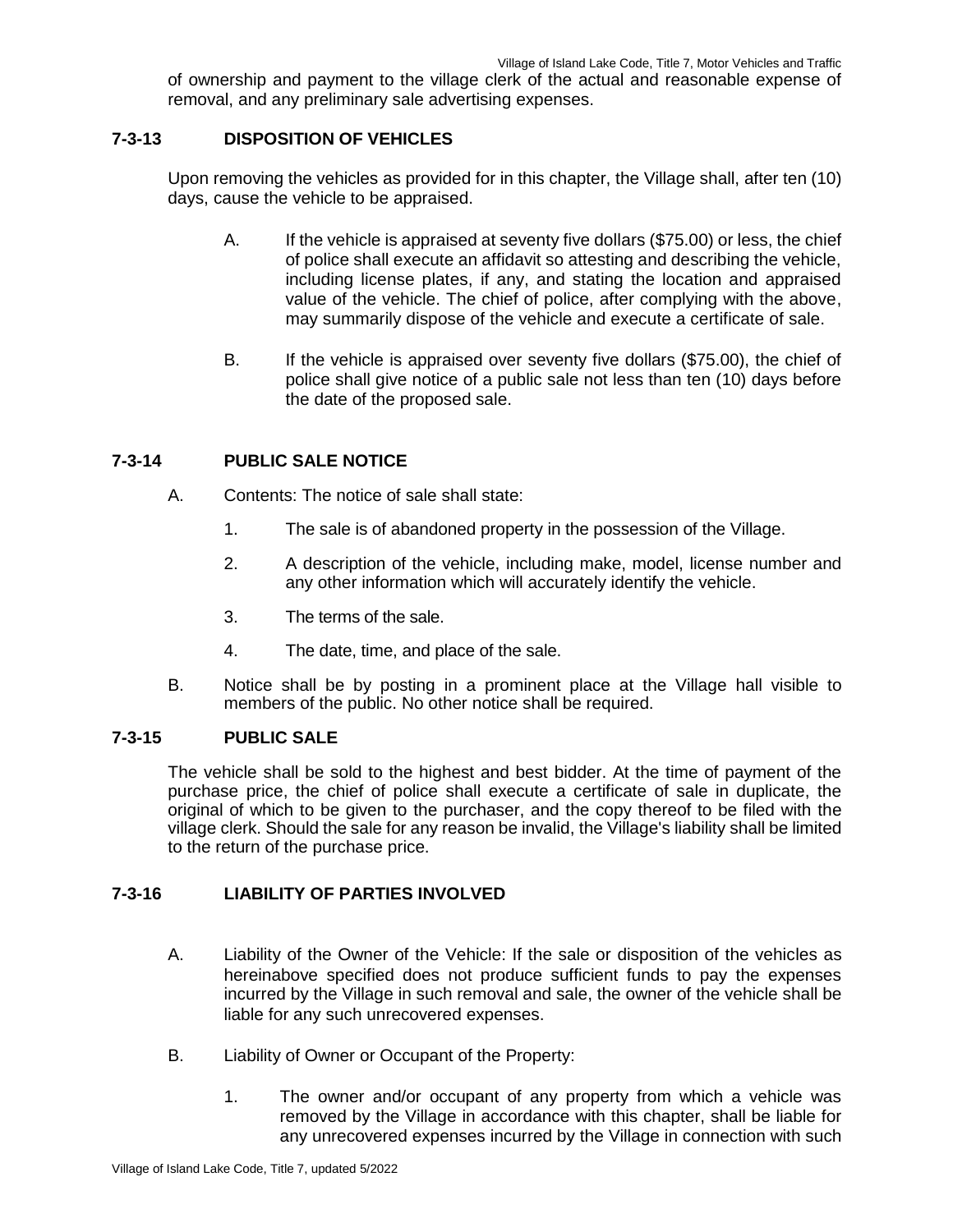removal and recovery of said expenses may be enforced against the individuals or by the placing of a lien upon the property in the amount of such expenses.

- 2. The notice and service requirements for foreclosing the lien shall be the same as those in foreclosure of mortgages.
- C. Liability of Party Towing Vehicles: No police officer, towing service owner, operator or employee shall be held to answer or be liable for damages in any action brought by the registered owner, former registered owner or his legal representative, or any person legally entitled to possession of the motor vehicle or other vehicle when the vehicle was processed and sold or disposed of as provided in this chapter.

# **7-3-17 REPORTS ON TOWED VEHICLES**

When a motor vehicle or other vehicle is authorized to be towed away, the police department shall keep and maintain a record of the vehicle towed, including if available, the color, year, manufacturer, manufacturer's trade name, manufacturer's series name, body style, vehicle identification number and license plate year and number displayed on the vehicle. The records shall also include the date and hour of tow, location towed to, reason for towing, and the name of the officer in charge, as designated by the chief of police.

### **7-3-18 PRIMA FACIE PRESUMPTION**

The registered owner of a vehicle found in violation of any section of this chapter shall be held prima facie responsible for any such violation.

### **7-3-19 COMPLIANCE WITH REMOVAL ORDER REQUIRED**

When the registered owner or the person entitled to possession of the vehicle can be ascertained, and such person shall fail to remove the vehicle within seven (7) days after being requested to do so by the chief of police under the notice provisions of this chapter, the penalty provided in section 7-3-20 of this chapter shall be in addition to the provisions for removal and reclamation of such vehicle provided herein.

# **7-3-20 VIOLATIONS, PENALTY**

Any person violating any part of this chapter shall be fined in the amount set forth in accordance with the annual fee ordinance contained in section 1-16-3 of this code. Each day that the offense occurs shall be deemed a separate and distinct offense for the purpose of this chapter.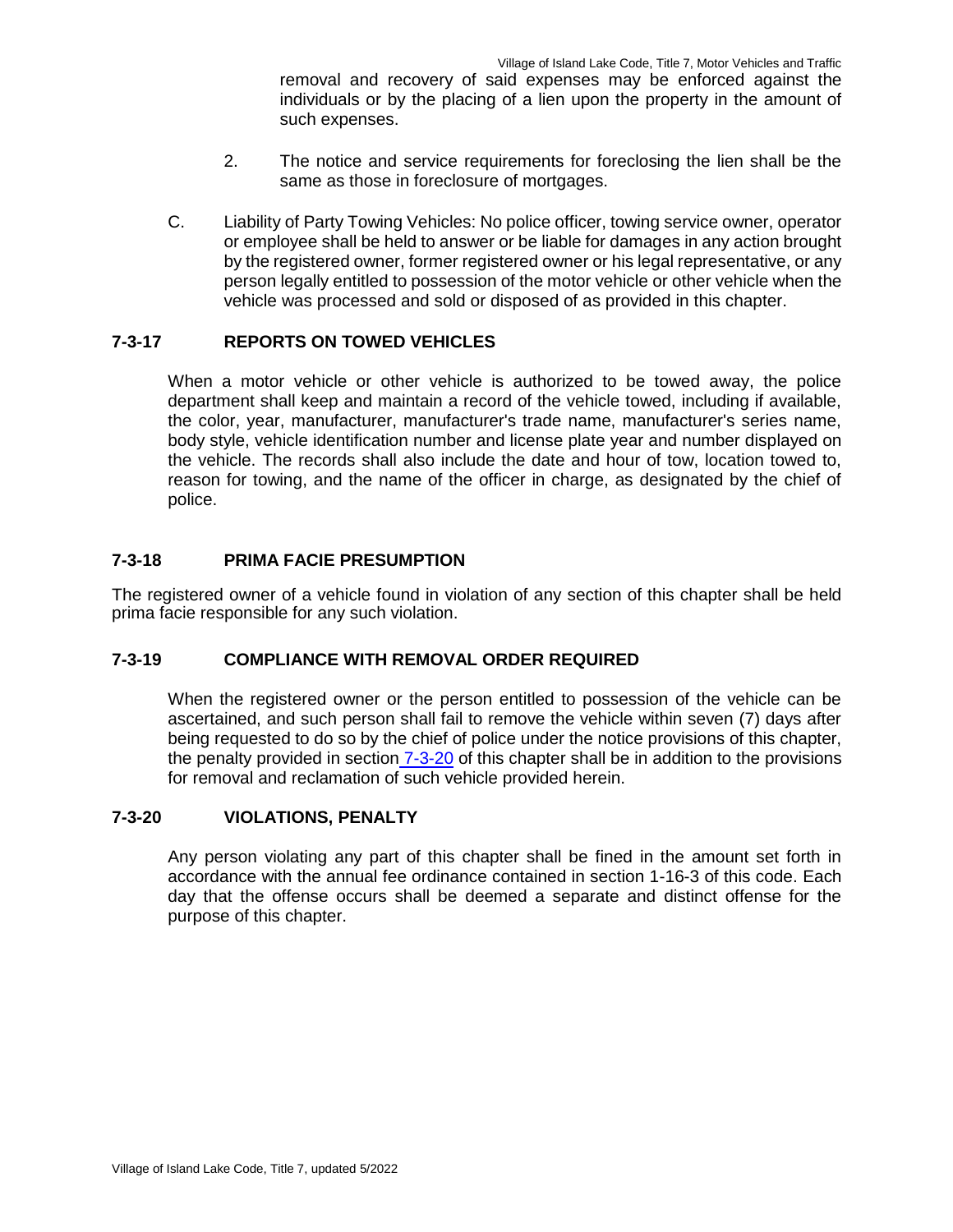# **SIZE, WEIGHT, LOAD AND PERMITS**

#### **7-4-1 VEHICLE WEIGHT RESTRICTION**

All public streets within the Village shall be limited to vehicular weights not exceeding the gross amount of four (4) tons, except where streets are designated thoroughfares. The four (4) ton load limit shall not apply to emergency vehicles or vehicles that traverse the public streets for direct pickup delivery within the Village. Delivery vehicles shall utilize the shortest route for the direct service to the location within the Village. Temporary load restrictions may be placed on any public street including a thoroughfare street, including the closing of any street where the Village has determined that temporary conditions prevail that may cause damage to public streets. Such temporary restrictions shall not exceed ninety (90) days in any twelve (12) month period. Thoroughfares under this section shall consist of Darrell Road, Burnett Road, State Route 176 and Roberts Road.

### **7-4-2 STREET USAGE PERMIT REQUIREMENTS**

- A. Permit Required: All self-propelled motor vehicles using and being operated upon the streets and public ways of the Village in conjunction with the excavating, grading, moving of real property and the erection of permanent structural improvements thereon shall have a village permit therefor issued pursuant to the provisions of this section; provided, that no such permit shall be required of:
	- 1. A vehicle carrying a gross weight of less than five thousand (5,000) pounds, operating under a permit or franchise of the Illinois Commerce Commission.
	- 2. Going directly to or from a location in the Village to deliver a cargo (exclusive of dirt fill, gravel or other construction materials).
	- 3. Passing through the Village, but having no destination in this Village.
	- 4. Used for firefighting or ice or snow removal.
	- 5. Implements of husbandry used as vehicles and in combination with vehicles used for husbandry.
	- 6. Used by utilities either public or private.
- B. Application; Deposit:
	- 1. Contents of Application: Village permits shall be applied for not later than forty eight (48) hours of the expected use of village streets and public ways and the application shall contain information concerning:
		- a. The location of the streets and ways to be used.
		- b. The destination or stopping place of such vehicles.
		- c. The duration of time such use shall continue.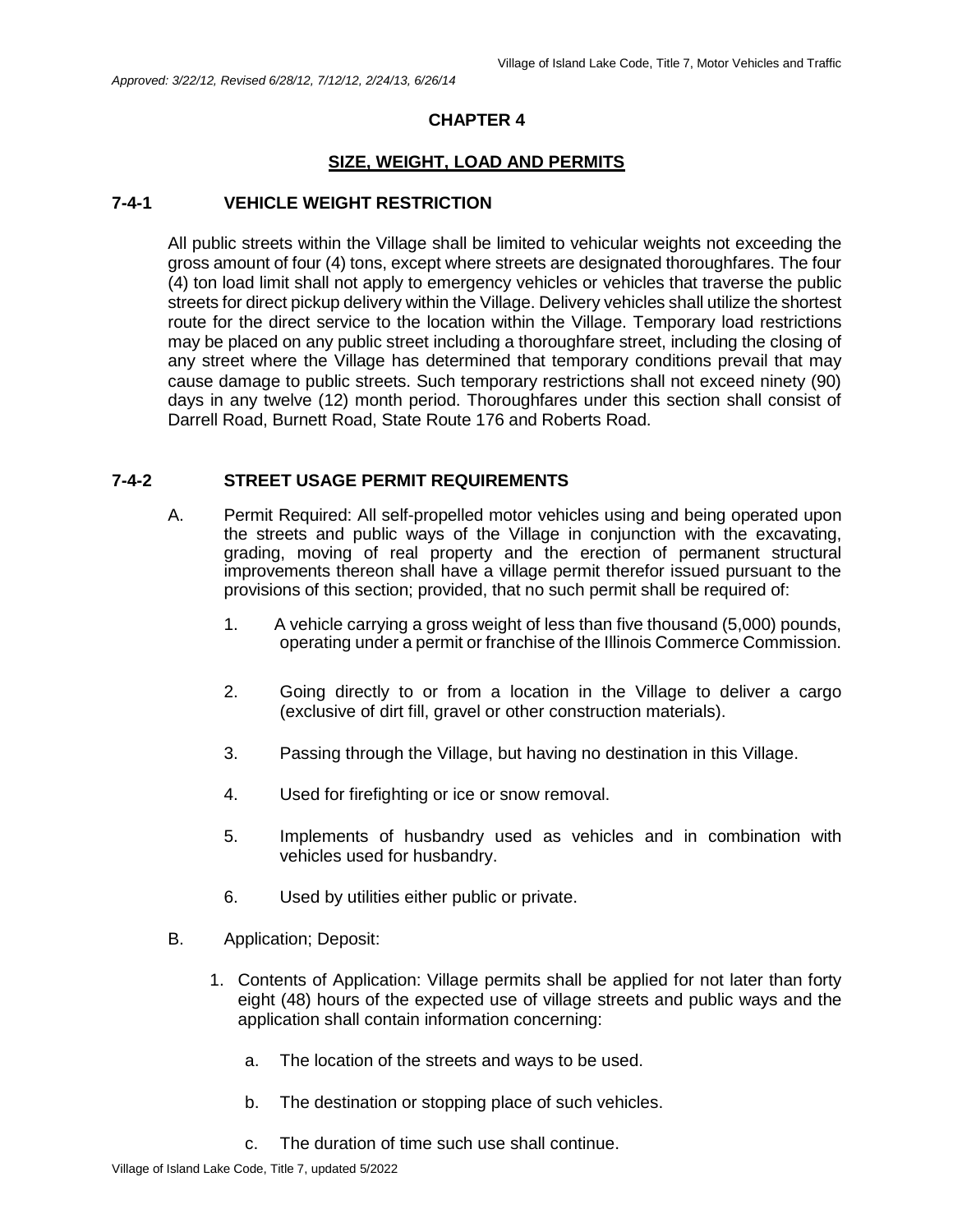- d. The number and description of the vehicles to be used.
- 2. Application: Applications shall be made to the superintendent of public works of the Village at the village hall.
- 3. Bond Required: That application shall be without fee, but it shall be accompanied by a deposit of five thousand dollars (\$5,000.00) in U.S. currency, or a negotiable instrument that can readily be converted to cash without time for collection of a forwarding bank, such as a cashier's check or bank draft, or a surety bond in the amount of at least five thousand dollars (\$5,000.00) in such form as is acceptable to the superintendent of public works.
- 4. Inspection of Roads and Public Ways: Upon the receipt of an application, the superintendent of public works shall immediately inspect the Village roads and public ways involved in said application for the purpose of discovering the condition of maintenance of such road or way.
- 5. Number of Bonds: The permit shall be issued for each vehicle listed in the application, provided that in the event that more than one job site is involved, there may be as many bonds as there are job or construction sites.
- 6. Return of Bond: Such bond should not be returned to the applicant until the expiration of the time set forth on the application and then only after an inspection by the superintendent of public works determines that no repairs or restoration are required by the Village which were not required by said street or way prior to its use by the motor vehicle of the applicant, and which repairs are required for damage attributable in part to the vehicle of the applicant.
- 7. Repairs or Restorations: In the event repairs or restorations are required, the applicant shall be liable for the full costs thereof and the amount of the bond posted by the applicant shall in no way be deemed to limit the applicant's liability. The applicant shall forthwith deposit with the Village a sum of money equal to the difference between the bond posted and the cost of such repairs or restorations.
- 8. Notice of Decision: Within forty eight (48) hours after the lapse of the time set forth in the permit, the superintendent of public works shall inform the applicant of his decision as to said funds.
- C. Route 176 Exempted: Nothing in the regulations of subsections A and B of this section shall be construed to apply to Illinois Route 176, but these regulations shall govern the use of all other village streets or public ways even though the latter mentioned ways are used either before or after the use of Illinois Route 176. These regulations shall not be construed as applying to self-propelled camper trailers, campers, limousines or buses.
- D. Penalty: Any person violating any part of this chapter shall be fined in the amount set forth in accordance with the annual fee ordinance contained in section 1-16-3 of this code. Each day that the offense occurs shall be deemed a separate and distinct offense for the purpose of this chapter.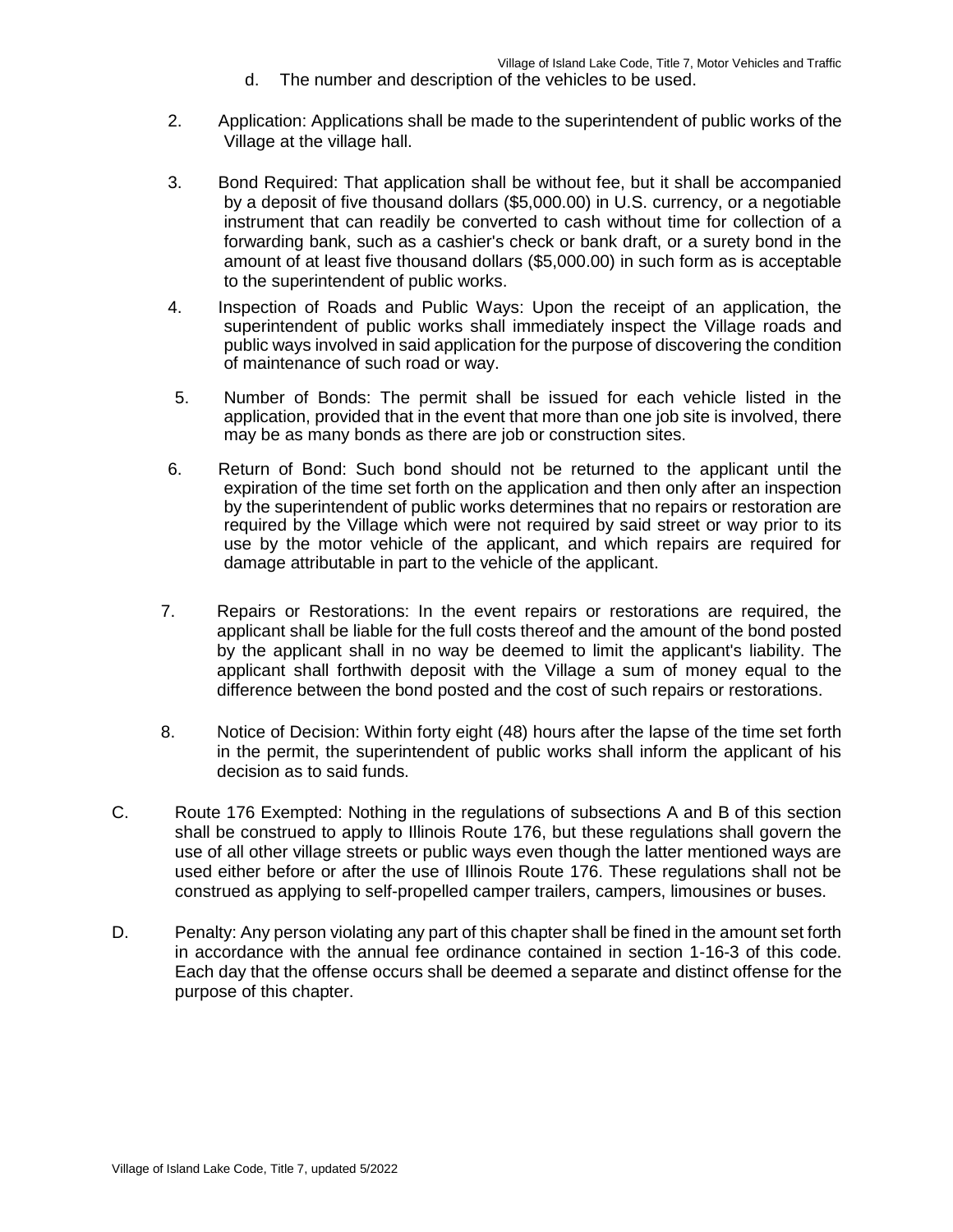*Approved: 3/22/12, Revised 7/12/12, 2/14/13, 9/13/13, 6/26/14, 8/13/15, 4/14/16*

# **CHAPTER 5**

# **BOATING REGULATIONS**

### **7-5-1 REGISTRATION AND PERMITS**

- A. Registration: All vessels and watercraft shall be required to be registered with the village clerk. Two boat stickers will be issued at the time of registration. A current registration sticker shall be affixed to the port side (left) and to the starboard side (right) at the forward most part of the bow (front) of said vessel just below the gunwale (gunnel). On pontoon boats, a current registration sticker is to be affixed on the port and starboard side at the foremost part of the bow at deck level.
- B. Fees: Residents and Nonresidents: The yearly fee for senior citizens age 65 and older, residents of the village and nonresidents, for boat stickers and the penalty for violation of this section shall be in the amounts set forth in the annual fees, fines and penalty ordinance schedule contained in section 1-16-3 of this code.
- C. Special Permits: Any regatta or other boating exhibition must be approved by the village board and the village board is authorized in issuing any such permit to grant reasonable and appropriate variances from the boating regulations set forth in this chapter.

### **7-5-2 ILLINOIS BOAT REGISTRATION AND SAFETY ACT**

This chapter hereby incorporates by reference all applicable provisions of the boat registration and safety act of the state and amendments thereto, and the same shall be enforced as part of this chapter except where this chapter further restricts operations and use of vessels, then this chapter takes precedence.

### **7-5-3 DEFINITIONS**

When used in this chapter, unless the context requires otherwise, the following terms shall have the following meanings:

VESSEL OR WATERCRAFT: Every description of watercraft having a hull, rails, gunnels, designated seating, hull identification number, maximum persons rating, weight rating, or motor limits tag used or capable of being used as a means of transportation on water such as:

MOTORBOAT: Any vessel propelled by machinery, whether or not such machinery is the principal source of propulsion.

NON-POWERED WATERCRAFT: Any canoe, kayak, paddleboat, non-swim type inflatable, collapsible vessel or watercraft, or watercraft not propelled by sail, canvas, or machinery of any sort.

PONTOON BOAT: A flat bottom watercraft on closed, hollow cylinders which provide buoyancy

SAILBOAT: Any watercraft propelled by sail or canvas. For the purpose of this chapter, any watercraft propelled by both sail or canvas and machine or motor shall be deemed a motorboat when being propelled by machine or motor.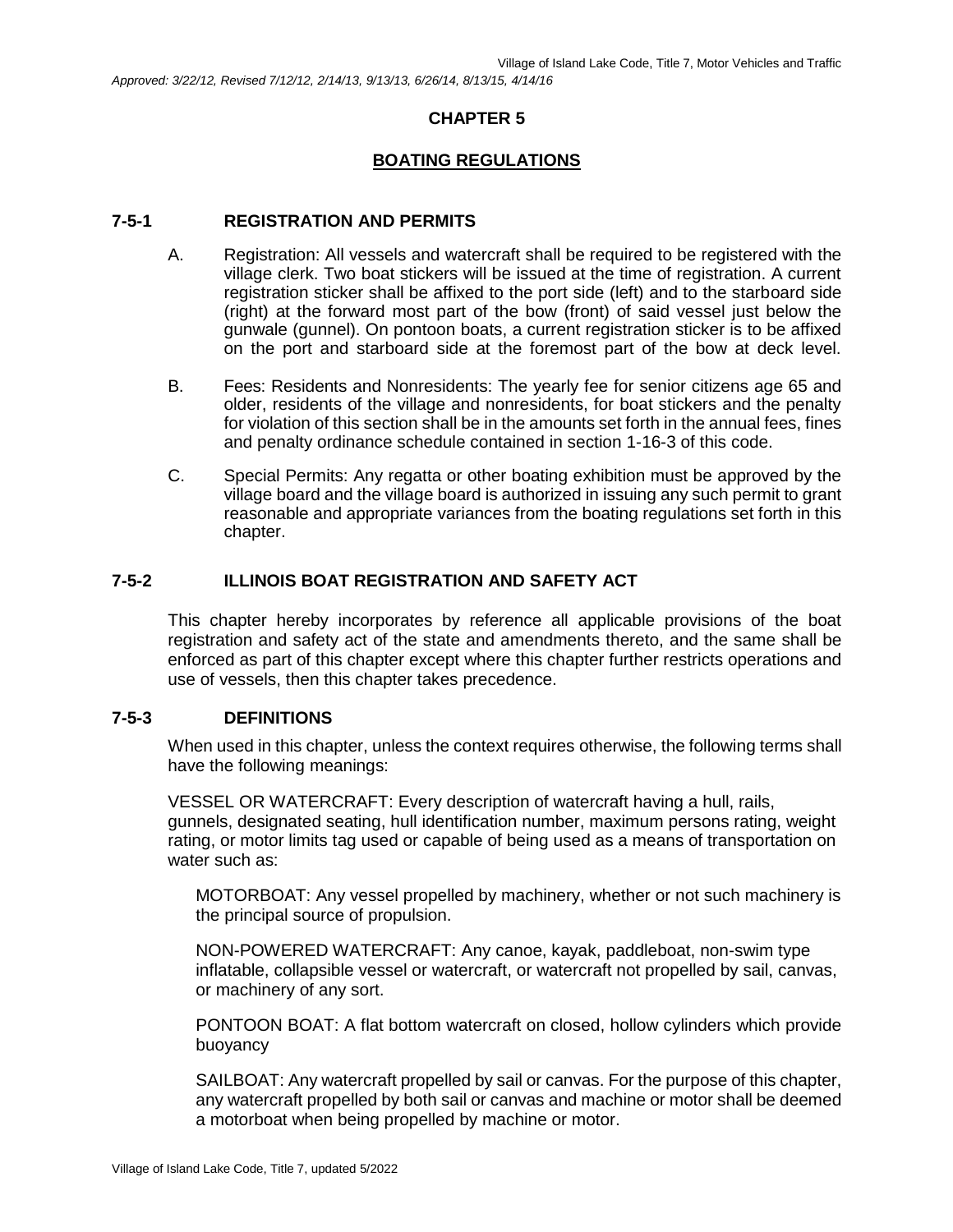ENGINE, TWO-STROKE OR TWO-CYCLE: A type of internal combustion engine which uses a gas and oil mixture and completes a power cycle with two strokes (up and down movements) of the piston during only one crankshaft revolution.

ENGINE FOUR- STROKE: A type of internal combustion engine which does not use a gas and oil mixture and completes a power cycle with four strokes (up and down movements) of the piston during only one crankshaft revolution.

HOUSEBOAT: Any boat, vessel or device meant to accommodate living for extended periods of time and powered by either sails, motor or machine.

ICEBOAT: Any boat, vessel or device meant to travel on the frozen waters of Island Lake on runners, skis or similar devices, powered by sail.

NO-WAKE SPEED: A speed at which there is "white" water created by waves, folding water or enough disturbance near the Watercraft, in its track or path that would create any appreciable waves; however, the Watercraft may always maintain the slowest possible speed necessary for steering and control. In no case shall any No-Wake Speed exceed five (5) miles per hour.

OPERATE: To navigate, propel or otherwise use a motorboat, vessel or device.

PERSON: An individual, partnership, firm, corporation, association or other entity.

POLICE CHIEF: The Chief of Police of the Village of Island Lake, or any acting chief, or commanding officer in his absence.

# **7-5-4 ENFORCEMENT**

The Island Lake Police Department or any special police or water safety patrol authorized by the Village shall for the purpose of this act have full and complete jurisdiction of the lake known as Island Lake for the purpose of enforcement of this chapter.

# **7-5-5 BOAT OPERATIONS**

- A. Designated No-Wake Areas: It shall be unlawful for any person to operate any motorboat at any speed greater than "no wake" in the following areas:
	- 1. Area known as lagoon and channel.
	- 2. All of Island Lake north of a line drawn from the northeasterly corner of lot 6 of the first addition of Island Lake, northeasterly to a point of the southwesterly corner of lot 6 in block "P" of Island Lake estates, said area commonly known as the entrance to the island.
	- 3. All that area north of a line drawn from Dorothy Court to the southeasterly corner of lot 11, block 3 of Island Lake estates commonly known as the beaches near Island Drive and that part north of the bridge on Island Drive.
	- 4. All that area north of a line drawn from the public beaches from South Shore Drive northeasterly to the beaches off Briar Court, commonly known as the area bounded by Briar Court, Eastway Drive, Fairfield Drive and South Shore Drive known as the area bounded by Briar Court, Eastway Drive, Fairfield Drive and South Shore Drive.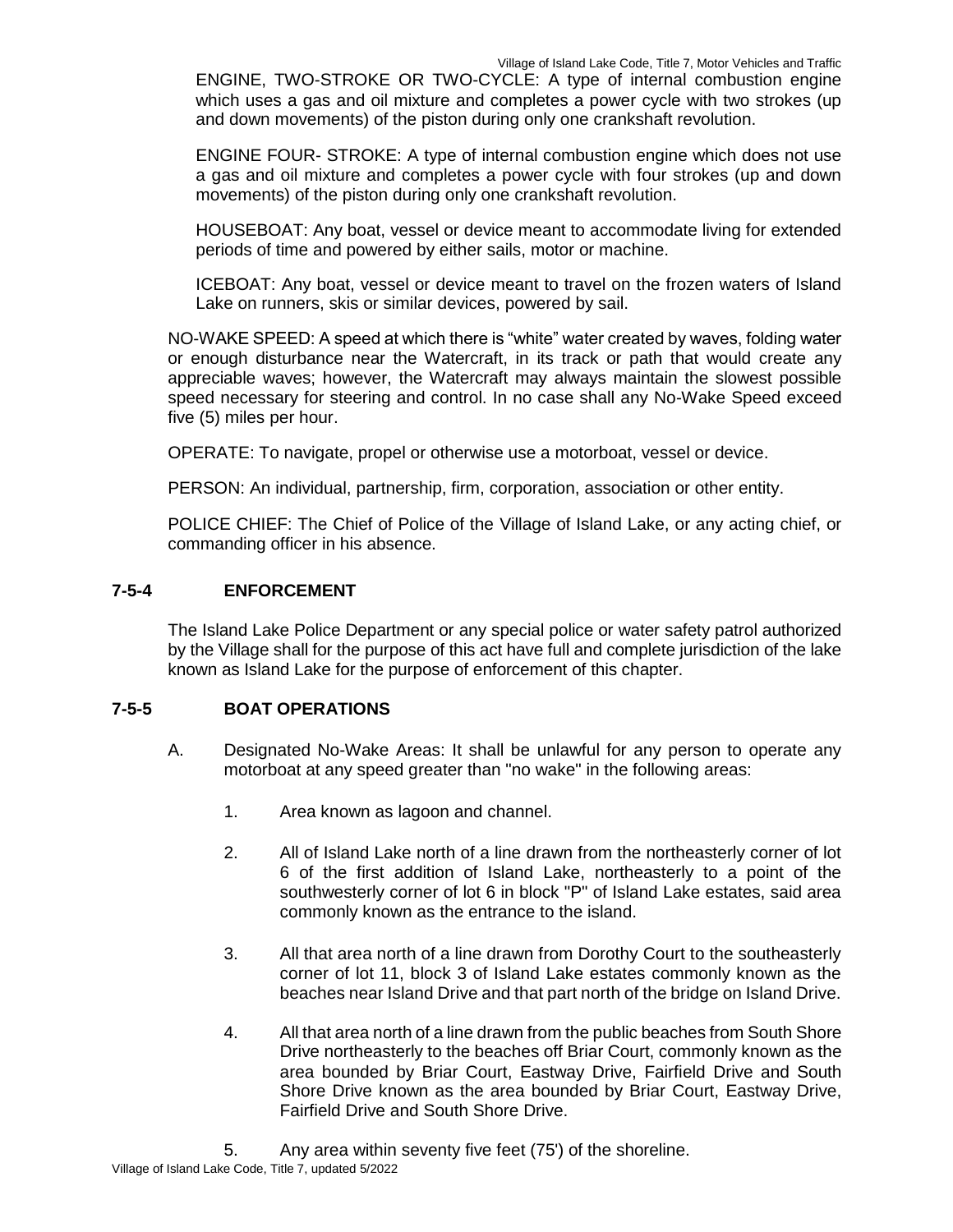- B. Maximum Speed Limits in Undesignated Areas: In parts of Island Lake other than areas designated in subsection A of this section, it shall be unlawful to operate a motorboat or vessel at speeds in excess of ten (10) miles per hour.
- C. Nighttime Limitations: It shall be unlawful for any person to operate any motorboat at any speed greater than "no wake" between the hours of nine o'clock (9:00) P.M. and eight o'clock (8:00) A.M. on any part of Island Lake.
- D. Muffler and Noise Requirements:
	- 1. It shall be unlawful to use a boat propelled by a motor or machine unless same is provided with a serviceable muffler or underwater exhaust capable of adequately muffling the sounds of the exhaust of the engine.
	- 2. The phrase "adequately muffling" shall mean that the motor exhaust at all times be so muffled or suppressed as not to create excessive or unusual noise.
	- 3. No other excessive or unusual noise shall be created through operation of said boats or devices.
- E. Age Requirements: No person under the age of ten (10) years shall operate any motorboat or sailboat.
- F. Restricted Areas:
	- 1. It shall be unlawful to operate any boat or vessel within fifty feet (50') of a bathing area, or within any area restricted by buoys.
	- 2. The village may designate certain areas to be bathing, fishing, swimming or otherwise restricted areas. Further, the village board or the police chief may restrict all boating on the lake when the conditions of weather warrant or when other activities shall have been approved and boating has been suspended for a particular day.
	- 3. If conditions exist whereby the lake becomes too crowded, the police chief may suspend boating on the lake for the remainder of the day.
- G. Littering: No person shall be allowed to cast, throw or deposit bottles, glass, caps, garbage, refuse or debris into the waters of Island Lake or upon its shores
- H. Sailboat Size Limits: No person shall operate any sailboat upon the waters of Island Lake that shall exceed sixteen feet (16') in length.
- I. Iceboats Prohibited: It shall be unlawful to operate any iceboat upon the frozen waters of Island Lake.
- J. Hovercraft Prohibited: It shall be unlawful to operate any hovercraft or similar air driven craft on Island Lake.
- K. Horsepower Limitation: It shall be unlawful to operate a Watercraft powered by a motor in excess of ten (10) horsepower. If the motor on a Watercraft exceeds ten (10) horsepower, the motor must at all times be locked position out of the water. Provided, however, any Watercraft registered with the Village, upon the effective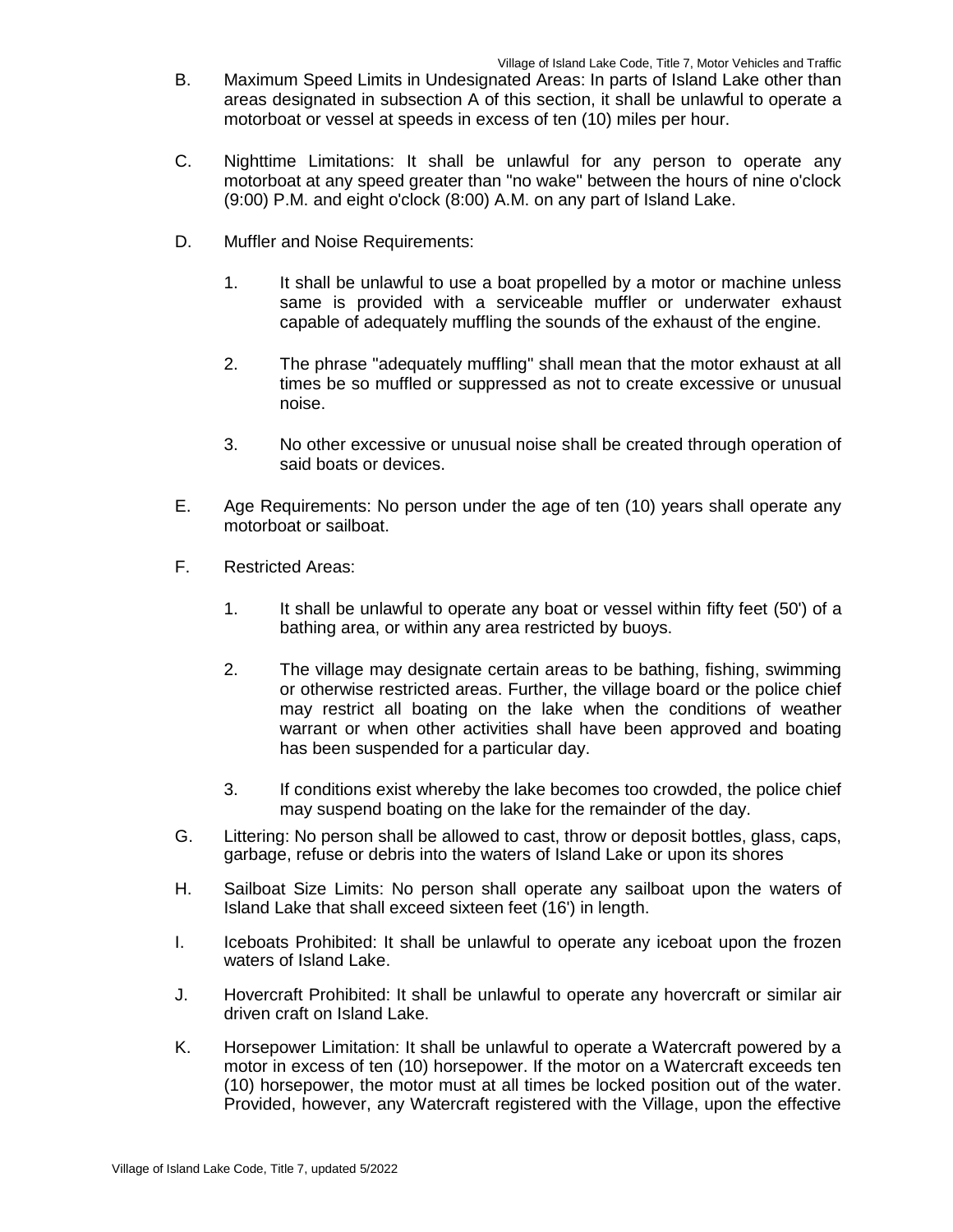date of this ordinance, with a motor in excess of ten (10) horsepower shall be permitted to operate within the Village but limited to No-Wake Speed. For each offense violators shall be subject to fines and penalties set forth in section 1-16-3 of this code.

- L. Water Skiing and Tubing: No boat operating under these provisions shall be used for water skiing or towing persons on a floatation device or tube.
- M. Reckless Operation: No person shall operate any boat or vessel in a careless, willful, heedless, reckless or wanton manner so as to endanger, harass or annoy persons or endanger property.
- N. Driving While Under the Influence: No person shall operate any boat or vessel or be in actual physical control of any boat or vessel who is under the influence of intoxicating liquor and/or narcotic drug.
- O. Mooring to Village Property Prohibited: No person shall moor or attach any vessel or watercraft to a village pier or other village property, or allow any vessel or watercraft to be placed or to remain on any village property except while loading or unloading such vessel or watercraft.
- P. Houseboats Prohibited: It shall be unlawful to operate or maintain any houseboat upon the waters of Island Lake.
- Q. Exemptions: The following organizations shall be exempt from the horsepower limitations:
	- 1. Island Lake Police Department.
	- 2. Wauconda Fire Department.
	- 3. Illinois Department of Natural Resources.
	- 4. Lake and McHenry County Health Departments.
	- 5. Vendors under contract with the Village to provide a service
- R. Commencing January 1, 2023, no two stroke engines shall be allowed to power any motorboats or other vessels on Island Lake. **(10/28/2021)**

### **7-5-6 PENALTIES**

Any person violating any part of this chapter shall be fined in the amount set forth in accordance with the general penalty provisions contained in section 1-4-1 of this code. Each day that the offense occurs shall be deemed a separate and distinct offense for the purpose of this chapter. Any person who shall be convicted a second time in a calendar year of a violation of this chapter shall be prohibited from operation of any boat or vessel upon the waters of Island Lake for the remainder of said calendar year.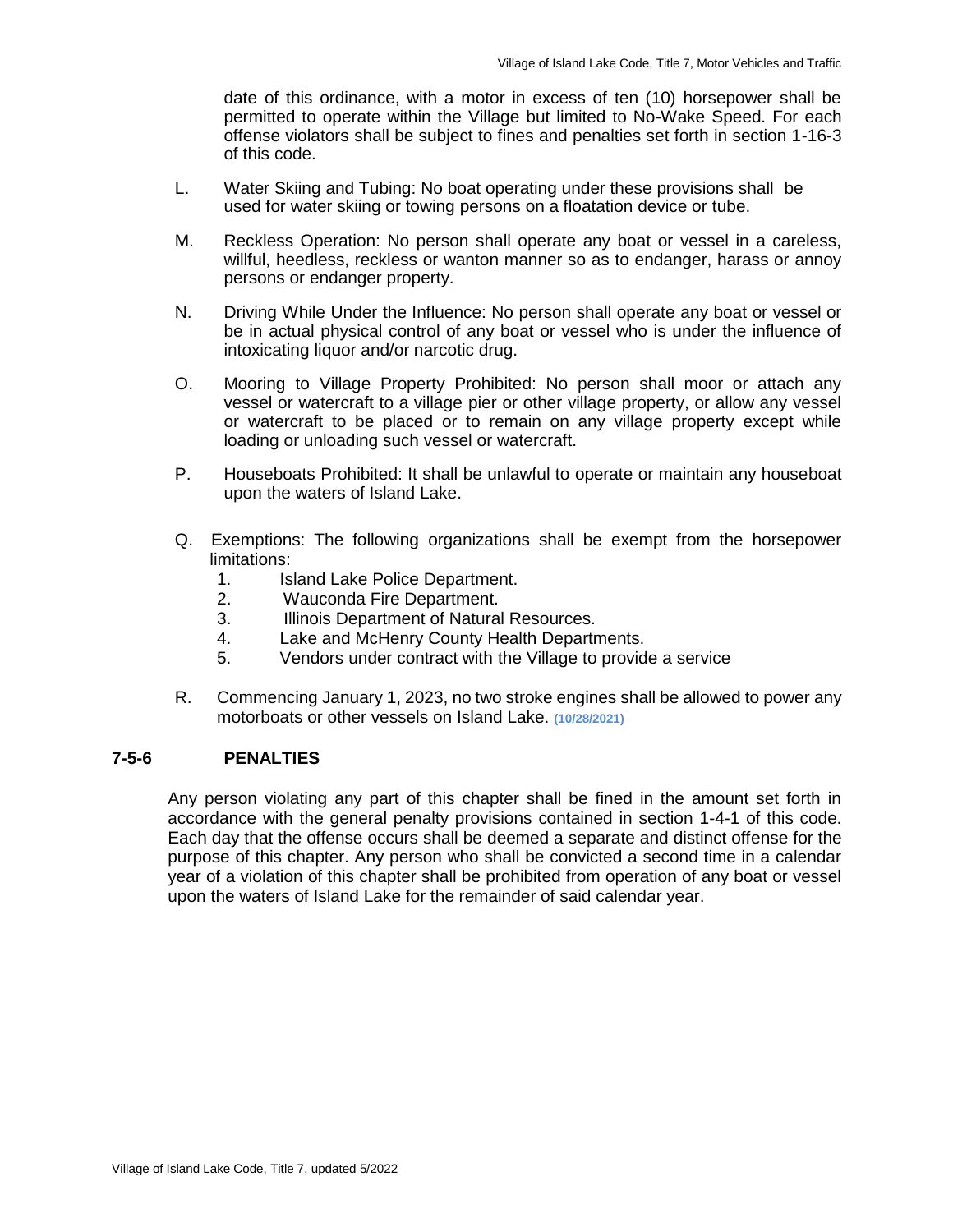### **SNOWMOBILES**

### **7-6-1 SPECIAL PERMITS**

Any organized exhibition, meeting, show or other organized activity upon the frozen waters of Island Lake must be approved by the village board of Island Lake.

#### **7-6-2 ILLINOIS SNOWMOBILE AND REGISTRATION SAFETY ACT**

This chapter hereby incorporates by reference all applicable provisions of the Illinois Snowmobile and Registration Safety Act of the state and amendments thereto, and the same shall be endorsed as part of this chapter except where this chapter further restricts operations and use of snowmobiles, then this chapter takes precedence.

#### **7-6-3 DEFINITIONS**

OPERATE: To control the operation of a snowmobile.

OPERATOR: A person who operates or is in actual control of a snowmobile.

SNOWMOBILE: A self-propelled vehicle designed for travel on snow or ice in a natural terrain powered by a drive belt and steered by skis or runners or similar devices.

#### **7-6-4 ENFORCEMENT**

The Island Lake Police Department or any special police or snow safety patrol authorized by the Village shall, for the purpose of this chapter, have full and complete jurisdiction for the purpose of enforcement of this chapter.

### **7-6-5 OPERATION REQUIREMENTS**

### **7-6-5-1 GENERALLY**

- A. Muffler and Noise Requirements:
	- 1. It shall be unlawful to use a snowmobile propelled by a motor or machine unless same is provided with a serviceable muffler capable of adequately muffling the sounds of exhaust of the engine.
	- 2. The phrase "adequately muffling" shall mean all the motor exhaust at all times be so muffled or suppressed as not to create excessive or unusual noise.
	- 3. No other excessive or unusual noise created through operation of said devices is allowed.
- B. Public and Private Property: It shall be illegal to operate a snowmobile on private property of another without the express permission to do so by the owner or occupant of said property or on public school grounds, park property, playgrounds, and recreational areas without express provision of permission to do so by the proper public authority or individual.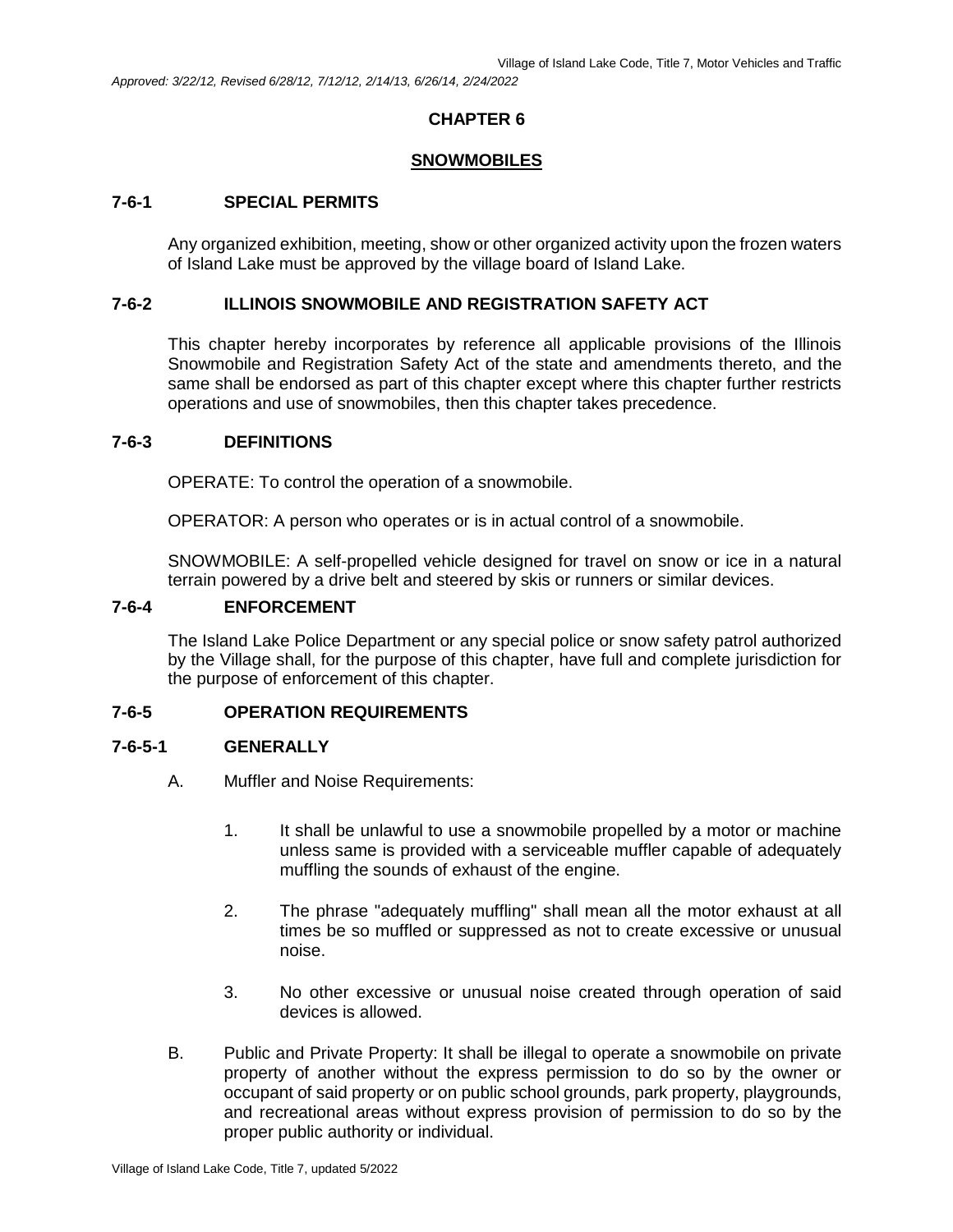- C. Towing: Stiff bar towing of snowmobile trailers shall be legal, but no towing of skiers, skaters, toboggans or other types of towing from snowmobiles shall be allowed.
- D. Reckless Operation: No person shall operate any snowmobile in a careless, willful, heedless, reckless or wanton manner so as to endanger, harass or annoy persons or to endanger property.
- E. Driving While Under the Influence: No person shall operate any snowmobile or be in actual physical control of any snowmobile who is under the influence of intoxicating liquor and/or narcotic drug.
- F. Racing of Snowmobiles: There shall be no racing of snowmobiles within the Village except with the express authority of the village board.

# **7-5-2 OPERATION ON LAKE**

- A. Designated Low Speed Areas: It shall be unlawful for any person to operate any snowmobile or all-terrain vehicle ("ATV") at any speed greater than five (5) miles per hour in the following areas:
	- 1. Area known as lagoon and channel.
	- 2. All that area north of a line drawn from Dorothy Court to the southeasterly corner of Lot 11, Block 3 of Island Lake Estates, commonly known as the beaches, near Island Drive and that part of the bridge on Island Drive.
	- 3. All that area south of a line drawn from the public beaches from South Shore Drive northeasterly to the beaches of Briar Court, commonly known as the area bounded by Briar Court, Eastway Drive, Fairfield Drive and South Shore Drive.
- B. Maximum Speed in Undesignated Areas: In parts of Island Lake other than areas designated in subsection A of this section, it shall be unlawful to operate a snowmobile or ATV at speeds in excess of reasonable or safe speeds and in no event, not in excess of 20 mph.
- C. Hours of Operation on Island Lake: Hours of operation of snowmobiles and ATVs on the frozen waters of Island Lake shall be from 6 a.m.-10 p.m.; provided, however, during the hours of 6 a.m.-10 a.m. and from 5 p.m.-10 p.m., snowmobiles and ATVs shall not be operated at speeds in excess of 5 mph. Operation of snowmobiles and ATVs between the hours of 10 p.m. and 6 a.m. is strictly prohibited.
- D. Age Requirement: An operator of a snowmobile or ATV on the frozen waters of Island Lake must be at least twelve (12) years of age. Persons between the ages of 12 and 15 must complete the Illinois Department of Natural Resources (IDNR) Training and provide to the Village of Island Lake a copy of their State of Illinois Certificate of Competency. **(2/24/2022)**
- E. Restricted Areas: It shall be illegal to operate a snowmobile or ATV within one hundred feet (100') of hockey rinks or other areas cleared for any skating, tobogganing or other winter activities ("Winter Activity Sites"). Provided however, snowmobiles or ATVs may be driven closer to or used to clear the ice of snow from Winter Activity Sites at speeds not in excess of 5 mph.
- F. Littering: No person shall be allowed to cast, throw or deposit bottles, glass, caps, garbage, refuse or debris onto Island Lake or upon its shores.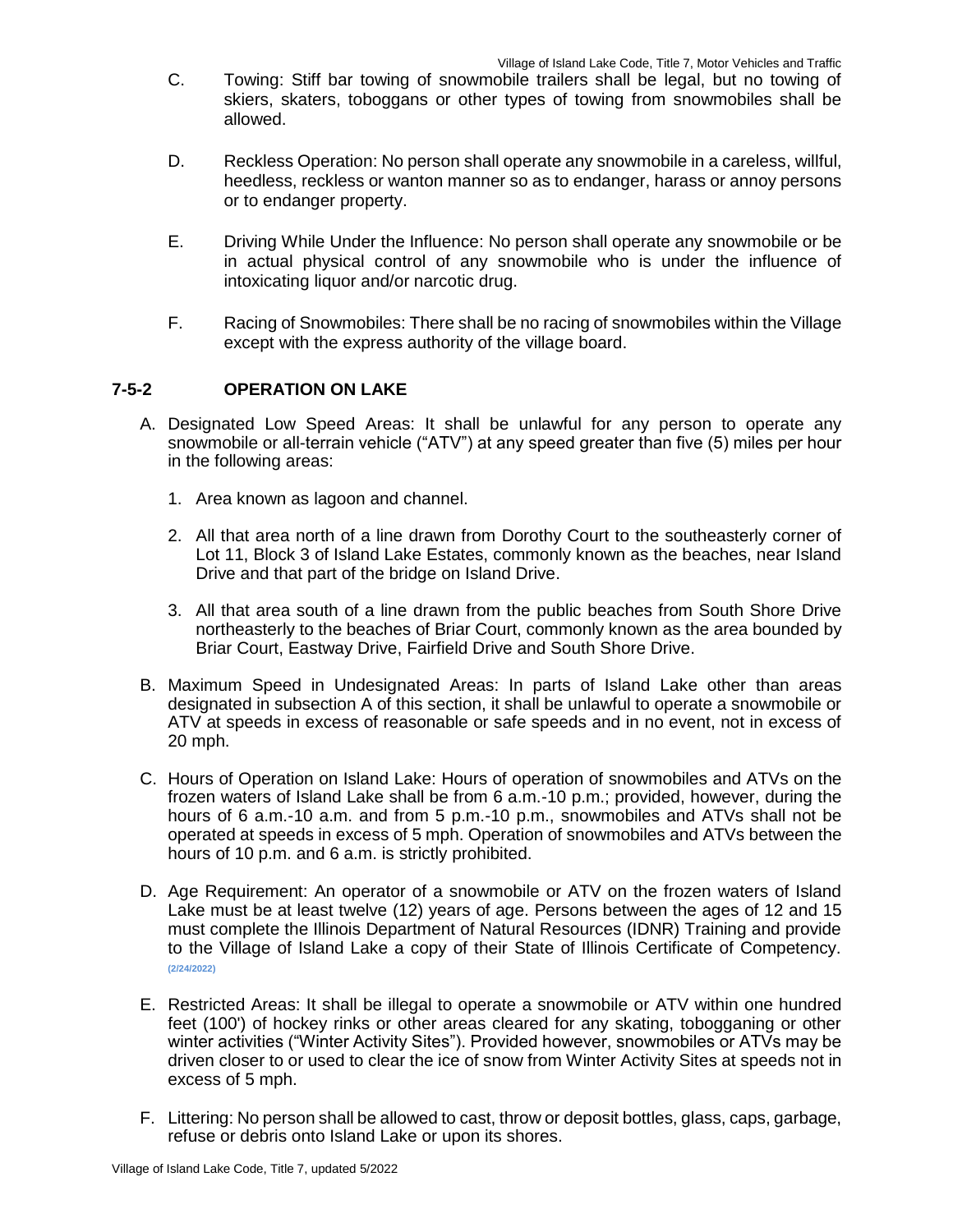- G. Right of Way: Right Of Way: Snowmobiles and ATVs shall grant right of way to any pedestrian, ice skater and operator of sled or toboggan or other vehicles.
- H. Snowmobiles or ATVs Allowed on Frozen Waters: No motorcycle, trail bike or other motorized vehicle other than a snowmobile or ATV shall be allowed on the frozen waters of Island Lake.
- I. Frozen Waters Requirement: No snowmobile or ATV shall be operated on the frozen waters of Island Lake unless there is a two (2") cover on snow on such.

# **7-6-5-3 OPERATION ON ROADS**

It shall be illegal for snowmobiles or ATVs to be operated on any street or road within the Village.

### **7-6-6 PENALTIES**

Any person violating any part of this chapter shall be fined in the amount set forth in accordance with the general penalty provisions contained in section 1-4-1 of this code. Each day that the offense occurs shall be deemed a separate and distinct offense for the purpose of this chapter. Any person who shall be convicted a second time in a calendar year of a violation of this chapter, shall be prohibited from operating any snowmobile on Island Lake for the remainder of said calendar year.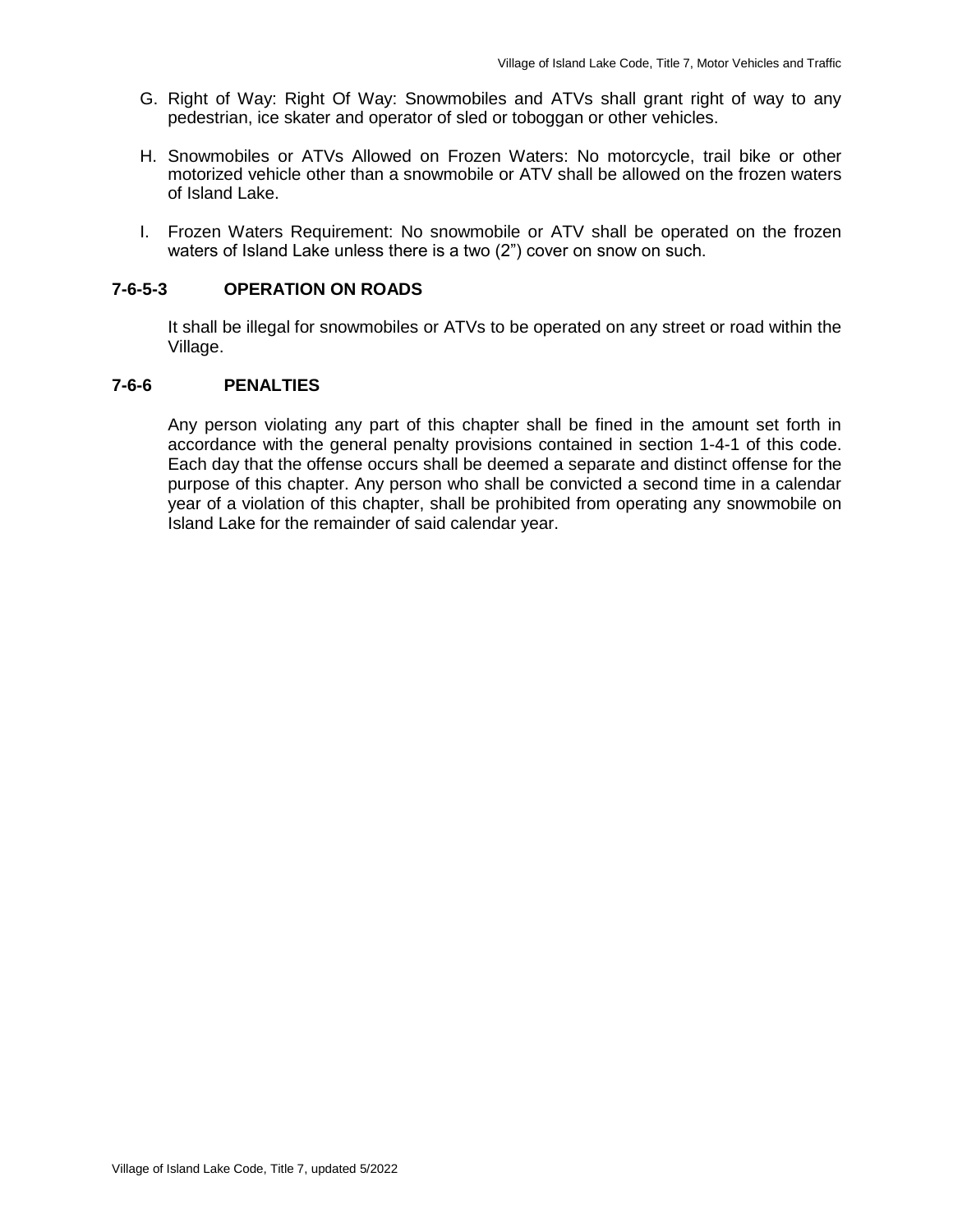# **PARKING SCHEDULES AND REGULATIONS**

# **7-7-1 STREET CLEANING, SNOW REMOVAL**

- A. Prohibited: It shall be unlawful to park any vehicle on any public street or portion thereof in the Village at any time when such street is under excavation or construction or being cleaned or snow removed therefrom.
	- 1. No person shall park any vehicle on any public street when one inch (1") or more of snow has accumulated on said street or when streets are in an iced or glazed condition requiring sanding.
	- 2. Signs may be posted by the chief of police or other official authorized by the Village, indicating prohibited parking areas due to construction, excavation or other maintenance work.
- B. Towing Cars Away: The police department and all members thereof assigned to traffic duty are hereby authorized to remove and tow away or have removed and towed away by commercial towing service, any car or other vehicle illegally parked.
	- 1. Illegally parked vehicles shall include, but not be limited to, vehicles parked in any place creating or constituting a traffic hazard, vehicles blocking the use of fire hydrants, vehicles obstructing or which may obstruct the movement of any emergency vehicles, vehicles which have been parked on any public street or other public place for a period of twenty four (24) consecutive hours, vehicles not properly moved for street cleaning, snow removal or maintenance work.
	- 2. Vehicles towed away as herein specified shall be stored on any village property or in a public garage or parking lot and shall be restored to the owner or operator thereof after payment of the expense incurred by the Village in removing and storing such vehicles. In the event the owner or operator of a vehicle towed and/or stored by the Village as herein provided fails to pay all towing and storage expenses, in addition to the other remedies and penalties herein provided, the Village shall have a civil claim for all sums due and owing.

# **7-7-2 PARKING AND STORAGE OF VEHICLES IN CERTAIN DISTRICTS**

A. Rules and Definitions: The language set forth in the text of this section shall be interpreted in accordance with the following rules of construction. The singular number includes the plural and the plural the singular; the present tense includes the past and future tenses, and the future the present; the word "shall" is mandatory, while the word "may" is permissive; the masculine gender includes the feminine and neuter. Whenever a word or term defined hereinafter appears in the text of this section, its meaning shall be construed as set forth in the definition thereof. Synonyms, in common usage of certain words or terms, are shown parenthetically. The following words and terms, wherever they occur in this section, shall be interpreted as herein defined:

DISCARDED: Presently useless, thrown away or unclaimed.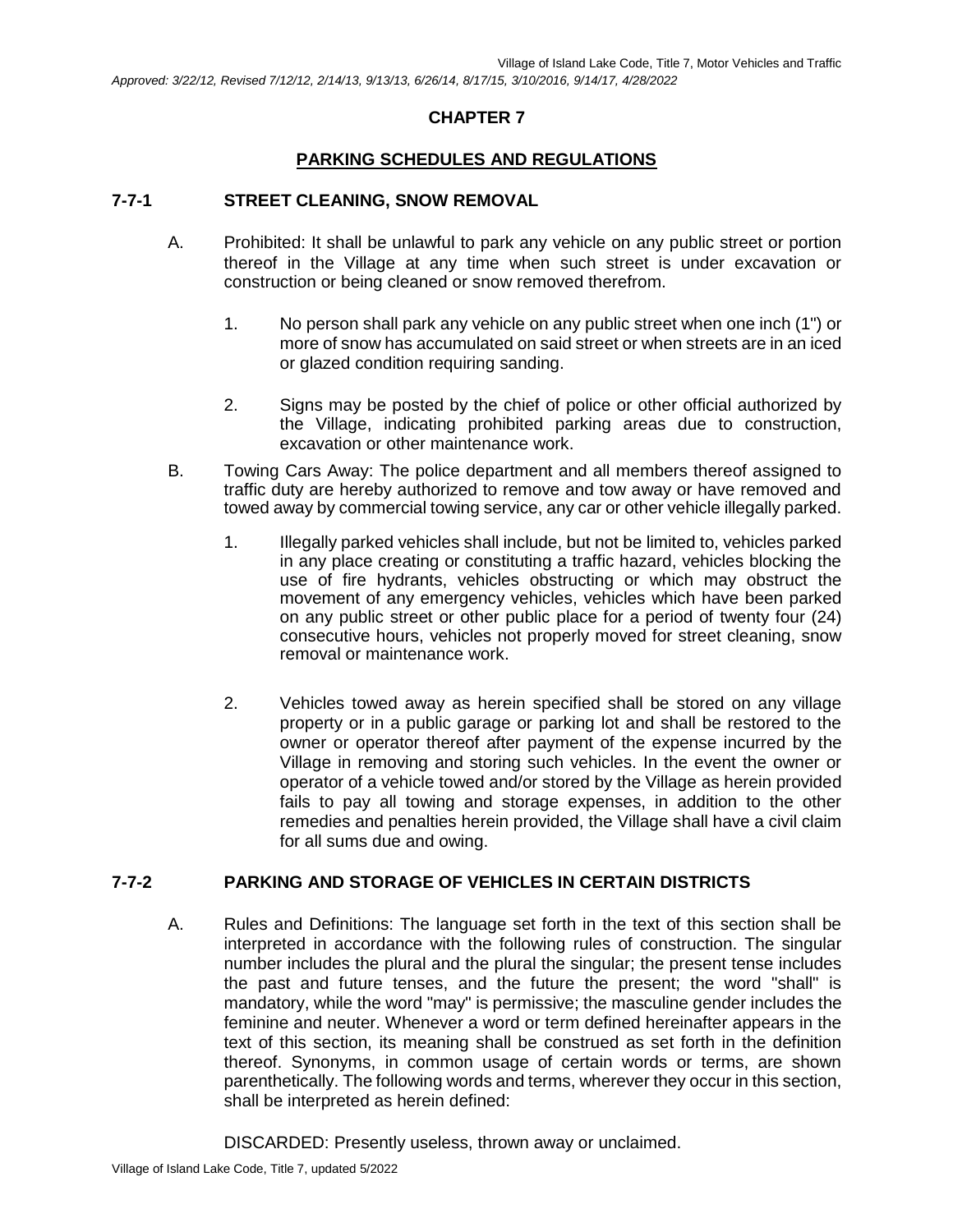DISMANTLED: Vehicles which are stripped or have parts removed.

FIRST DIVISION VEHICLES: Vehicles which are designed for carrying not more than ten (10) persons.

JUNKED: Of little use or value.

SECOND DIVISION VEHICLES: Vehicles which are designed for pulling or carrying freight and those vehicles which are designed for carrying more than ten (10) persons.

UNLICENSED: Dismantled, junked or discarded vehicles not bearing current license plates.

VEHICLE: All vehicles propelled or drawn by power other than muscular power originally intended for use on public highways and authorized non-highway vehicles as set forth in 7-14-2 of this Code. **(Revised 9/24/2020)**

- B. Prohibitions:
	- 1. Parking, Storing or Depositing Vehicles: It shall be unlawful for any person either as owner, lessee, occupant or otherwise, to park, store, deposit or permit to be stored or deposited the following on any land zoned E, R, or OS, whether indoors or outdoors within the Village:
		- a. Trucks having more than two (2) axles.
		- b. Trucks having a gross vehicle weight in excess of twelve thousand (12,000) pounds.
		- c. Semitrailers.
		- d. Construction equipment, excavating equipment, farm machinery and landscape equipment not used exclusively for the maintenance of the subject property.
	- 2. Violation: The parking or standing of any vehicles described in this section other than for purposes of loading or unloading merchandise or passengers is prohibited.
	- 3. Exceptions:
		- a. Recreational Vehicles: The keeping of not more than one recreational vehicle exposed on property shall be allowed. Recreational vehicles shall include those items classified as such under the Illinois vehicle code. Recreational vehicles and all trailers must be properly licensed and in working condition.
		- b. Construction and Excavation Equipment: The keeping of construction and excavation equipment on sites where work is in process shall be allowed as long as there is a current valid building permit for such work. The keeping of semitrailers and other storage trailers on construction sites shall be permitted where there is a valid building permit and the keeping of such is necessary for the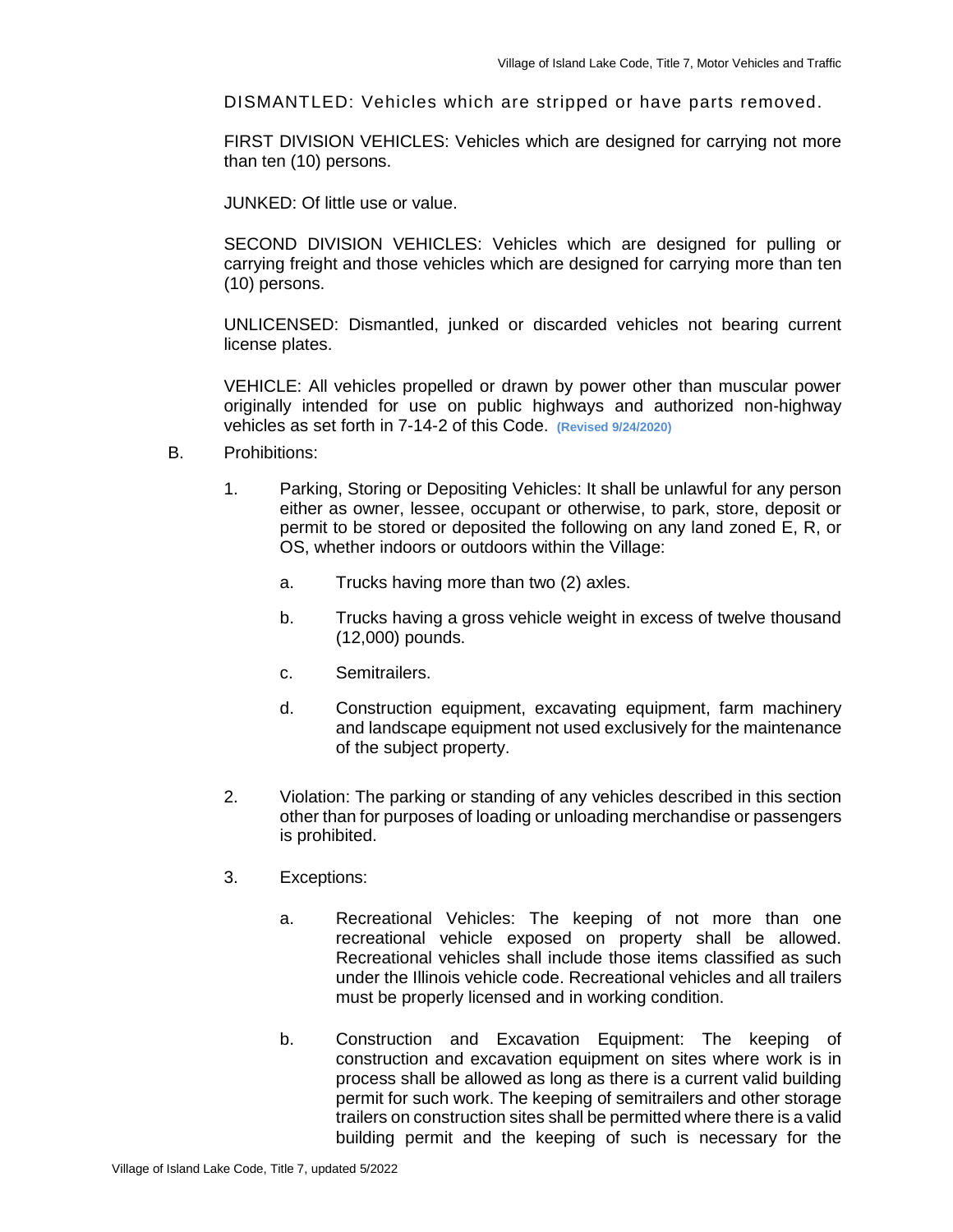protection of materials being used in the construction work being performed.

c. Farm Equipment: Farm machinery on lands that qualify as nonconforming agricultural uses shall be permitted.

# **7-7-3 PROHIBITED PARKING AREAS**

- A. Except when necessary to avoid conflict with other traffic, or in compliance with law or the directions of a police officer or official traffic control device, no person shall:
	- 1. Stop, Stand or Park A Vehicle:
		- a. On the roadway side of any vehicle stopped or parked at the edge or curb of a street;
		- b. On a sidewalk;
		- c. Within an intersection;
		- d. On a crosswalk;
		- e. Between a safety zone and the adjacent curb or within twenty feet (20') of points on the curb immediately opposite the ends of a safety zone, unless a different length is indicated by signs or markings;
		- f. Alongside or opposite any street excavation or obstruction when stopping, standing or parking would obstruct traffic;
		- g. Upon any bridge or other elevated structure upon a highway or within a highway tunnel;
		- h. At any place where official signs prohibit stopping;
		- i. On any controlled access highway;
		- j. In the area between roadways of a divided highway, including crossovers;
		- k. On private property in any estate or residentially zoned district except in an enclosed garage or paved parking area; "paved parking area" shall mean an area paved with concrete, asphalt or crushed stone which is at least six inches (6") in depth. Properties which do not permit the above due to special configuration of the lot shall apply to<br>the architectural commission for review and to make the architectural commission for review and to make recommendation.
	- 2. Momentary Parking: Stand or park a vehicle, whether occupied or not, except momentarily to pick up or discharge passengers:
		- a. In front of a public or private driveway;
		- b. Within twenty feet (20') of a crosswalk at an intersection;
		- c. Within thirty feet (30') upon approach to any flashing signal, stop sign, yield sign, or traffic control signal located at the side of a roadway;
		- d. At any place where official signs prohibit standing; and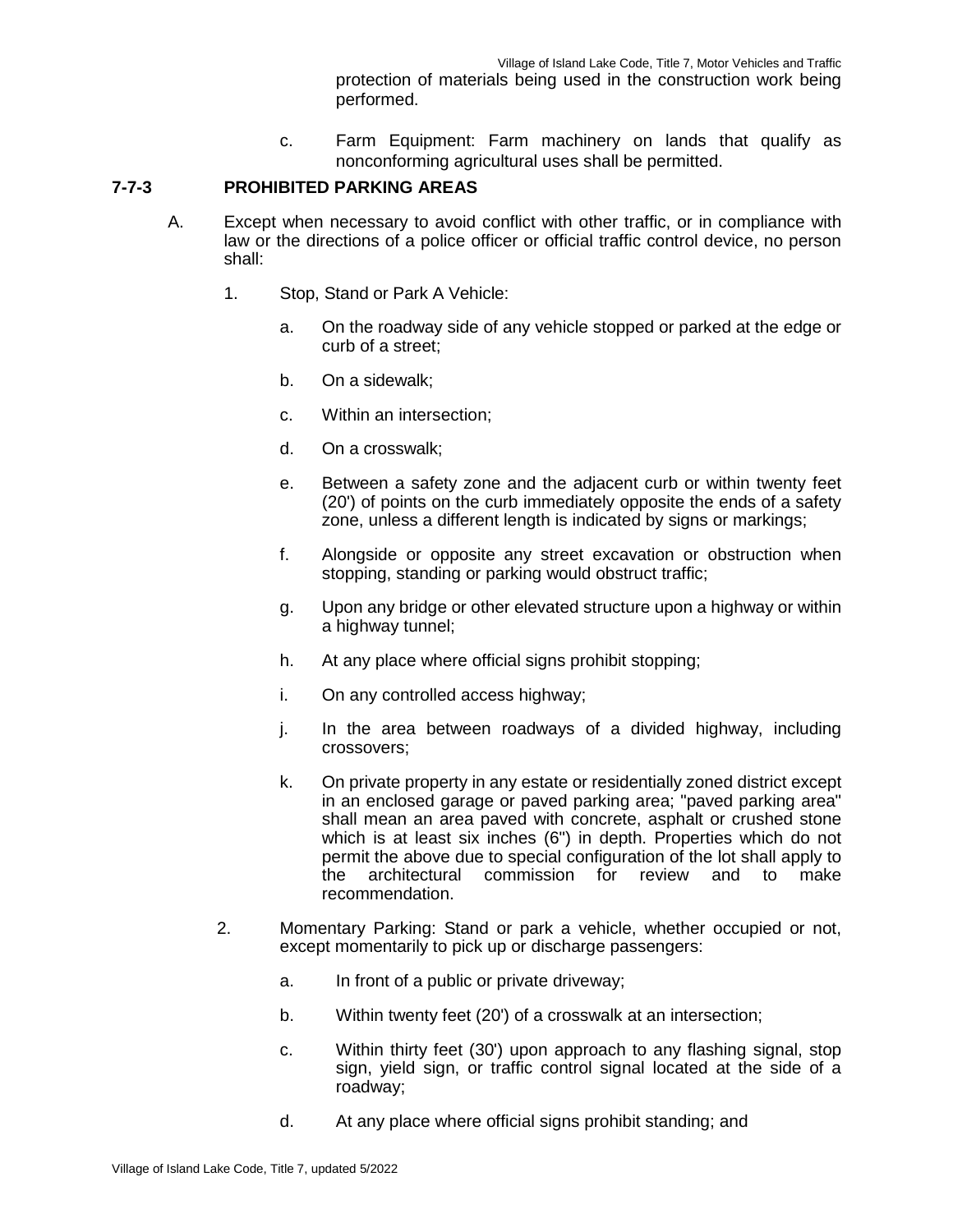- e. Within posted bus stop or loading zone.
- 3. Life Safety Violations: Stand or park a vehicle, whether occupied or not, except momentarily to pick up or discharge passengers:
	- a. Within fifteen feet (15') of a fire hydrant;
	- b. Within twenty feet (20') of the driveway entrance to any fire station and on the side of a street opposite the entrance to any fire station within seventy five feet (75') of such entrance (when properly signposted).
- 4. Route 176: Stop, stand or park any vehicle on Illinois Route 176 within the Village limits.
- 5. Parking at the Curb:
	- a. No vehicle shall be parked with the left side of such next to the curb, except on one-way streets, and it shall be unlawful to stand or park any vehicle in a street or village parking lot other than parallel with the curb or curb line and with the two (2) right wheels of the vehicle within twelve inches (12") of the regularly established curb line, except that upon those streets or village parking lots that have been marked at the angle to the curb or curb line indicated by such marks, with the front wheels against the curb or curb line.
- 6. Vehicles for Sale: It shall be unlawful to park any vehicle upon any street for the purpose of displaying it for sale.
- 7. All Night Parking:
	- a. No person shall park any vehicle between the hours of two o'clock (2:00) A.M. and six o'clock (6:00) A.M. on any streets in the Village.
	- b. Exceptions to the prohibition on all night parking may be granted by the chief of police or his or her designee when a vehicle owner has exigent circumstances to park on the street for a period of time not to exceed fourteen (14) days in a calendar year. Such permission is automatically rescinded if snowfall exceeds two inches (2") in a single occurrence requiring that all village streets be kept clear for snow removal operations.
- 8. No Parking Any Time on the Following Streets:

On the east side of Bassler Drive **4/28/2022** Brier Court from Eastway Drive west to Brier Beach Brierhill Drive north for one hundred feet (100') from Brier Court Dorothy Court west from Island Drive Eastway Drive from State Road (Route 176) to Burnett Road Eastway Drive west side of street on unpaved easement to a point of fifty feet (50') north of Hill Court Greenleaf Avenue east side of street between River Oaks Lane and Carriage Hill Road Highland Drive from Hillside Drive to Charles Court Hillside Drive from Highland Drive to Hyacinth Terrace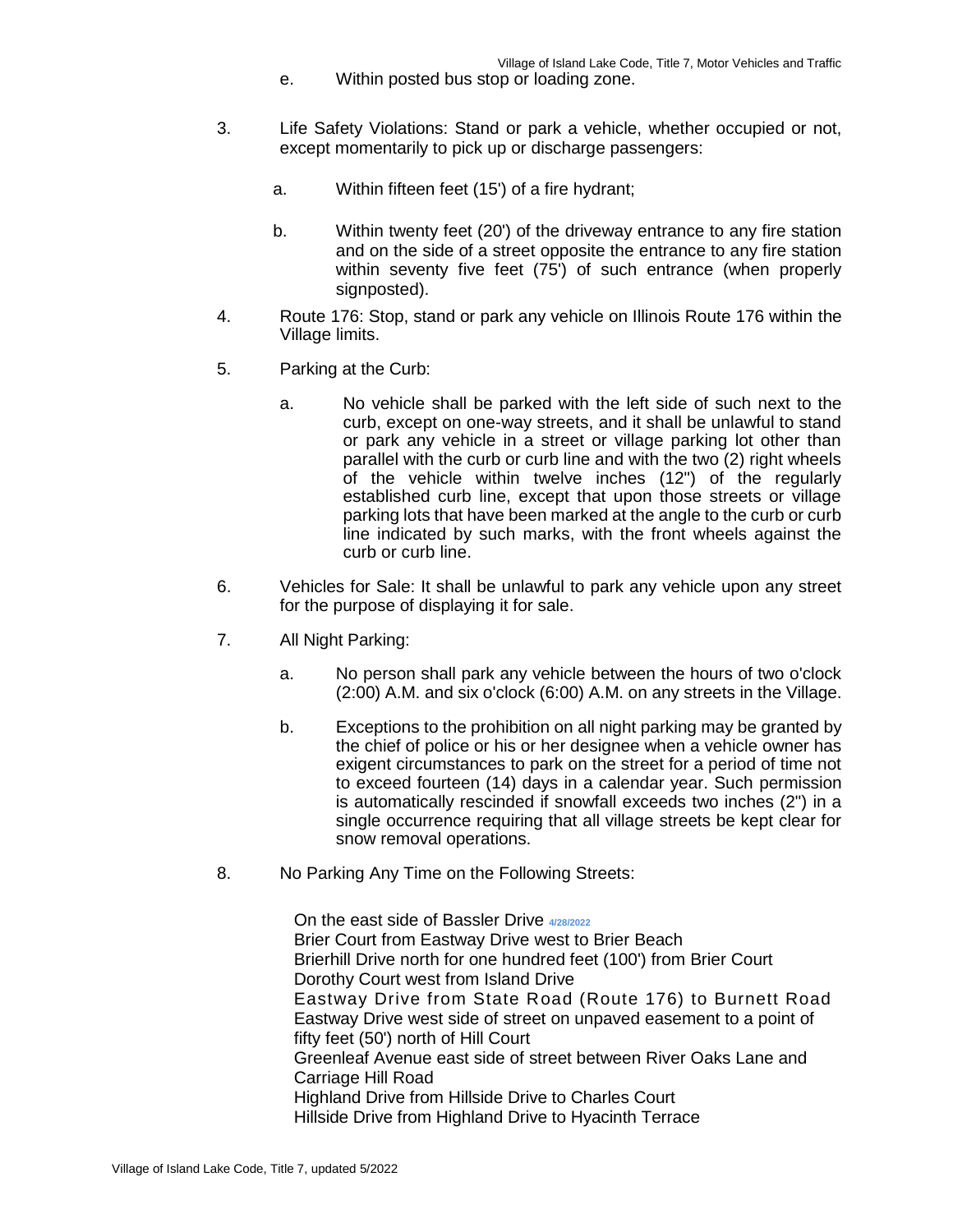Newport Court east side of street from State Road (Route 176) to driveway at 545 Newport Court (entrance to Cotton Creek School) Park Drive south from Fern Drive to Park Beach South Shore Drive north side of street fronting South Shore Beach

9. Fire Lanes: The stopping, standing or parking of an unattended motor vehicle in a fire lane is strictly prohibited. The following streets and roads are hereby designated as fire lanes in accordance with the most current edition of the International Fire Code, 2000 Edition as previously adopted by the village**: Rev 9/14/17**

> Brittany Lane Burr Oak Lane dead end Canterbury Lane East Princeton Circle East Saratoga Circle Harvard Court Independence Boulevard Madison Court Nantucket Village Townhomes Nantucket Way North Constitution Avenue Pleasant Place South Constitution Avenue West Princeton Circle West Saratoga Circle Westridge townhomes Yale Lane

- 10. School Entrance: No parking on either side of the street within thirty feet (30') of the driveway entrance to the Cotton Creek School located at 545 Newport Court.
- 11. Special Restrictions for Trailers and Recreational Vehicles: No trailer of any kind or any recreational vehicle shall be parked on village property or easements unless board approval is granted except in designated parking areas in parks and the village hall.

# **7-7-4 PENALTIES**

- A. Any person violating any part of this chapter shall be fined in the amount set forth in the annual fee ordinance schedule contained in section 1-16-3 of this code. Each day that the offense occurs shall be deemed a separate and distinct offense for the purpose of this chapter.
- B. The registered owner of a vehicle found in violation of any section of this chapter shall be held prima facie responsible for any violation.
- C. The placing of a violation under the windshield wiper of the offending vehicle, or personally handing a ticket to the operator of the vehicle, shall be considered adequate service of the violation.

# **7-7-5 UNAUTHORIZED USE OF PARKING PLACES RESERVED FOR PERSONS WITH A DISABILITY**

A. Within Island Lake village limits it shall be prohibited to park any motor vehicle which is not bearing registration plates or decals issued to a person with a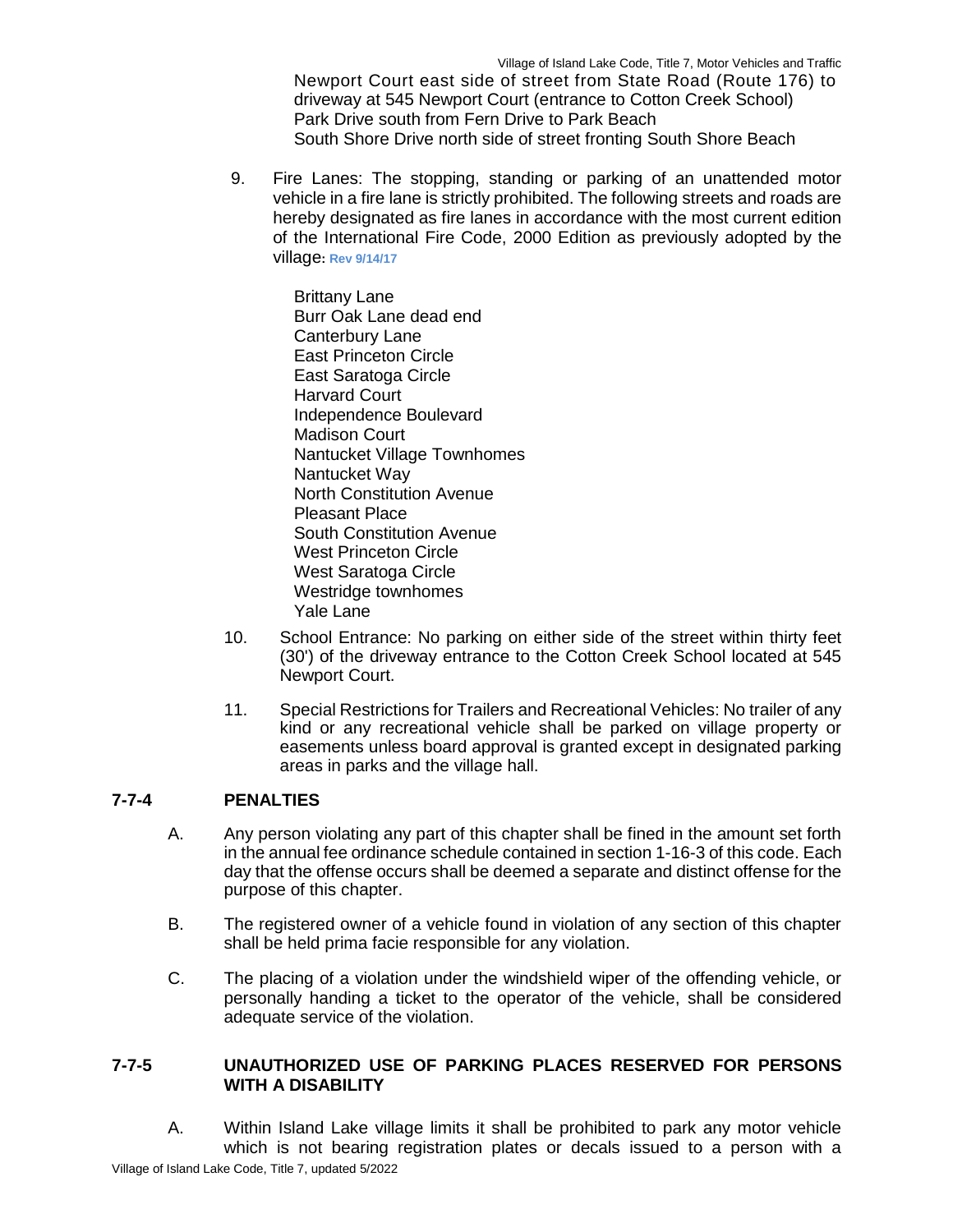disability, as defined by 625 ILCS 5/1-159.1 pursuant to 625 ILCS 5/3-616 or 5/11- 1301.2 or to a disabled veteran pursuant to 5/3-609, in any place, including any private or public off street parking facility, specifically reserved, by the posting of an official sign as designated by 625 ILCS 5/11-301.1.

B. Any person found guilty of violating the provisions of this section shall be fined in the amount set forth in the annual fee ordinance schedule contained in section 116-3 of this code in addition to any costs or charges connected with the removal or storage of any motor vehicle authorized under this section.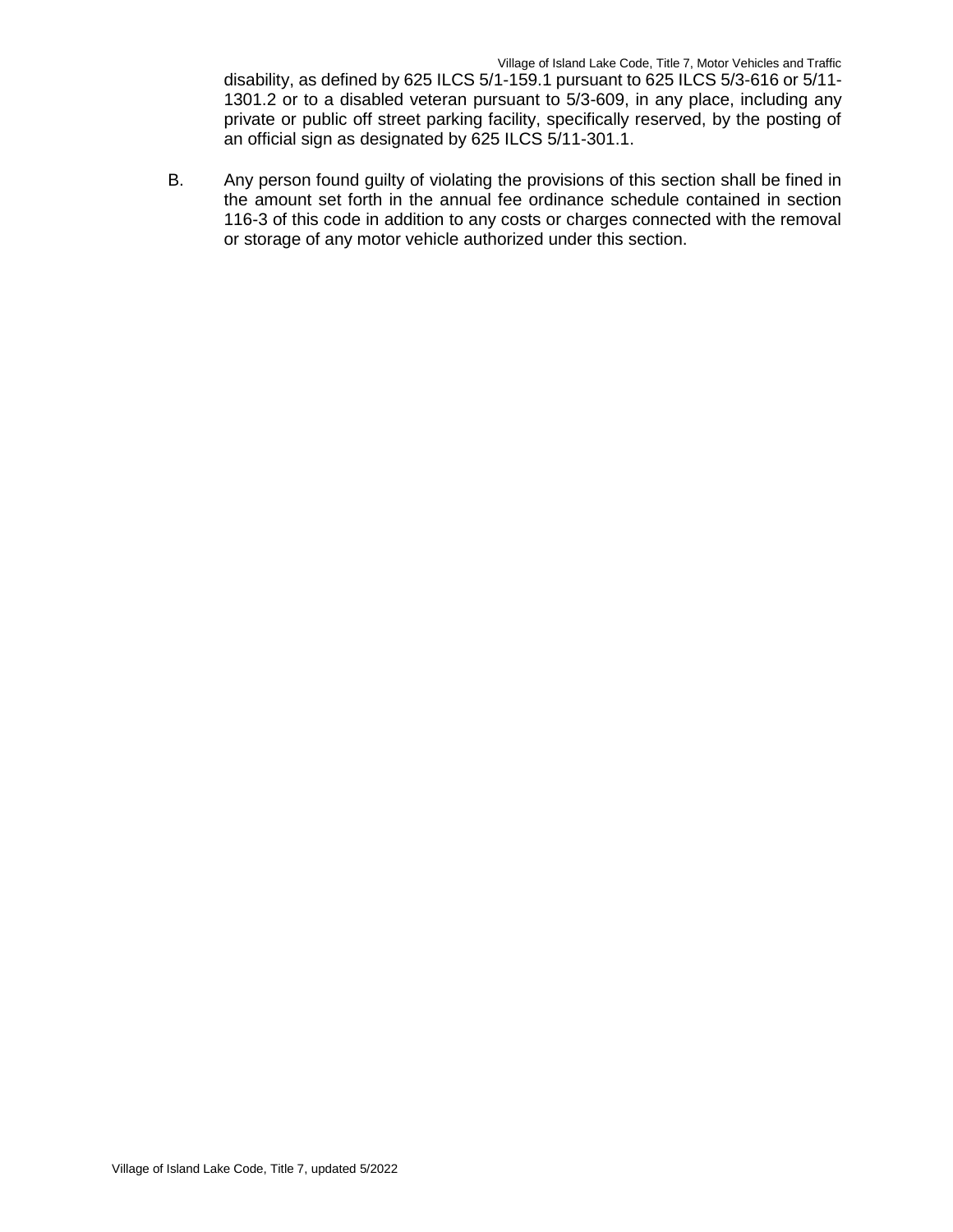#### **BICYCLES**

#### **7-8-1 EQUIPMENT**

- A. All bicycles shall have front and rear reflectors and when used at night shall be equipped with a light in front emitting a white light and a red reflector on the rear and a red light visible from the rear of said bicycle; the lights shall be used when operating bicycles at night.
- B. Every bicycle shall be equipped with a brake which will enable the operator to make the braked wheel skid on dry, level, clean pavement.

### **7-8-2 APPLICABILITY**

These regulations applicable to bicycles shall apply whenever a bicycle is operated upon any street or upon any public way within the Village.

#### **7-8-3 SIGNS**

The chief of police is authorized to erect signs on any sidewalk or roadway prohibiting the riding of bicycles thereon by any person and when such signs are in place, no person shall disobey the same.

### **7-8-4 VIOLATIONS, PENALTIES**

- A. Violations A Misdemeanor: It is a misdemeanor for any person to do any act forbidden or fail to perform any act required in this chapter and shall subject a violator to fines in accordance with the general penalty provisions contained in section 1-4-1 of this code, and a separate offense shall be deemed committed for each day on which a violation occurs or continues.
- B. Parental Responsibility: The parent of any child and the guardian of any ward shall not authorize or knowingly permit any such child or ward to violate any of the provisions of this chapter.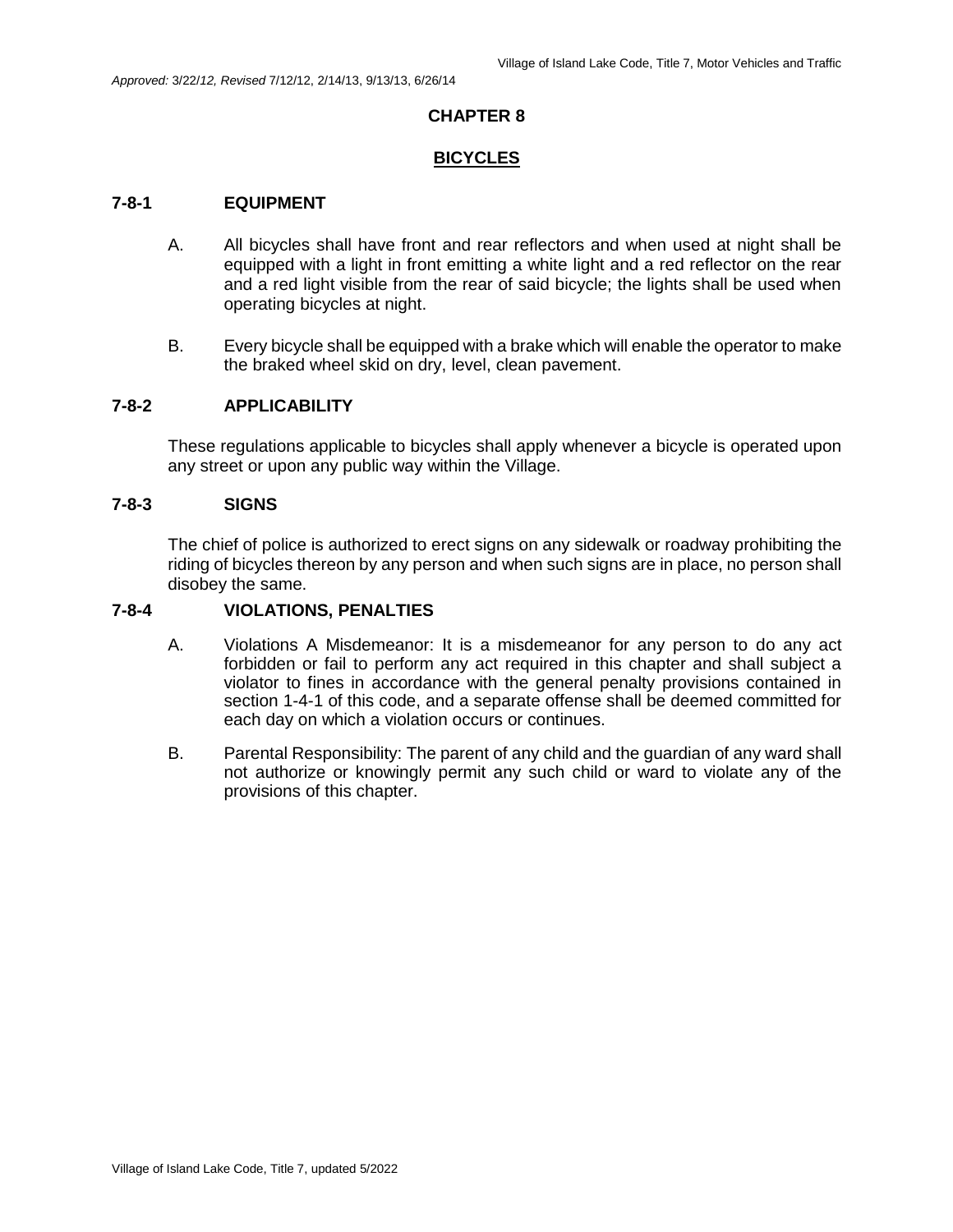### **STOP INTERSECTIONS**

### **7-9-1 DUTY OF DRIVER AT STOP INTERSECTIONS; MAINTENANCE OF SIGNS**

- A. The driver of a vehicle shall stop in obedience to a stop sign at an intersection where a stop sign is erected and designated by this chapter at one or more entrances thereto, and shall proceed cautiously, yielding to the vehicles not so obliged to stop which are within the intersection or approaching so close as to constitute an immediate hazard, unless traffic at such intersection is controlled by a police officer on duty, in which event the directions of the police officer shall be obeyed.
- B. Stop signs shall be maintained at the appropriate approaches to such intersections. The driver of every vehicle approaching the stop sign shall stop before entering the crosswalk on the near side of the intersection or in the event there is no crosswalk, shall stop at a clearly marked line, or if none, then at the point nearest the intersecting roadway where the driver has a view of the approaching traffic on the intersecting highway, before entering the intersection, except when directed to proceed by a police officer.

#### **7-9-2 STOP INTERSECTIONS DESIGNATED**

The following intersections are designated as stop intersections and traffic shall stop as indicated below:

| <b>Traffic On The Street Listed Below Shall</b> | <b>Street Listed Below</b> |
|-------------------------------------------------|----------------------------|
| <b>Arbor Drive</b>                              | <b>Eastway Drive</b>       |
| <b>Arbor Drive</b>                              | <b>Greenleaf Avenue</b>    |
| <b>Ascot Court</b>                              | <b>Portsmouth Drive</b>    |
| <b>Bassler Drive</b>                            | State Route 176            |
| <b>Briar Road</b>                               | <b>Eastway Drive</b>       |
| <b>Briar Road</b>                               | <b>Greenleaf Avenue</b>    |
| <b>Briarhill Court</b>                          | <b>Eastway Drive</b>       |
| <b>Burnett Road</b>                             | <b>Eastway Drive</b>       |
| <b>Burnett Road</b>                             | <b>Midway Drive</b>        |
| <b>Burnett Road</b>                             | <b>Poplar Drive</b>        |
| <b>Burnett Road</b>                             | <b>Spruce Terrace</b>      |
| <b>Burr Oak Lane</b>                            | Carriage Hill Road         |
| Canterbury Lane                                 | Westridge Drive            |
| <b>Cardinal Court</b>                           | <b>Kingston Drive</b>      |
| Cardinal Way                                    | <b>Kingston Drive</b>      |
| Carriage Hill Road - eastbound                  | <b>Westridge Drive</b>     |
| Carriage Hill Road - westbound                  | <b>Greenleaf Avenue</b>    |

Village of Island Lake Code, Title 7, updated 5/2022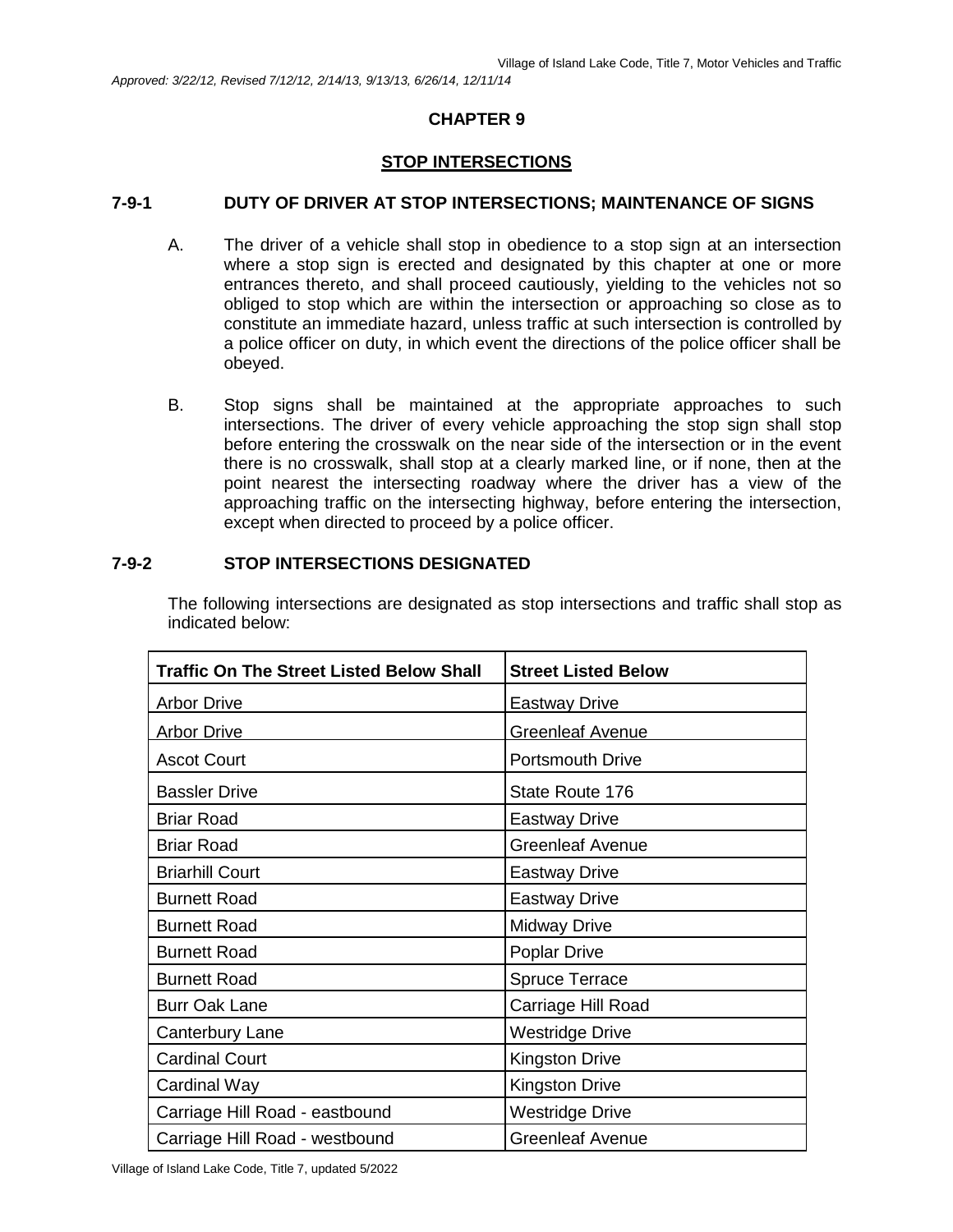| Carriage Hill Road - westbound | <b>Westridge Drive</b>       |
|--------------------------------|------------------------------|
| <b>Cedar Terrace</b>           | <b>Burnett Road</b>          |
| <b>Channel Drive</b>           | <b>Eastway Drive</b>         |
| <b>Circle Drive</b>            | <b>Hyacinth Terrace</b>      |
| <b>Clover Road</b>             | <b>Eastway Drive</b>         |
| <b>Clover Road</b>             | <b>Greenleaf Avenue</b>      |
| <b>Concord Drive</b>           | <b>Plymouth Lane</b>         |
| <b>Concord Drive</b>           | <b>Revere Lane</b>           |
| <b>Concord Drive</b>           | <b>Westminster Lane</b>      |
| Cottonwood Court - northbound  | Long Acre Lane               |
| <b>Country Trail Court</b>     | <b>Westridge Drive</b>       |
| Countryside Court - southbound | Carriage Hill Road           |
| Dartmouth Drive                | <b>Newport Drive</b>         |
| Dartmouth Drive, south         | <b>Newport Drive</b>         |
| David Court                    | <b>Hyacinth Terrace</b>      |
| Debden Lane                    | <b>Hale Lane</b>             |
| Debden Lane                    | <b>Newport Drive</b>         |
| Dorothy Court                  | <b>Marion Court</b>          |
| Debra Drive - eastbound        | Lynette Lane                 |
| Debra Drive - northbound       | Newbury Drive                |
| Debra Drive - westbound        | Lynette Lane                 |
| Eastway Drive - northbound     | Juniper Road                 |
| Eastway Drive - southbound     | Juniper Road                 |
| <b>Eastway Drive</b>           | <b>Forest Drive</b>          |
| <b>Eastway Drive</b>           | Northern Terrace             |
| <b>Eastway Drive</b>           | State Route 176              |
| Eastway Drive - northbound     | <b>Burnett Road</b>          |
| Elm Avenue - southbound        | Fern Drive                   |
| Ethel Terrace - southbound     | Fern Court                   |
| <b>Fairfield Drive</b>         | <b>Eastway Drive</b>         |
| <b>Fairfield Drive</b>         | <b>Greenleaf Avenue</b>      |
| <b>Fairfield Drive</b>         | <b>Woodlawn Drive</b>        |
| Fen View Circle                | <b>Dowell Road</b>           |
| Fen View Circle                | Fen View Circle              |
| Fern Drive                     | <b>Eastway Drive</b>         |
| <b>Forest Drive</b>            | <b>Eastway Drive</b>         |
| <b>Foxridge Drive</b>          | <b>Walnut Glen Boulevard</b> |
| Fox Trail - westbound          | <b>Burr Oak Drive</b>        |
| <b>Greenleaf Avenue</b>        | Carriage Hill Drive          |
| <b>Greenleaf Avenue</b>        | Honeysuckle Drive            |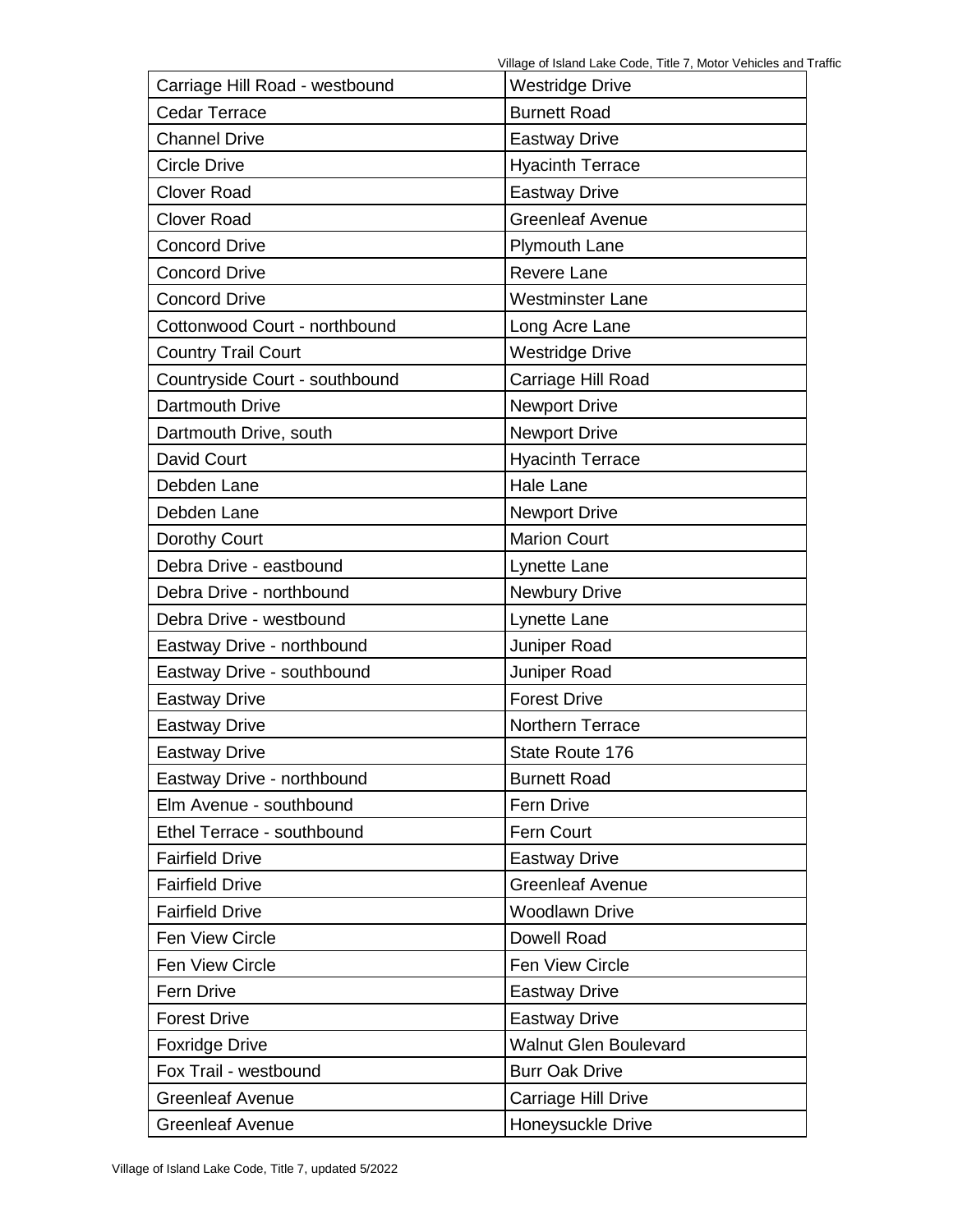| <b>Greenleaf Avenue</b>       | Juniper Road                 |  |
|-------------------------------|------------------------------|--|
| <b>Greenleaf Avenue</b>       | <b>River Oaks Lane</b>       |  |
| <b>Greenleaf Avenue</b>       | Rose Avenue                  |  |
| Hale Lane                     | Lexington Lane               |  |
| <b>Hale Lane</b>              | <b>Revere Lane</b>           |  |
| Hale Lane                     | State Route 176              |  |
| Hale Lane - southbound        | Debden Drive                 |  |
| Hale Lane - southbound        | <b>Wembley Drive</b>         |  |
| Harvest Court - southbound    | Carriage Hill Road           |  |
| Harvest Court - southbound    | <b>Harvest Court traffic</b> |  |
| Hickory Terrace - westbound   | <b>Spruce Terrace</b>        |  |
| <b>Highland Drive</b>         | <b>Hazel Court</b>           |  |
| <b>Highland Drive</b>         | <b>Hillside Drive</b>        |  |
| <b>Highland Drive</b>         | <b>Marion Court</b>          |  |
| <b>Hillside Drive</b>         | <b>Hyacinth Terrace</b>      |  |
| <b>Hillside Drive</b>         | <b>Walnut Court</b>          |  |
| Honeysuckle Drive             | <b>Eastway Drive</b>         |  |
| Honeysuckle Drive             | <b>Greenleaf Avenue</b>      |  |
| Hyacinth Terrace - northbound | <b>Hickory Terrace</b>       |  |
| Ilene Drive - northbound      | <b>Burnett Road</b>          |  |
|                               |                              |  |
| Ilene Drive - southbound      | Newbury Lane                 |  |
| Independence Boulevard        | <b>Westridge Drive</b>       |  |
| <b>Island Drive</b>           | <b>Lakeview Drive</b>        |  |
| <b>Ivy Road</b>               | <b>Eastway Drive</b>         |  |
| <b>Ivy Road</b>               | <b>Greenleaf Avenue</b>      |  |
| <b>Janet Drive</b>            | State Route 176              |  |
| Jordan Lane                   | <b>Dowell Road</b>           |  |
| Juniper Road                  | <b>Eastway Drive</b>         |  |
| Juniper Road                  | <b>Greenleaf Avenue</b>      |  |
| Kelly Road - southbound       | Porten Road                  |  |
| Kettle Court - westbound      | <b>Fox Trail</b>             |  |
| <b>Kingston Drive</b>         | <b>Burnett Road</b>          |  |
| <b>Kingston Drive</b>         | Cardinal Way                 |  |
| Knightsbridge Drive           | <b>Hale Lane</b>             |  |
| Knightsbridge Drive           | <b>Newport Drive</b>         |  |
| <b>Lakeview Drive</b>         | <b>Island Drive</b>          |  |
| <b>Lakeview Drive</b>         | State Route 176              |  |
| Lauren Lane - southbound      | Newbury Lane                 |  |
| Lauren Lane - westbound       | Newbury Lane                 |  |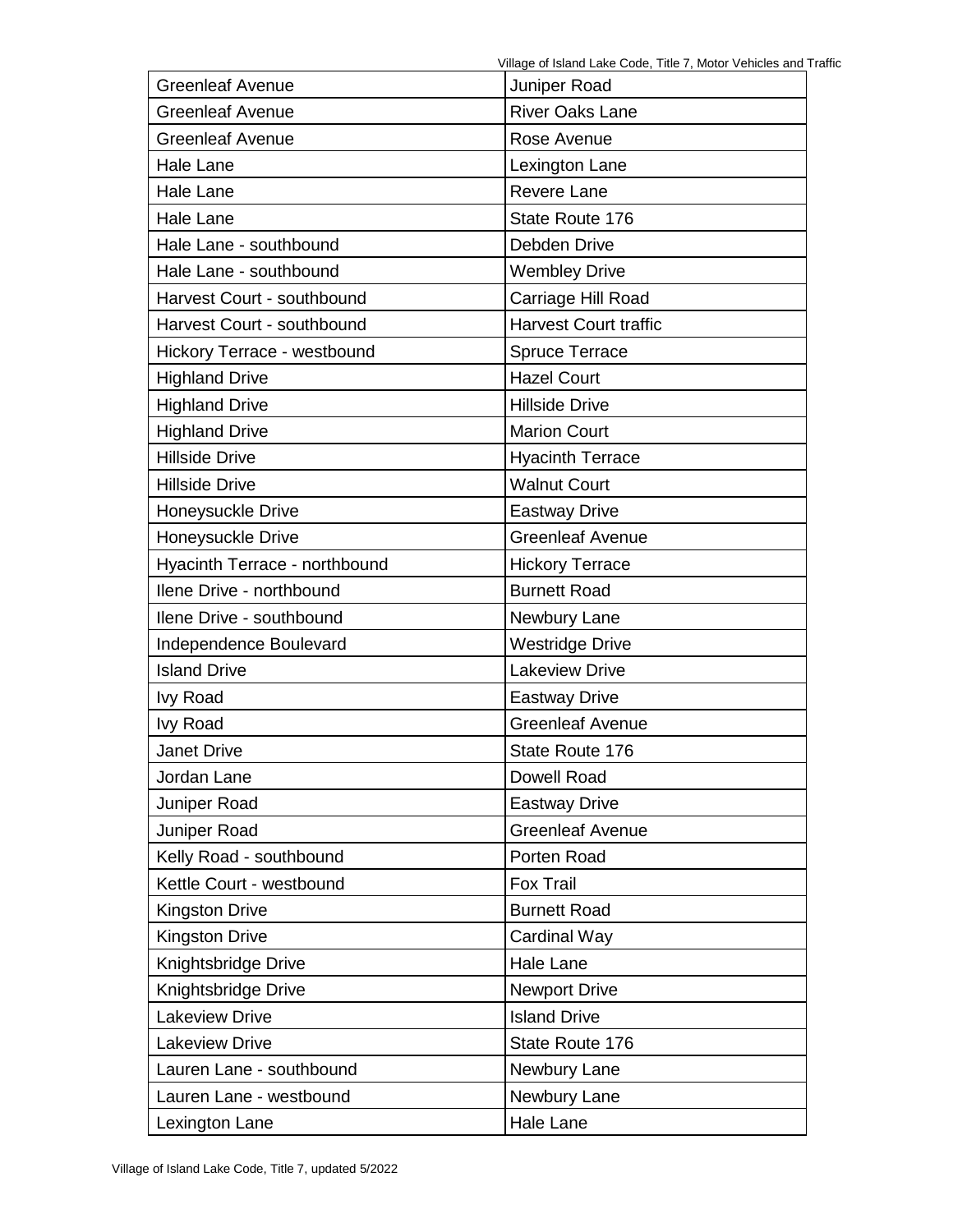| Lexington Lane                            | <b>Oxford Court</b>     |
|-------------------------------------------|-------------------------|
| Lexington Lane                            | Waterford Way           |
| Linden Drive - eastbound                  | <b>Hale Lane</b>        |
| Linden Drive, North - westbound           | <b>Southport Drive</b>  |
| Longacre Court - westbound                | <b>Westridge Drive</b>  |
| Longacre Lane - eastbound                 | <b>Westridge Drive</b>  |
| Longacre Lane - northbound                | <b>River Oaks Lane</b>  |
| Lynette Lane - eastbound                  | Debra Drive             |
| Lynette Lane - southbound                 | Debra Drive             |
| <b>Mallard Point</b>                      | Cardinal Way            |
| <b>Mayfair Drive</b>                      | <b>Foxridge Drive</b>   |
| Max Court - eastbound                     | <b>Ilene Drive</b>      |
| Max Court - southbound                    | Newbury Drive           |
| <b>Midway Drive</b>                       | <b>Burnett Road</b>     |
| <b>Midway Drive</b>                       | Northern Terrace        |
| Midway Drive - southbound                 | <b>Fern Drive</b>       |
| Nantucket Way                             | <b>Waterford Way</b>    |
| <b>Newbury Drive</b>                      | <b>Burnett Road</b>     |
| <b>Newport Court</b>                      | <b>Newport Drive</b>    |
| <b>Newport Drive</b>                      | <b>Portsmouth Drive</b> |
| <b>Newport Drive</b>                      | <b>Waterford Way</b>    |
| Newport Drive - southbound and northbound | Debden Drive            |
| <b>Northern Terrace</b>                   | <b>Eastway Drive</b>    |
| Northern Terrace                          | <b>Midway Drive</b>     |
| Northern Terrace                          | Poplar Drive            |
| Nottingham Court                          | <b>Newport Drive</b>    |
| Oak Terrace                               | <b>Burnett Road</b>     |
| Olympia Lane                              | Debden Drive            |
| Olympia Lane                              | <b>Wembley Drive</b>    |
| <b>Oxford Court</b>                       | Lexington Lane          |
| Park Drive - southbound                   | Fern Drive              |
| <b>Pine Terrace</b>                       | <b>Burnett Road</b>     |
| <b>Plymouth Lane</b>                      | <b>Concord Drive</b>    |
| <b>Plymouth Lane</b>                      | Portsmouth Drive        |
| Plymouth Lane                             | Salem Court             |
| <b>Plymouth Lane</b>                      | Waterford Way           |
| <b>Poplar Drive</b>                       | <b>Burnett Road</b>     |
| <b>Poplar Drive</b>                       | Fern Drive              |
| Poplar Drive                              | Northern Terrace        |
| <b>Portsmouth Drive</b>                   | Hale Lane               |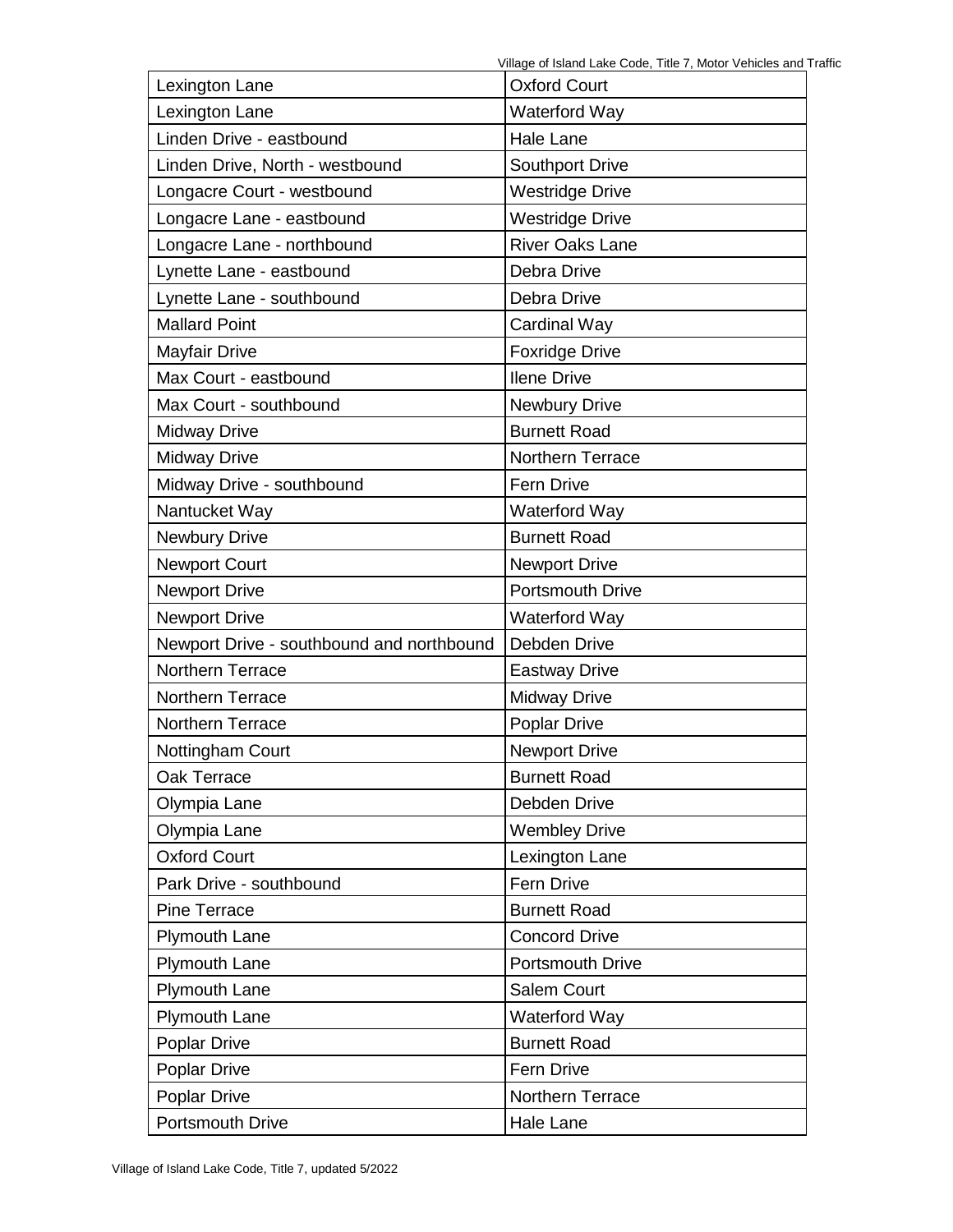| <b>Portsmouth Drive</b>          | <b>Newport Drive</b>         |  |
|----------------------------------|------------------------------|--|
| <b>Portsmouth Drive</b>          | Plymouth Lane                |  |
| <b>Portsmouth Drive</b>          | <b>Wimbledon Drive</b>       |  |
| Raccoon Cove                     | <b>Burnett Road</b>          |  |
| <b>Ralph Court</b>               | <b>Hyacinth Terrace</b>      |  |
| <b>Red Oak Court</b>             | <b>Spruce Terrace</b>        |  |
| <b>Revere Lane</b>               | <b>Concord Drive</b>         |  |
| <b>Revere Lane</b>               | <b>Hale Lane</b>             |  |
| <b>Richard Court - eastbound</b> | <b>Hyacinth Terrace</b>      |  |
| <b>Ridge Avenue</b>              | Honeysuckle Drive            |  |
| <b>River Oaks Lane</b>           | <b>Greenleaf Avenue</b>      |  |
| River Oaks Lane - eastbound      | <b>Westridge Drive</b>       |  |
| Rose Avenue                      | <b>Eastway Drive</b>         |  |
| Rose Avenue                      | <b>Greenleaf Avenue</b>      |  |
| Salem Court                      | <b>Plymouth Lane</b>         |  |
| <b>Silver Leaf Drive</b>         | <b>Walnut Glen Boulevard</b> |  |
| South Shore Drive                | <b>Fairfield Drive</b>       |  |
| Southampton Drive - southbound   | Porten Road                  |  |
| Southampton Drive - westbound    | <b>Vista Drive</b>           |  |
| Southampton Drive - westbound    | <b>Windsor Lane</b>          |  |
| Southern Terrace                 | <b>Eastway Drive</b>         |  |
| Southern Terrace                 | <b>Midway Drive</b>          |  |
| <b>Southern Terrace</b>          | <b>Woodlawn Drive</b>        |  |
| <b>Southport Drive</b>           | Hale Lane                    |  |
| <b>Spruce Terrace</b>            | <b>Burnett Road</b>          |  |
| <b>Stratford Court</b>           | <b>Hale Lane</b>             |  |
| Sycamore Lane                    | <b>Walnut Glen Boulevard</b> |  |
| <b>Tallgrass Court</b>           | <b>Walnut Glen Boulevard</b> |  |
| Victoria Drive                   | <b>Hale Lane</b>             |  |
| Victoria Drive                   | <b>Newport Drive</b>         |  |
| Vista Drive - southbound         | Southampton Drive            |  |
| Vista Drive - westbound          | Kelly Road                   |  |
| <b>Walnut Glen Boulevard</b>     | Dowell Road                  |  |
| Waterford Way                    | Lexington Lane               |  |
| Waterford Way                    | <b>Newport Drive</b>         |  |
| Waters Edge Drive - northbound   | <b>Shooting Star Drive</b>   |  |
| <b>Wembley Drive</b>             | Hale Lane                    |  |
| <b>Wembley Drive</b>             | <b>Newport Drive</b>         |  |
| <b>Westminster Lane</b>          | Lexington Lane               |  |
| <b>Westridge Drive</b>           | State Route 176              |  |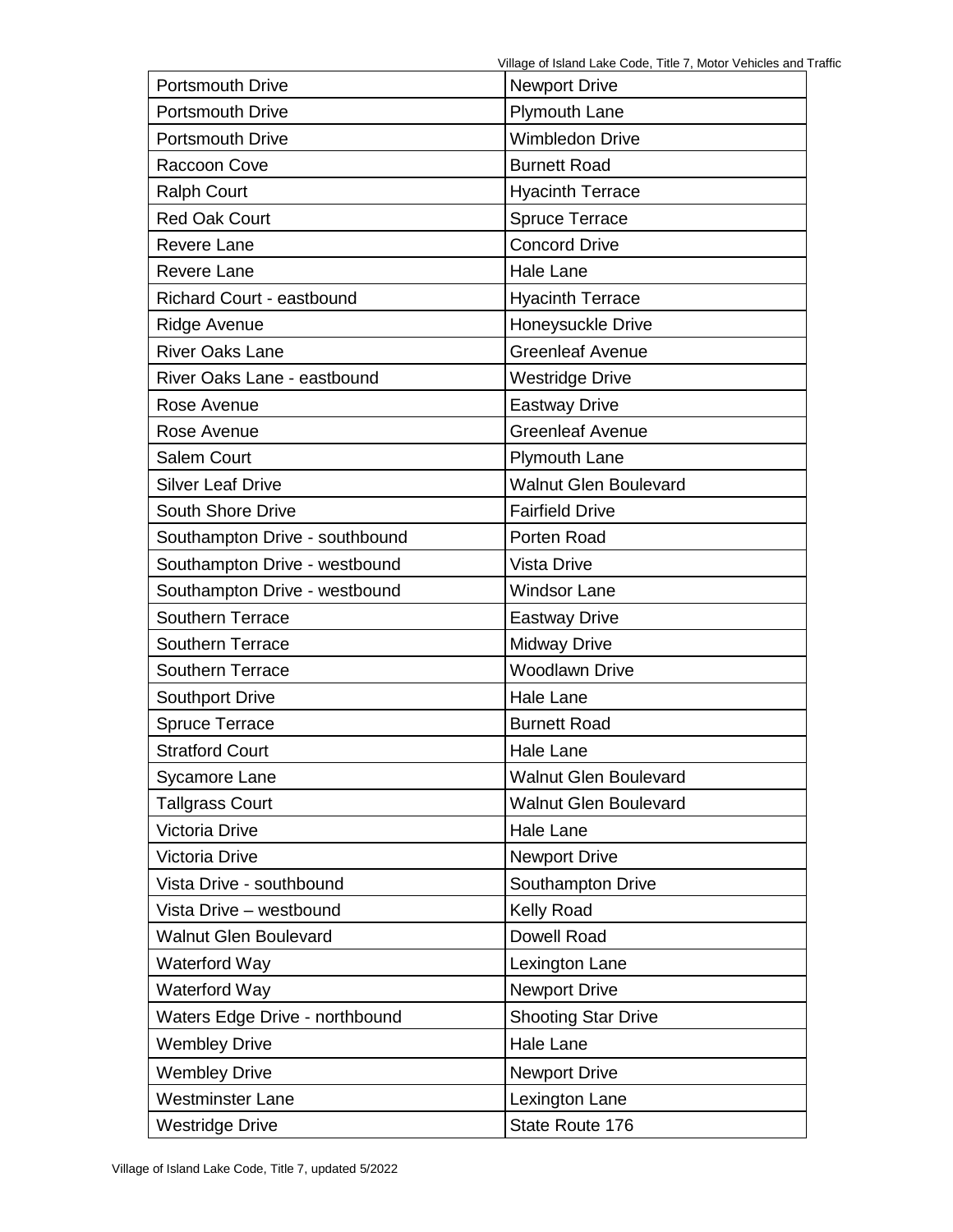Village of Island Lake Code, Title 7, Motor Vehicles and Traffic

| Westridge Drive - northbound   | Carriage Hill Road      |
|--------------------------------|-------------------------|
| Westridge Drive - northbound   | <b>River Oaks Lane</b>  |
| Westridge Drive - southbound   | <b>River Oaks Lane</b>  |
| <b>Wimbledon Drive</b>         | <b>Portsmouth Drive</b> |
| Windsor Lane - eastbound       | Southampton Drive       |
| Windsor Lane - westbound       | Vista Drive             |
| Wishing Well Lane - northbound | Honeysuckle Drive       |
| Wishing Well Lane - southbound | Carriage Hill Road      |
| Wood Creek Drive - eastbound   | Westridge Drive         |
| Wood Creek Drive - westbound   | <b>Westridge Drive</b>  |
| <b>Woodbine Avenue</b>         | <b>Greenleaf Avenue</b> |
| <b>Woodland Circle, North</b>  | <b>Forest Drive</b>     |
| <b>Woodlawn Drive</b>          | <b>Fairfield Drive</b>  |
| <b>Woodlawn Drive</b>          | <b>Southern Terrace</b> |
| <b>Woodlawn Drive</b>          | State Route 176         |
| Yale Lane                      | Waterford Way           |
| <b>York Lane</b>               | Hale Lane               |

# **7-9-3 PENALTY**

Any person violating any part of this chapter shall be fined in the amount set forth in accordance with the general penalty provisions contained in section 1-4-1 of this code. Each day that the offense occurs shall be deemed a separate and distinct offense for the purpose of this chapter.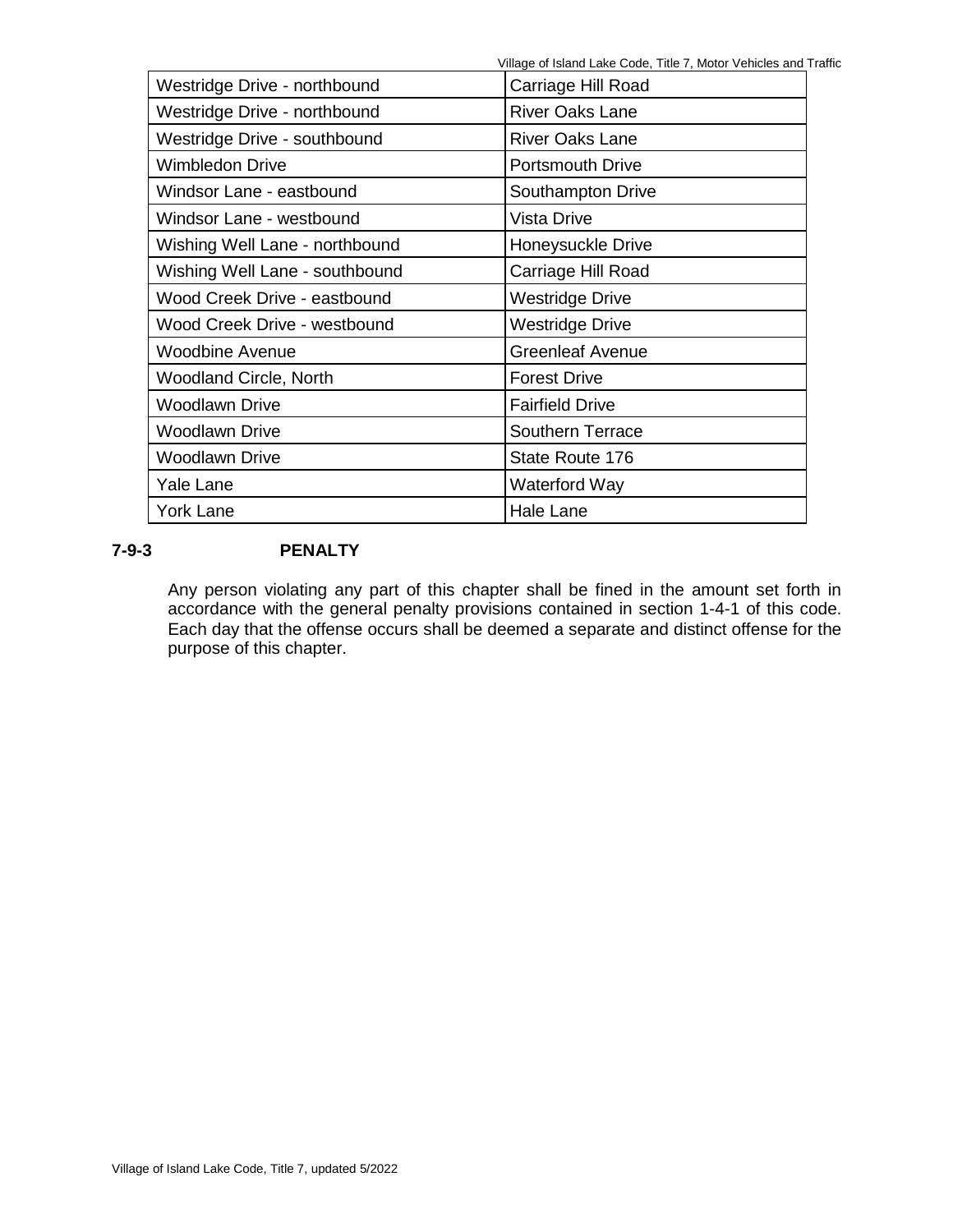### **SPILLAGE AND SNOW REMOVAL VIOLATIONS**

### **7-10-1 PUTTING GLASS, FOREIGN MATERIALS, SNOW, ETC., ON HIGHWAYS OR SIDEWALKS PROHIBITED**

- A. No person shall throw or deposit upon any highway, street, road, road right of way or sidewalk any glass, bottles, nails, tacks, wire, cans, mud, clay or any substance likely to injure or damage any person, animal or vehicle upon such highway or sidewalk.
- B. Any person who drops, or permits to be dropped or thrown, upon any highway or sidewalk any destructive, dangerous, hazardous or injurious material shall immediately remove the same or cause it to be removed.
- C. Any person removing a wrecked or damaged vehicle from a highway shall remove any glass or other injurious substance dropped upon the highway from such vehicle.
- D. No person shall shovel, plow or otherwise place snow or cause or permit the shoveling, plowing or placing of snow, from a private driveway, parking lot, or other private property upon any highway or sidewalk so as to hinder, obstruct, impede or otherwise interfere in any way with the movement of traffic upon such highway or sidewalk.

If said snow is not immediately moved or removed by the owner, occupant or agent so placing it on the highway or sidewalk after being advised by an authorized official or police officer to immediately do so, then the Village may charge the same with any expenses which may be incurred by the Village in the removal thereof. Such expenses shall be collected by the Village in addition to a penalty as set forth in section 7-10-2 of this chapter.

# **7-10-2 PENALTY**

Any person violating any part of this chapter shall be fined in the amount set forth in accordance with the general penalty provisions contained in section 1-4-1 of this code. Each day that the offense occurs shall be deemed a separate and distinct offense for the purpose of this chapter.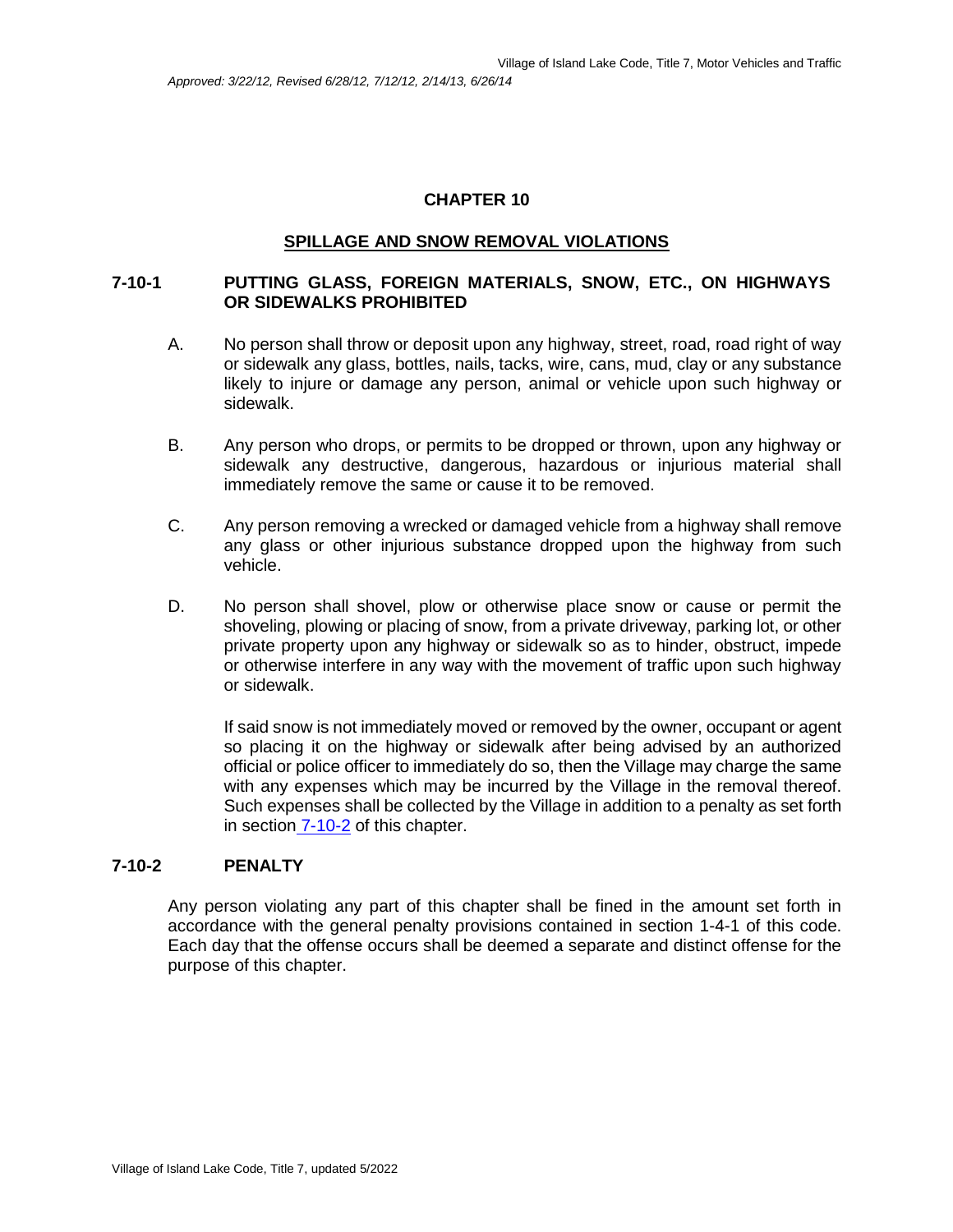#### **SPEED LIMITS**

# **7-11-1 SPEED LIMITS**

On the basis of engineering or traffic investigations conducted by the Village, it has been determined that speed limits shall be altered on certain streets. It shall be unlawful for any person to drive a vehicle upon all new streets in the Village at a speed greater than twenty (20) miles per hour except for those streets specifically identified below:

| <b>Street</b>       | <b>Description</b>                                                 | <b>Speed Limit</b><br>(mph) |
|---------------------|--------------------------------------------------------------------|-----------------------------|
| <b>Burnett Road</b> | From 609 East to Darrell Road<br>in both directions                | 35                          |
| <b>Burnett Road</b> | From 609 East to River Road in both<br>directions                  | 25                          |
| Dowell Road         | All areas and segments within Village<br>limits in both directions | 35                          |
| Porten Road         | From village limits, west to Wayside<br>Drive in both directions   | 30                          |
| Porten Road         | From Wayside Drive to Vista Drive<br>in both directions            | 25                          |
| Williams Park Road  | From State Route 176 to Village limits<br>in both directions       | 35                          |

### **7-11-2 PENALTY**

Any person violating any part of this chapter shall be fined in the amount set forth in accordance with the general penalty provisions contained in section 1-4-1 of this code. Each day that the offense occurs shall be deemed a separate and distinct offense for the purpose of this chapter.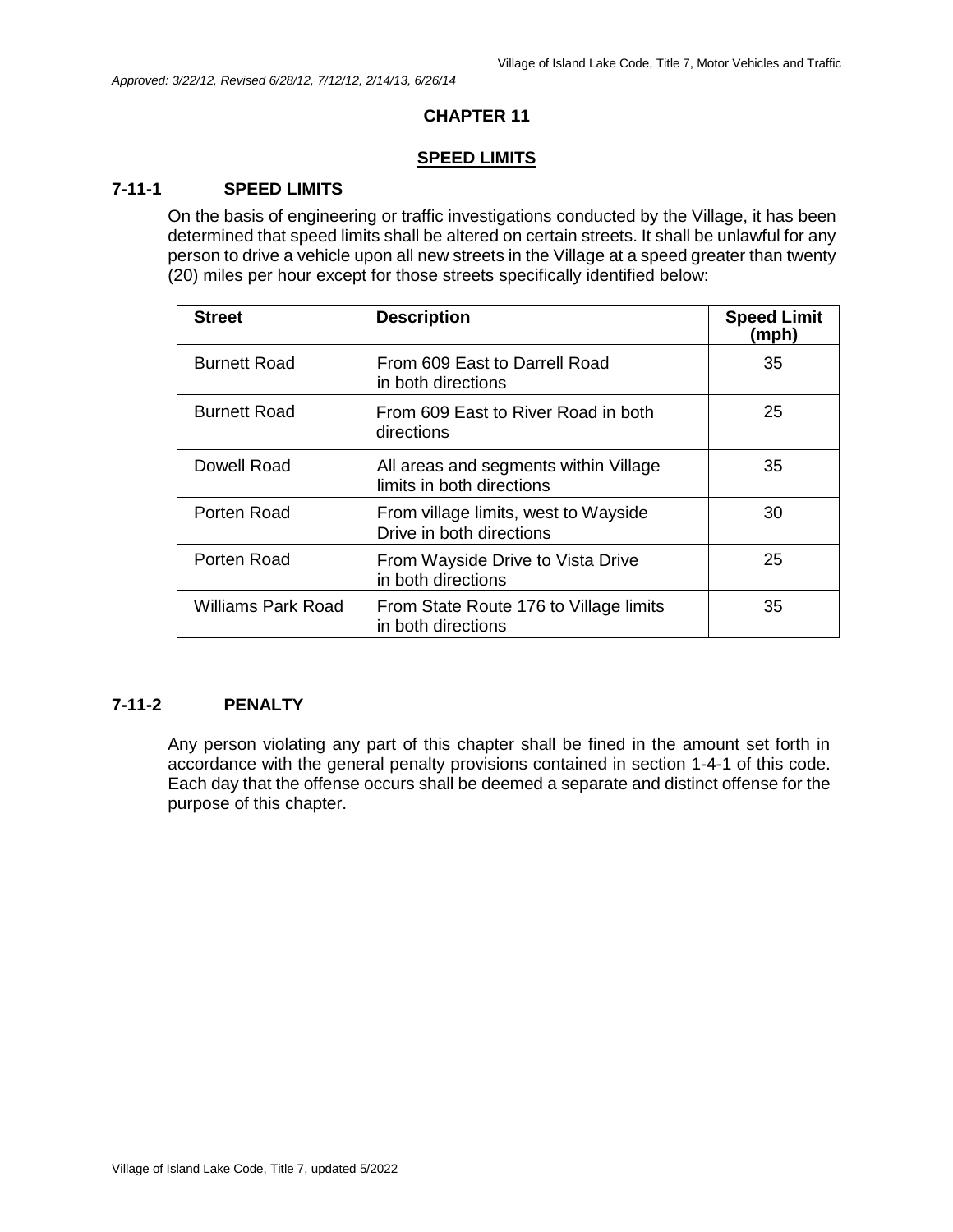# **TRAFFIC REGULATIONS; GENERAL**

#### **7-12-1 LEFT TURNS PROHIBITED**

- A. Illinois Route 176 and the easternmost entrance to the Island Lake Shopping Center, left turns are prohibited from said entrance to westbound Illinois Route 176 and from westbound Illinois Route 176 into said entrance.
- B. The intersection of Auburn Drive and Illinois Route 176, left turns are prohibited from Auburn Drive to westbound Illinois Route 176 from six o'clock (6:00) A.M. to eight o'clock (8:00) A.M. and from four o'clock (4:00) P.M. to six o'clock (6:00) P.M. daily.
- C. The intersection of Illinois Route 176 and the southeasterly entrance to Newbury Village commercial unit 1, parcel AA, left turns from said parcel to eastbound Illinois Route 176 are prohibited.
- D. The intersection of Illinois Route 176 and the center entrance to the Westridge Commercial Center (the entrance just west of Westridge Drive), left turns are prohibited from said entrance to eastbound Illinois Route 176 and from eastbound Illinois Route 176 to said entrance.

#### **7-12-2 ONE-WAY STREETS**

Upon the erection of appropriate signage therefor, vehicular travel shall be permitted on the following streets in the direction specified, and prohibited in the opposite direction:

- A. Cedar Terrace (from Burnett Road to Hickory Terrace): Southbound traffic permitted, northbound traffic prohibited.
- B. Hickory Terrace (from Cedar Terrace to Spruce Terrace): Eastbound traffic permitted, westbound traffic prohibited.

### **7-12-3 USE OF VEHICLES ON ROADWAYS, SIDEWALKS, AND PUBLIC AREAS**

- A. It shall be unlawful to operate any motor vehicle (electric or internal combustion powered) on the streets of Island Lake, unless the foregoing has been registered and licensed for use on public streets by the state of Illinois. Said vehicles must also bear current Village of Island Lake vehicle sticker as per sections 7-2-1 through 7-2-3 of this title.
- B. It shall be unlawful to operate any motor vehicle (internal combustion powered) on any sidewalk or unpaved public area within the Village limits, exclusive of chapter 6 of this title for snowmobiles and chapter 5 of this title for boats. Electric powered vehicles less than three hundred (300) pounds are permitted on sidewalks with a five (5) mile per hour speed limit.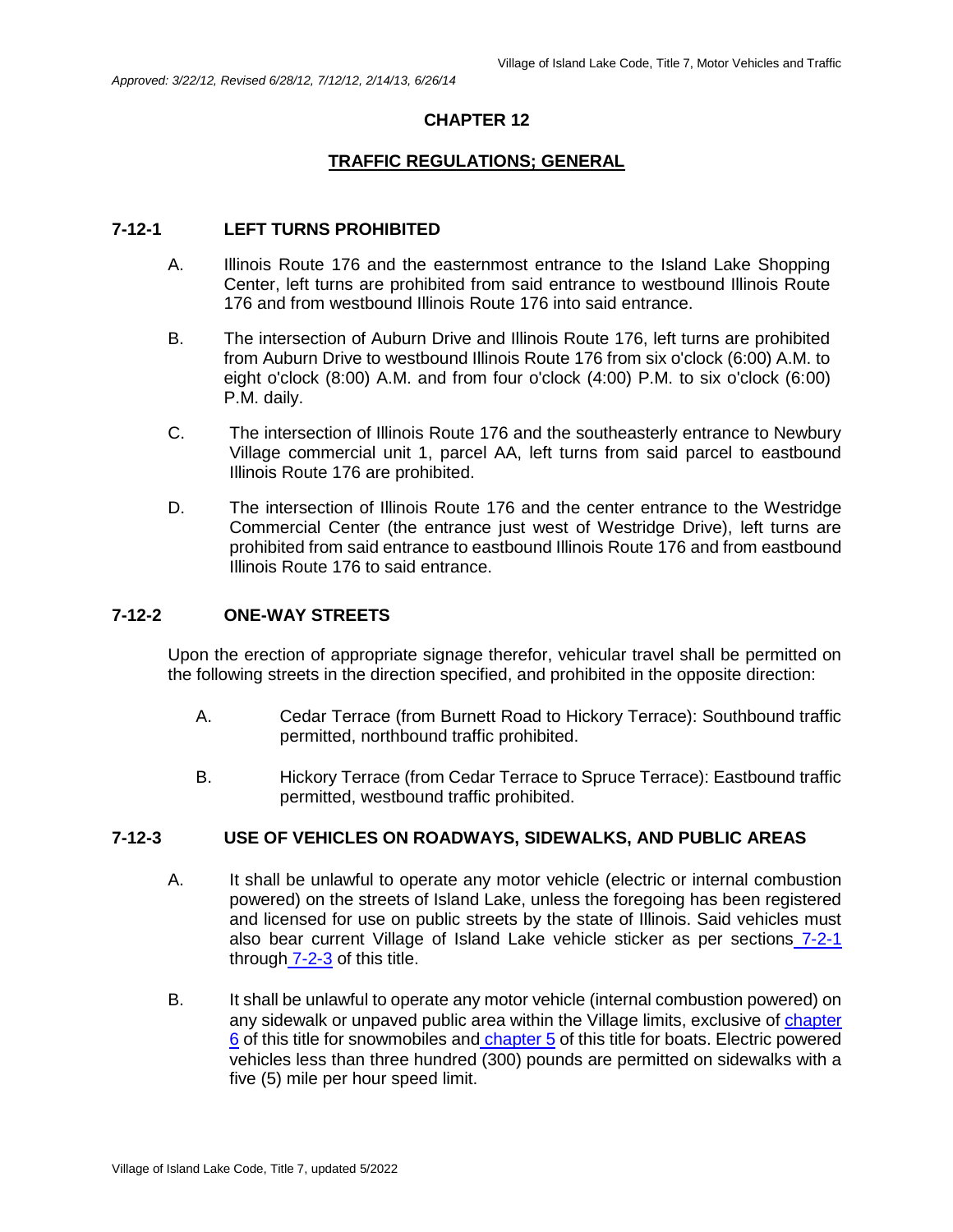# **7-12-4 VEHICLE RELATED SPECIAL EVENTS PERMIT**

The village may issue a temporary permit upon good cause shown to persons or groups for the purpose of special events involving motorized vehicles (electric or internal combustion), which exempt those persons or groups from the preceding regulations.

# **7-12-5 TRAFFIC ENFORCEMENT ON PRIVATE PROPERTIES**

Pursuant to 625 Illinois Complied Statutes 5/11-209.1 and all other applicable authority, the Village of Island Lake hereby grants the request to enforce the provisions of the Illinois vehicle code on all private streets and roads within the following properties:

Nantucket Village Southport Village Westridge Townhome Development

# **7-12-6 DRIVING WITHOUT VALID SAFETY STICKER**

A fine in the amount set forth in the annual fee ordinance schedule contained in section 1- 16-3 of this code shall be imposed against any person who pleads guilty or is found guilty after a trial for the offense of operating a vehicle without a certificate of safety attached, as that charge is defined in the Illinois motor vehicle code, 625 ILCS 5/13-111, and that any person charged with a violation of this section must appear in court.

# **7-12-7 DRIVING WHILE DISTRACTED**

- A. Electronic Communication Devices: It shall be unlawful to operate a motor vehicle on a roadway while using an electronic communication device as defined by section 12-610.2 of the Illinois vehicle code, to compose, send, or read an electronic message, except for those activities expressly exempt under section 12- 610.2(d) of the Illinois vehicle code.
- B. Wireless Telephones:
	- 1. It shall be unlawful for a person under the age of 19 who holds an instruction permit or a graduated license to drive a vehicle on a roadway while using a wireless phone, as defined by section 12-610.1 of the Illinois vehicle code, except as expressly exempt under section 12610.1(c) of the Illinois vehicle code.
	- 2. It shall be unlawful for a person, regardless of age, to use a wireless telephone, as defined by section 12-610.1 of the Illinois vehicle code, at any time while operating a motor vehicle on a roadway in a school speed zone established under section 11-605 of the Illinois vehicle code, or on a highway in a construction or maintenance speed zone established under section 11-605.1 of the Illinois vehicle code, except as expressly exempt under section 12-610.1(e) of the Illinois vehicle code.

# **7-12-8 PENALTIES**

Any person violating any part of this chapter shall be fined in the amount set forth in accordance with the general penalty provisions contained in section 1-4-1 of this code.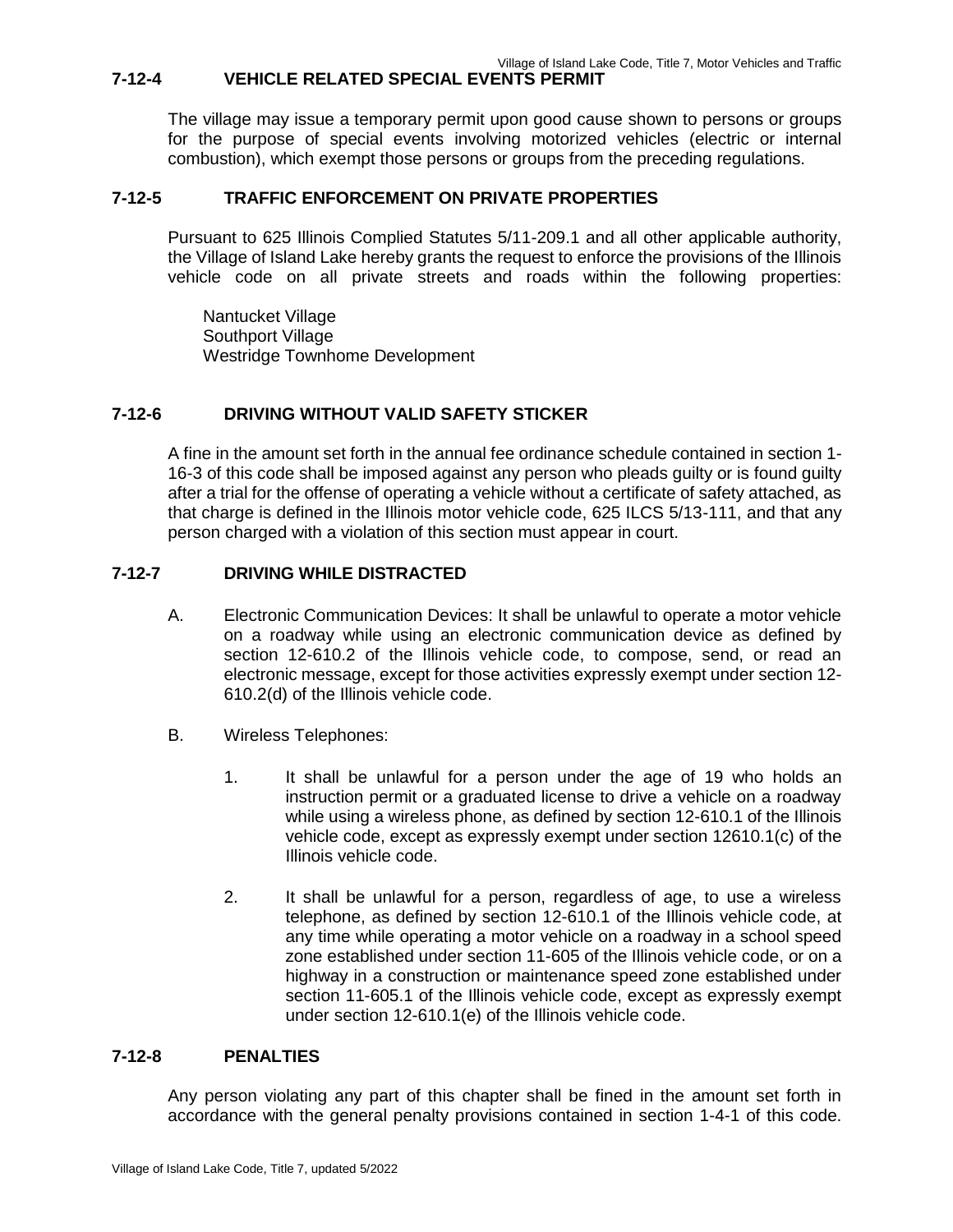Each day that the offense occurs shall be deemed a separate and distinct offense for the purpose of this chapter.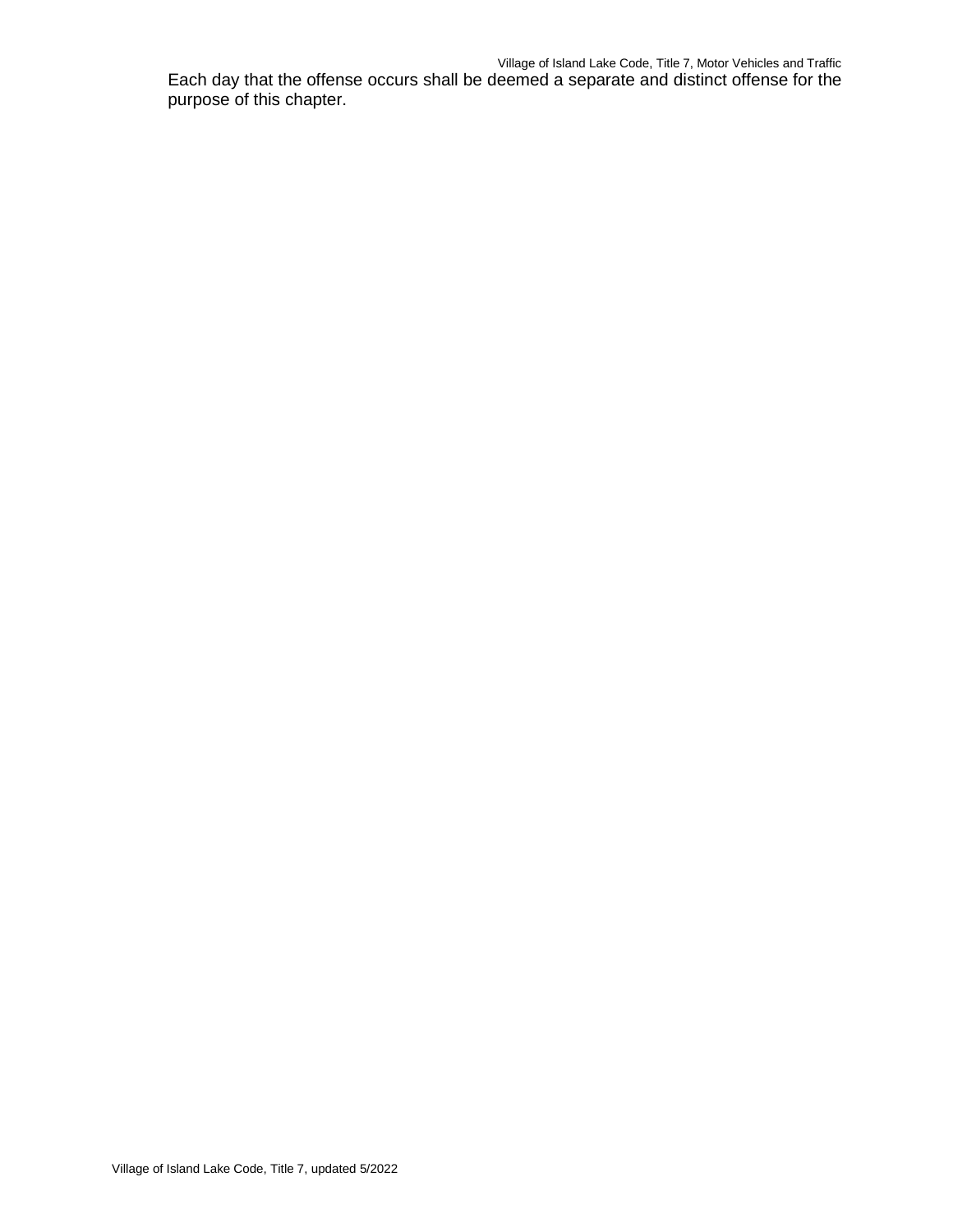#### **SEIZURE and IMPOUNDMENT OF MOTOR VEHICLES**

### **7-13-1 DEFINITIONS**

For the purposes of this Chapter, and the interpretation and enforcement hereof, the following terms, phrases, words, and their derivations shall have the meanings given herein, unless the context in which they are used shall indicate otherwise. When not inconsistent with the context, words used in the present tense include the future, words in the singular number include the plural number, and words in the plural number include the singular number. The words shall and will are mandatory and may is permissive. Words not defined shall be given their common and ordinary meaning.

ADMINISTRATIVE LAW JUDGE: A licensed attorney, who is not an officer or employee of the Village, designated by the Mayor as provided in Title 1, Chapter 16 of the Village Code.

OWNER OF RECORD: The record titleholder to a motor vehicle as registered with the Illinois Secretary of State or any other applicable governmental agency.

### **7-13-2 PUBLIC NUISANCE DECLARED**

A motor vehicle, operated with the permission, express or implied, of the owner of record, shall be declared a public nuisance and subject to seizure and impoundment under this Section where such motor vehicle is used in the commission of any of the violations set forth in 7-13-2 or when the commission of any of the violations set forth in 7-13-2 makes impoundment of the motor vehicle reasonably necessary as a community care taking function so that the motor vehicle does not jeopardize public safety and the efficient movement of vehicular traffic. It shall not be necessary for criminal charges to be filed, prosecuted, and/or proven in order to demonstrate that one of the violations provided in 11-2087-7 of the Illinois Vehicle Code, 625 ILCS 5/11-208.7 as may be amended from time to time.

- 1. Operation or use of a motor vehicle in the commission of, or in the attempt to commit, an offense for which a motor vehicle may be seized and forfeited pursuant to Section 36-1 of the Criminal Code of 1961; or
- 2. Driving under the influence of alcohol, another drug or drugs, an intoxicating compound or compounds, or any combination thereof, in violation of Section 11501 of this Code; or
- 3. Operation or use of a motor vehicle in the commission of, or in the attempt to commit, a felony or in violation of the Cannabis Control Act; or
- 4. Operation or use of a motor vehicle in the commission of, or in the attempt to commit, an offense in violation of the Illinois Controlled Substances Act; or
- 5. Operation or use of a motor vehicle in the commission of, or in the attempt to commit, an offense in violation of Section 24-1, 24-1.5, or 24-3.1 of the Criminal Code of 1961; or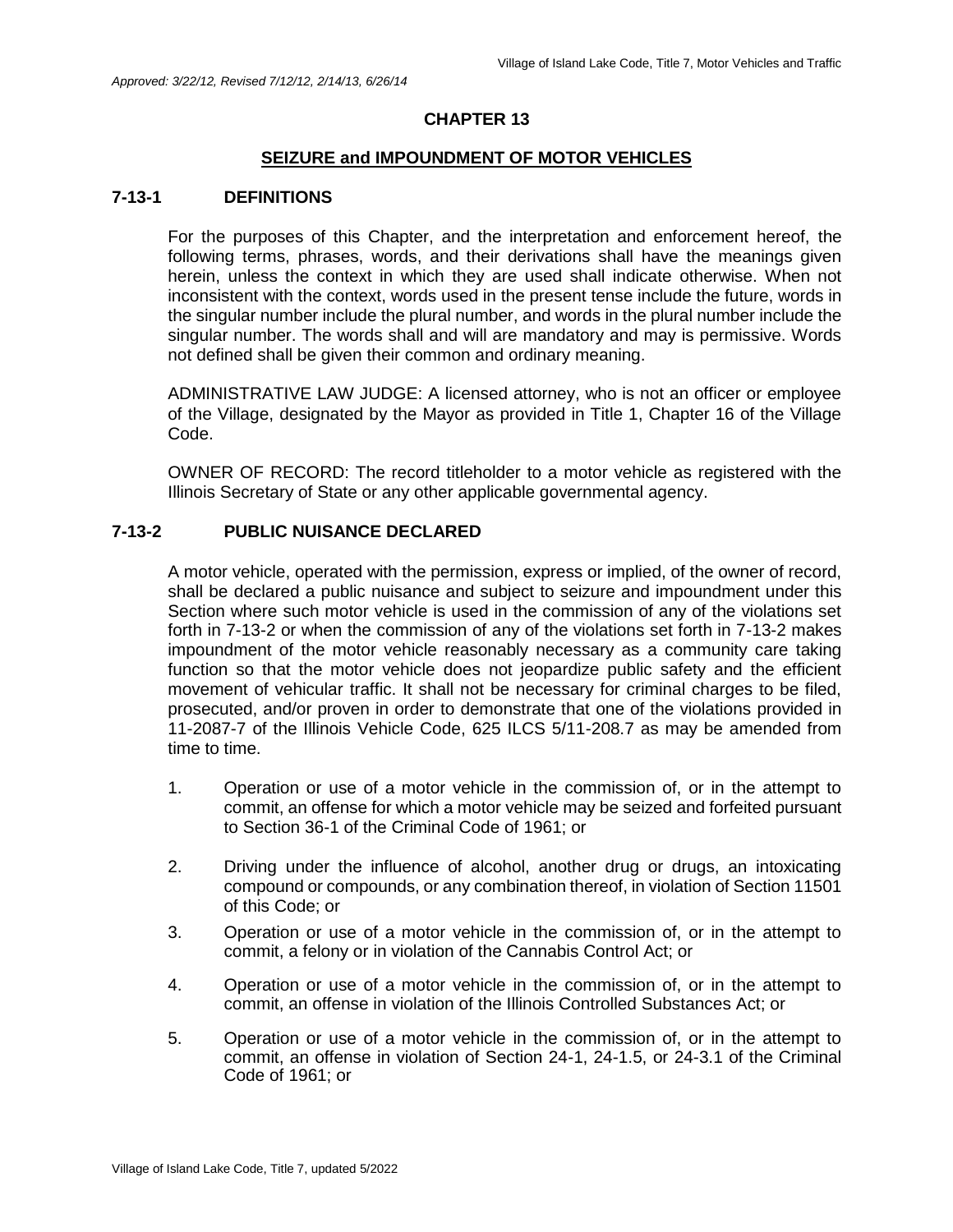- 6. Driving while a driver's license, permit, or privilege to operate a motor vehicle is suspended or revoked pursuant to Section 6-303 of this Code; except that vehicles shall not be subjected to seizure or impoundment if the suspension is for an unpaid citation (parking or moving) or due to failure to comply with emission testing; or
- 7. Operation or use of a motor vehicle while soliciting, possessing, or attempting to solicit or possess cannabis or a controlled substance, as defined by the Cannabis Control Act or the Illinois Controlled Substances Act; or
- 8. Operation or use of a motor vehicle with an expired driver's license, in violation of Section 6-101 of this Code, if the period of expiration is greater than one year; or
- 9. Operation or use of a motor vehicle without ever having been issued a driver's license or permit, in violation of Section 6-101 of this Code, or operating a motor vehicle without ever having been issued a driver's license or permit due to a person's age; or
- 10. Operation or use of a motor vehicle by a person against whom a warrant has been issued by a circuit clerk in Illinois for failing to answer charges that the driver violated Section 6-101, 6-303, or 11-501 of this Code; or
- 11. Operation or use of a motor vehicle in the commission of, or in the attempt to commit, an offense in violation of Article 16 or 16A of the Criminal Code of 1961; or
- 12. Any violation of a similar Village ordinance as those set forth in this Section; or
- 13. Any other circumstances under which the vehicle may be towed pursuant to this Ordinance, the Police Department Operating Procedures or the Police Department's Administrative Procedures.

### **7-13-3 SEIZURE AND IMPOUNDMENT OF MOTOR VEHICLES**

- A. Whenever a police officer has probable cause to believe that a motor vehicle is subject to seizure and impoundment pursuant to this Chapter, the police officer shall cause the motor vehicle to be removed or towed to a facility authorized by the Village. When the motor vehicle is removed or towed, the police officer shall notify any person identifying himself or herself as the owner of record of the motor vehicle or any person who is found to be in control of the motor vehicle at the time of the alleged violation(s), if there is such a person, of the fact of the seizure as provided in this Section. Said motor vehicle shall be impounded pending the completion of the hearing provided for in this Section, unless the owner of record of the motor vehicle posts with the Village a cash bond as set forth in this Section 7-13-3.
- B. A police officer who has probable cause to believe that a motor vehicle is subject to seizure and impoundment pursuant to this Section shall first ascertain whether the seizure and impoundment is necessary and reasonable under the circumstances. If in the judgment of the police officer then present, a person authorized by the owner of record or the operator of the motor vehicle is present and capable to legally provide for the immediate removal of the motor vehicle, and said motor vehicle is not required to be held as evidence in regard to the violation, the police officer may allow that individual to promptly remove the motor vehicle without it being subject to seizure and impoundment if seizure and impoundment of the motor vehicle is discretionary pursuant to Section 7-13-2 or seizure and impoundment of the motor vehicle is contemplated pursuant to Section 7-13-2.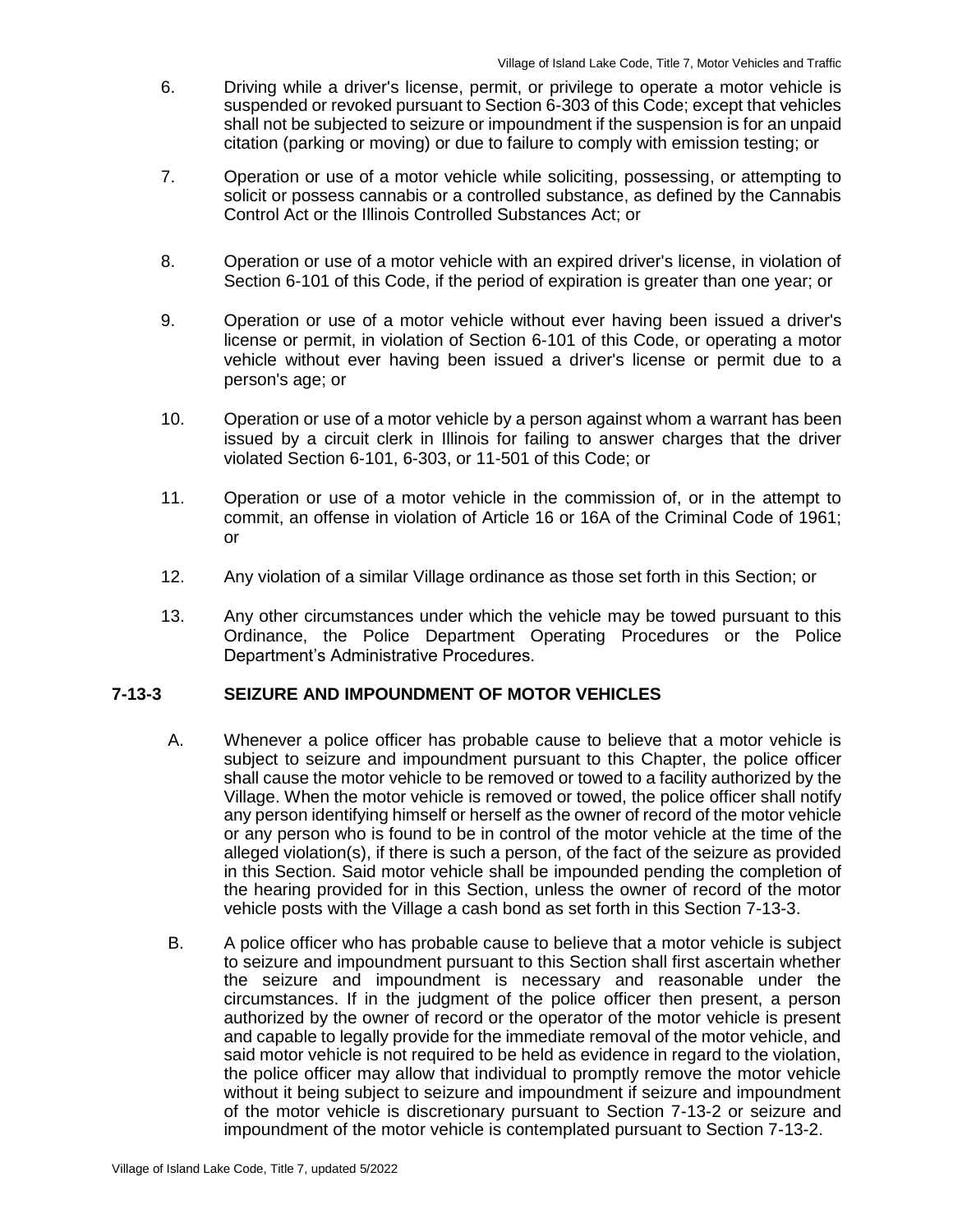- C. Posting Bond: If a bond the amount set forth in the annual fee ordinance schedule contained in section 1-16-3 of this code is posted with the Village, the impounded motor vehicle shall be released to the owner of record, upon the payment by the owner of record of the towing and storage costs to the applicable towing company. If an administrative fee is imposed pursuant to Section 7-13-4, the bond will be applied to said fee; provided, in the event that a violation of this Section is not proven, the bond shall be returned to the person posting the bond. All bond money posted pursuant to this Section shall be held by the Village until a hearing officer issues a decision, or, if there is a judicial review, until a reviewing court issues a final decision.
- D. Preliminary Hearing: Where the owner of a motor vehicle seized under the provisions of this Section makes a request in writing and files with the chief of police or his/her designee, for a preliminary hearing within 24 hours after the seizure of the motor vehicle, the chief of police or his/her designee must conduct a preliminary hearing within 24 hours after the request for a preliminary hearing is received by the Village; provided that if the date for the hearing falls on a Saturday, Sunday, or legal holiday, the preliminary hearing will be held on the next business day following the Saturday, Sunday or legal holiday. For purposes of this section, the following shall apply:
	- 1. All interested persons shall be given a reasonable opportunity to be heard at the preliminary hearing.
	- 2. The formal rules of evidence shall not apply at the preliminary hearing, and hearsay testimony shall be allowed, if it is the type commonly relied upon by reasonably prudent persons in the conduct of their affairs.
	- 3. If, after the conclusion of the hearing, the chief of police or his/her designee determines that there is probable cause to believe that the motor vehicle was used as provided in Section 7-13-2, the chief of police or his/his designee shall order the continued impoundment of the motor vehicle, unless the owner of record posts a cash bond with the Village the amount set forth in the annual fee ordinance schedule contained in section 1-16-3 of this code, and pays the towing and storage costs to the applicable towing company, as set forth in Section 7-13-2.
	- 4. If the chief of police or his/her designee determines that there is not probable cause to believe that the motor vehicle was used as provided in Section 7-13-2, the motor vehicle shall be returned to the owner of record of the motor vehicle without any fees or other costs, but the owner of record shall be responsible to pay any towing or storage charges to the applicable towing company.

# **7-13-4 PLEA HEARING/EVIDENTIARY HEARING**

A. Notice of hearing. Within 10 days after a motor vehicle is impounded pursuant to this Chapter, the Village shall notify the owner of record of the date, time and location of a plea hearing that shall be conducted, pursuant to this Section. Such notice shall be mailed by certified mail, return receipt requested, to the owner of record, as shown on the records of the Illinois Secretary of State. Notice by certified mail need not be given when the owner of the motor vehicle has been personally served with notice, in written form, of the time, date and location of the plea hearing. The plea hearing shall be conducted by a hearing officer designated by the Village Board. The owner of record may appear at a plea hearing and enter a plea of guilty or not guilty. If a plea of guilty is entered, or if the owner of record fails to appear, the cause shall be disposed of at that time, with an order or a default order in favor of the Village which order or default order shall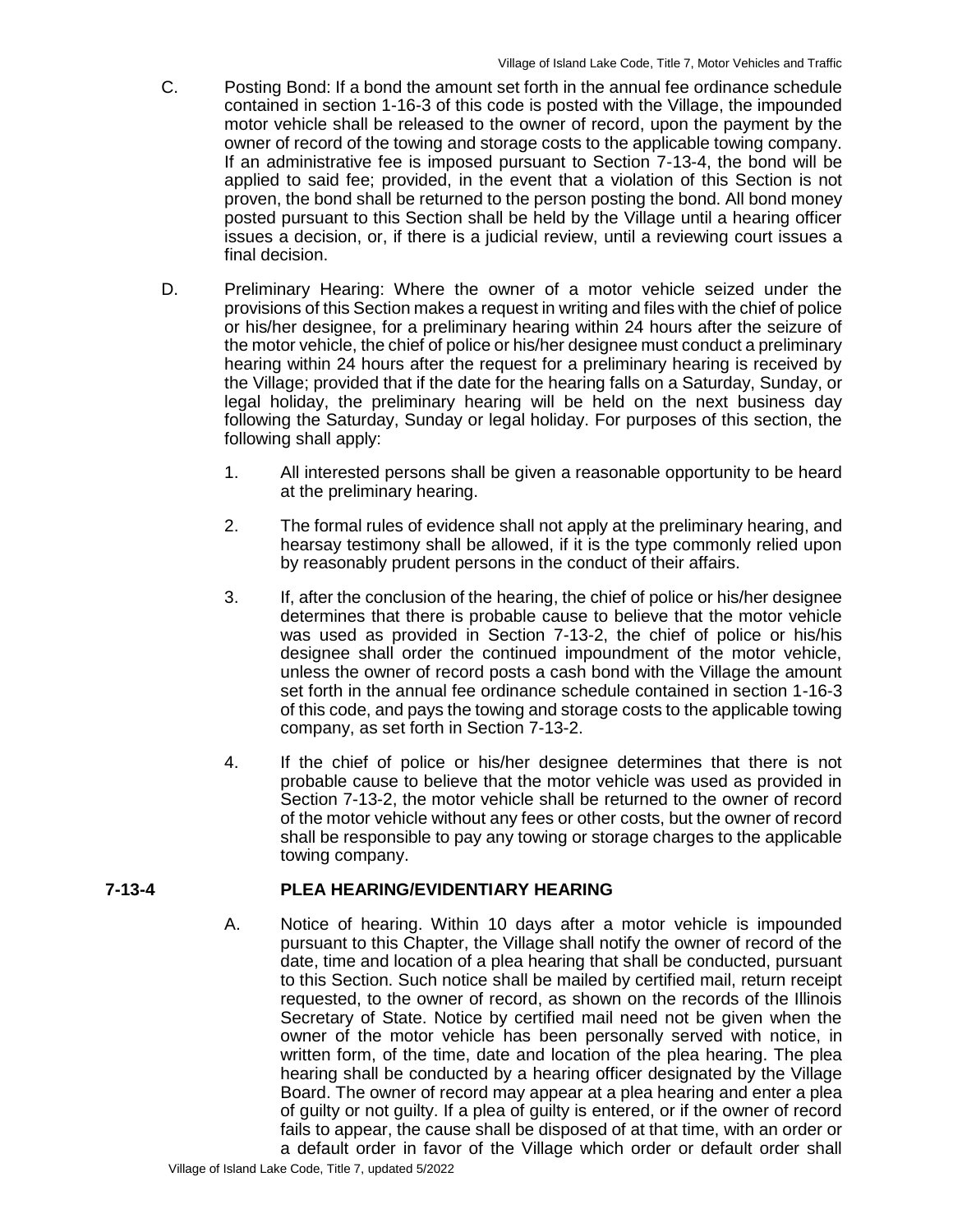require the payment to the Village of the administrative fee in the amount set forth in the annual fee ordinance schedule contained in section 1-16-3 of this code and the payment of towing and storage costs to the applicable towing company, and the continued impoundment of the motor vehicle until the owner of record pays to the Village the administrative fee pays the and towing and storage costs to the applicable towing company. If the owner of record has previously posted the bond authorized by Section 7-13-3 and paid the applicable towing and storage costs to the towing company for the release of the vehicle, then no further fees o costs shall be due. If the owner of record pleads not guilty, an evidentiary hearing shall be scheduled and held not later than 45 days after the motor vehicle was impounded, unless continued by the hearing officer. All interested persons shall be given a reasonable opportunity to be heard at the evidentiary hearing. At any time prior to the evidentiary hearing date, the hearing officer may, at the request of either the Village or the owner of record, direct witnesses to appear and give testimony at the evidentiary hearing. The formal rules of evidence shall not apply at the evidentiary hearing, and hearsay evidence shall be admissible if it is the type commonly relied upon by reasonably prudent persons in the conduct of their affairs.

B. Decision. If, after the evidentiary hearing, the hearing officer determines, by a preponderance of the evidence, that the motor vehicle was used in connection with a violation set forth in Section 7-13-2, the hearing officer shall enter an order finding the owner of the motor vehicle civilly liable to the Village for an administrative fee the amount set forth in the annual fee ordinance schedule contained in section 1-16-3 of this code, and require the motor vehicle to continue to be impounded until the owner of record pays the administrative fee to the Village, and also pays the applicable towing and storage costs to the applicable towing company. If the owner of record fails to appear at the evidentiary hearing, the hearing officer shall enter a default order in favor of the Village, which order shall require the payment to the Village of the administrative fee and the payment of the towing and storage costs to the applicable towing company, and the continued impoundment of the motor vehicle until the owner of record pays the Village the administrative fee and pays the towing and storage costs to the applicable towing company. If the owner of record has previously posted the bond authorized by Section 7-13-3 and paid the applicable towing and storage costs to the towing company for the release of the vehicle, then no further fees o costs shall be due. The administrative fee shall be a debt due to the Village and the Village may seek to obtain a judgment on the debt and enforce such judgment as provided by law.

If after a hearing the hearing officer finds no such violation occurred, the hearing officer shall order the immediate return of the motor vehicle to the owner of record without any fee or other costs, of, if a cash bond has previously been posted, the cash bond shall be returned. However, the Village shall not be responsible for the payment of towing or storage fees.

At the evidentiary hearing, the citation setting forth the violation shall be prima facie evidence that the violation was committed as provided in the citation, and the burden of proof shall be upon the owner of record to prove that the violation was not committed.

### **7-13-5 DISPOSITION OF IMPOUNDED MOTOR VEHICLE**

If the administrative fee and other applicable fees are not paid within 30 days after an administrative fee is imposed against an owner of record who defaults by failing to appear at the hearing provided in Section 7-13-4, or who admits guilt at the plea hearing, the motor vehicle shall be deemed unclaimed and shall be disposed of in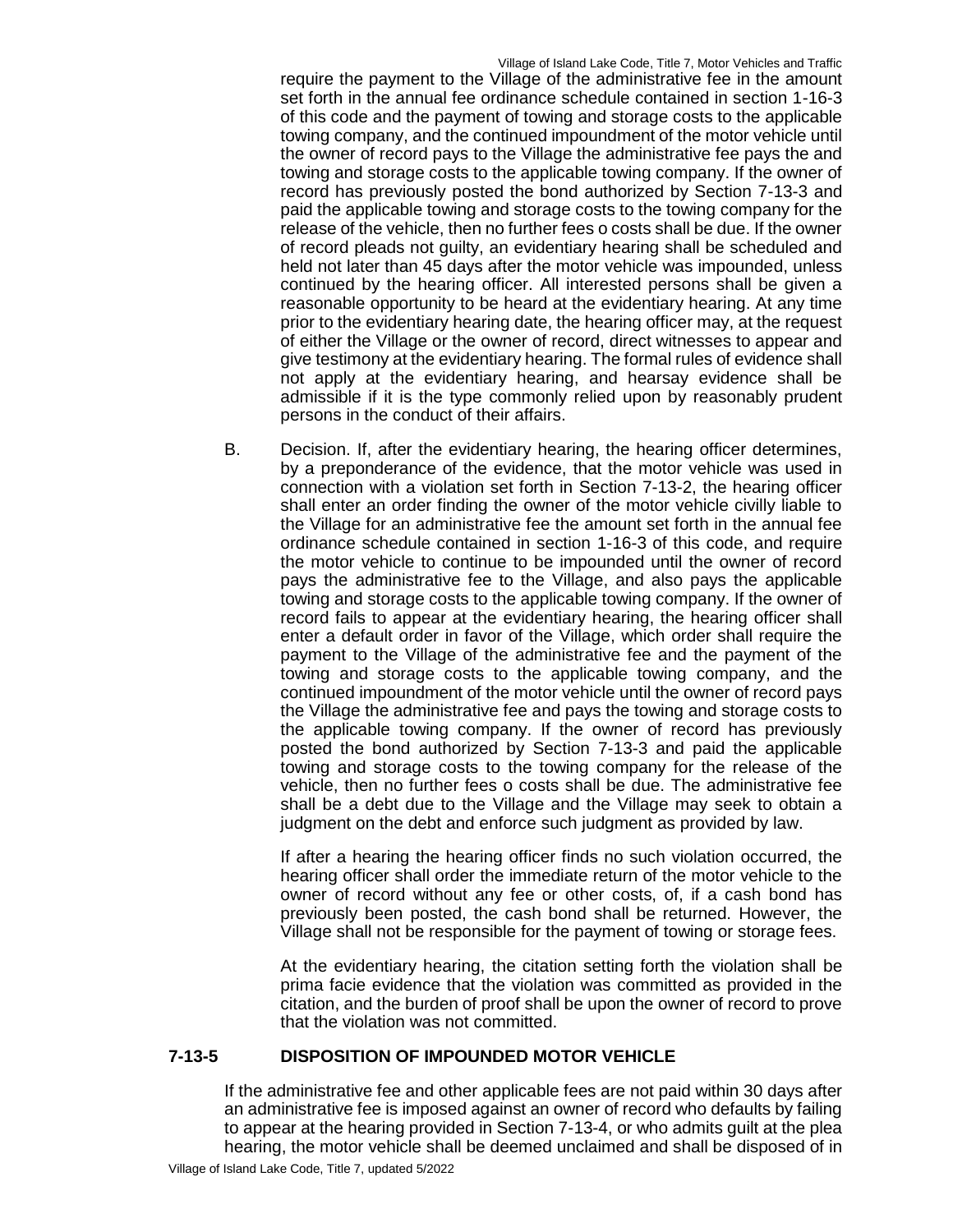the manner provided by law for the disposition of unclaimed motor vehicles pursuant to the Illinois Vehicle Code, 625 ILCS 5/1-100 et seq. as may be amended. In all other cases, if the administrative fee and applicable towing and storage costs to the applicable tow companying are not paid within 30 days after the expiration of time by which administrative review of the hearing officer's determination may be sought pursuant to Section 7-13-4, or within 30 days after an action seeking administrative review has been resolved in favor of the Village, whichever is applicable, the motor vehicle shall be deemed unclaimed and shall be disposed of in the manner provided by law for the disposition of unclaimed motor vehicles pursuant to the Illinois Vehicle Code, 625 ILCS 5/1-100, et seq., as may be amended.

# **7-13-4 GENERAL REGULATIONS**

Costs for towing and storage of a motor vehicles pursuant to this Section shall be those approved by the chief of police for all towing companies authorized to tow for the police department.

This Section is in addition to and shall not replace or otherwise abrogate any existing State or Federal laws or any ordinance that relates to the seizure or impoundment of motor vehicles, and any fee provided for in this Section shall be in addition to any and all penalties that may be assessed or imposed by a court for any criminal charges.

This Section shall not apply:

(1) if the motor vehicle used in the violation was stolen at the time of the violation and the theft was reported to the appropriate police authorities within 24 hours after the theft was discovered;

(2) if the motor vehicle is operated as a common carrier as defined by applicable law and the violation occurs without the knowledge of the person in control of the motor vehicle; or

(3) if the motor vehicle is subject to successful forfeiture proceedings under 725 ILCS 1501, et seq., as amended (Drug Asset Forfeiture Procedure Act); 725 ILCS 5/31-1, et seq., as amended (Seizure and Forfeiture of Vessels, Vehicles and Aircrafts), or other State or Federal forfeiture laws.

All fees collected by the Village pursuant to this Section shall only be deposited and used for Village traffic safety and enforcement expenditures.

# **7-13-8 ADMINISTRATIVE REVIEW**

Administrative Review: Any owner of record, lien holder or other person with a legal interest in the motor vehicle, shall have the right to appeal the decision of the hearing officer to the Circuit Court of the 19th or 22nd Judicial Circuits, Lake and McHenry County, Illinois, pursuant to the Administrative Review Act, 735 ILCS 5/3-101, et seq., as may be amended. The hearing in administrative review shall be limited to the record of the hearing before the hearing officer. Any person seeking administrative review of a final decision shall be required to reimburse the Village for the costs of preparing and certifying the record of proceedings. The failure of the person seeking administrative review to reimburse the Village shall be grounds for the dismissal of a complaint for administrative review which is brought pursuant to 735 ILCS 5/3-101. In the event the reviewing court reverses the findings, decision or order of the hearing officer, the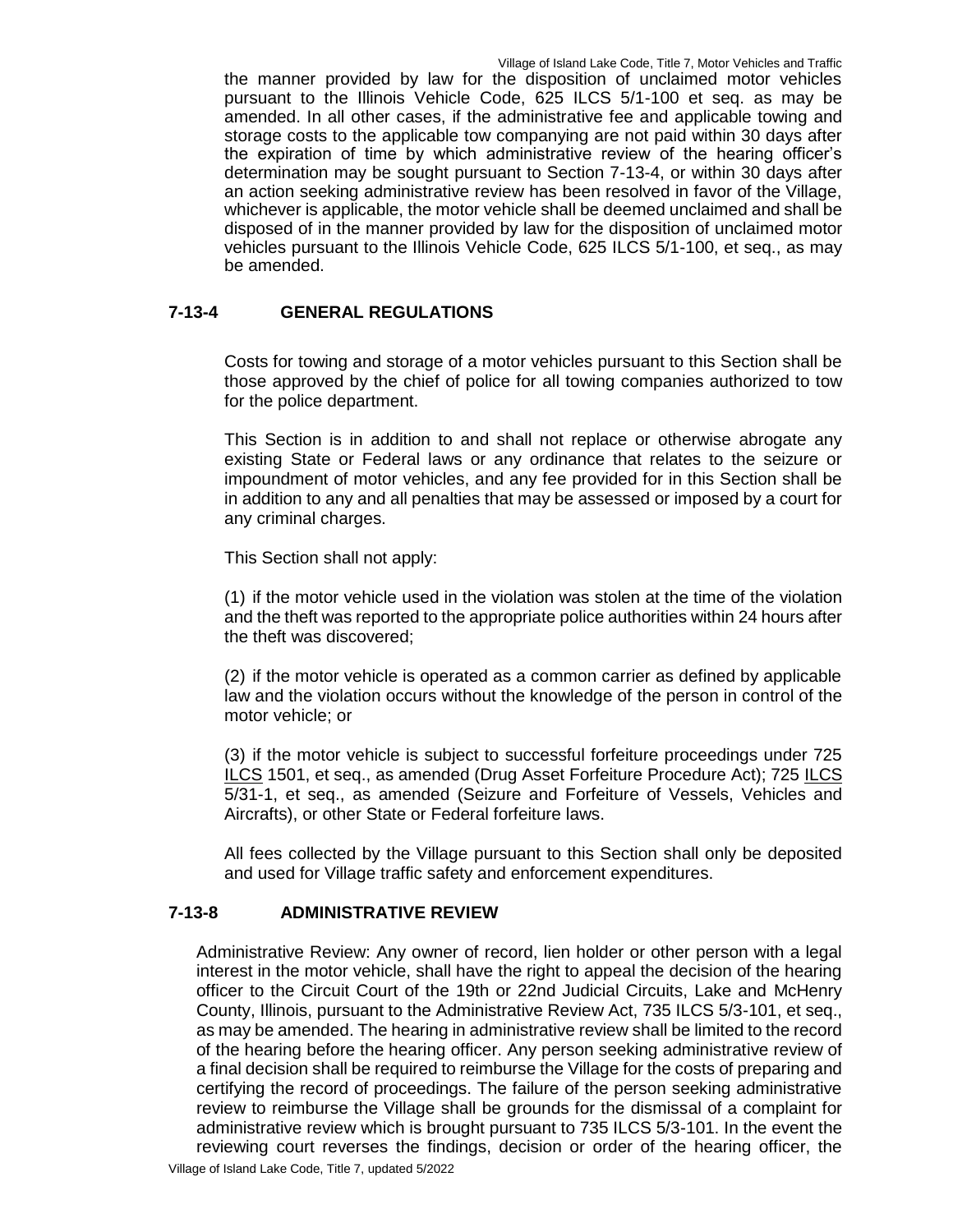Village shall reimburse the respondent for the costs for preparing and certifying the record of proceedings.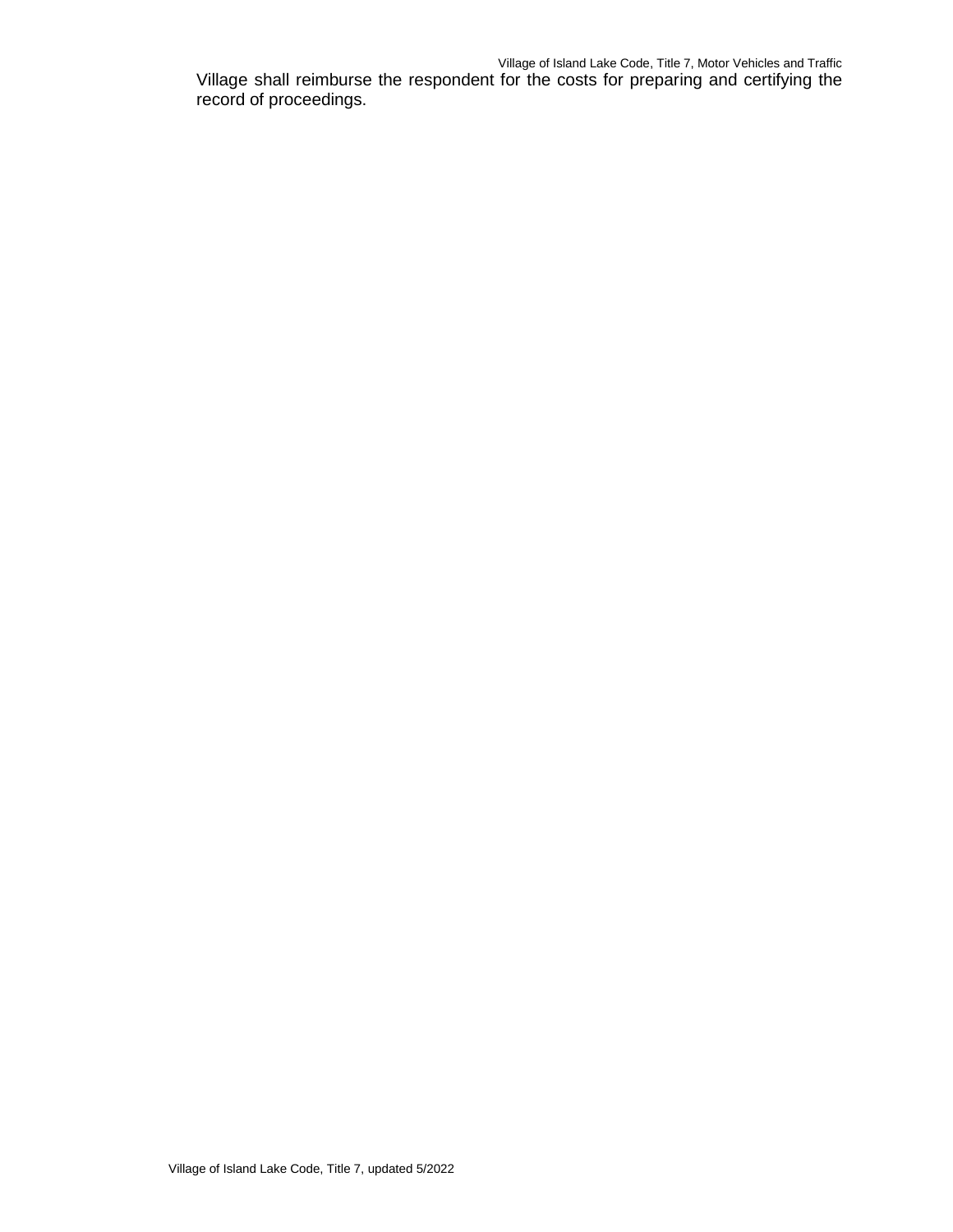#### **NON-HIGHWAY VEHICLES (9/24/2020)**

#### **7-14-1 DEFINITIONS**

All terms used in this Chapter shall have the definitions provided in the Illinois Vehicle Code (625 ILCS 5).

### **7-14-2 OPERATION OF CERTAIN NON-HIGHWAY VEHICLES ON STREETS IN THE VILLAGE**

The following non-highway vehicles ("authorized non-highway vehicles") may be operated on streets within the village of Island Lake, but only on those streets solely under the jurisdiction of the village, and specifically excluding Illinois Route 176, Darrell Road, Dowell Road, Neville Road, River Road, Roberts Road, and other locations where signs are posted by the village prohibiting such operation, where all authorized non-highway vehicles shall continue to be prohibited:

A golf cart, as defined in 625 ILCS 5/1-123.9; and A recreational off-highway vehicle, as defined in 625 ILCS 5/1-168.8.

### **7-14-3 LIMITATIONS ON USE OF AUTHORIZED NON-HIGHWAY VEHICLES**

- A. An authorized non-highway vehicle may be operated within the village only on streets where the posted speed limit is 25 miles per hour or less, but this does not prohibit an authorized non-highway vehicle from crossing a road or street at an intersection where the road or street has a posted speed limit of more than 35 miles per hour. Any authorized non-highway vehicle crossing Illinois Route 176 shall do so at the signalized intersections with Newport Court and Eastway Drive/Beech Street.
- B. A person may not operate an authorized non-highway vehicle upon any street in the village unless he or she is 16 years of age or older and has a valid Illinois driver's license issued in his or her name by the Illinois Secretary of State; and unless a current, valid vehicle sticker is displayed on such authorized non-highway vehicle as required by Chapter 2, "Vehicle Licensing," of this village code; and the operator has in his possession the required proof of insurance for such vehicle, as required by the Illinois Vehicle Code.
- C. A person may not operate an authorized non-highway vehicle upon any street in the village unless the owner acknowledges receipt of the pertinent regulations concerning the operation of an authorized non-highway vehicle on the village's streets, has provided the village proof of insurance, and has shown the authorized non-highway vehicle complies with state and local statutes, regulations, and requirements. Further, the owner shall indemnify and hold the village, its elected officials, officers, agents, employees, and representatives harmless from any liability and any and all claims resulting from the operation of an authorized non-highway vehicle on the streets of the village.
- Village of Island Lake Code, Title 7, updated 5/2022 D. No authorized non-highway vehicle may be operated on a village street unless, at a minimum, it has the following: brakes, a steering apparatus,